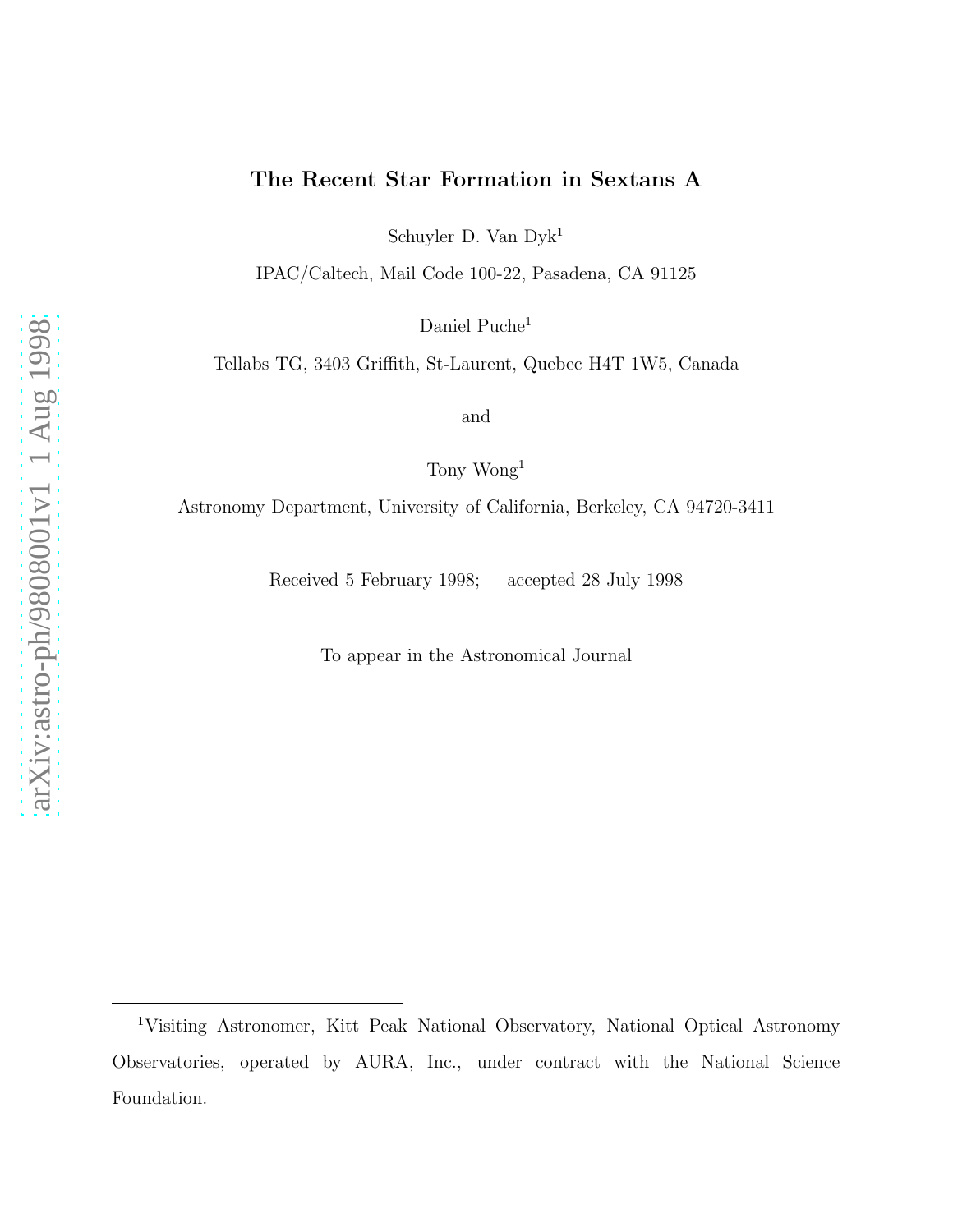# ABSTRACT

We investigate the relationship between the spatial distributions of stellar populations and of neutral and ionized gas in the Local Group dwarf irregular galaxy Sextans A. This galaxy is currently experiencing a burst of localized star formation, the trigger of which is unknown. We have resolved various populations of stars via deep  $UBV(RI)_{\text{C}}$  imaging over an area with diameter ∼ 5. ′ 3. We have compared our photometry with theoretical isochrones appropriate for Sextans A, in order to determine the ages of these populations. We have mapped out the history of star formation, most accurately for times  $≤100$  Myr. We find that star formation in Sextans A is correlated both in time and space, especially for the most recent  $({\leq}12 \text{ Myr})$  times. The youngest stars in the galaxy are forming primarily along the inner edge of the large H I shell. Somewhat older populations,  $\leq 50$  Myr, are found inward of the youngest stars. Progressively older star formation, from ∼50–100 Myr, appears to have some spatially coherent structure and is more centrally concentrated. The oldest stars we can accurately sample appear to have approximately a uniform spatial distribution, which extends beyond a surface brightness of  $\mu_B \simeq 25.9$  mag arcsec<sup>-2</sup> (or, a radius  $r \approx 2/3$ ). Although other processes are also possible, our data provides support for a mechanism of supernova-driven expansion of the neutral gas, resulting in cold gas pileup and compression along the H I shell and sequential star formation in recent times.

*Subject headings:* galaxies: Local Group; galaxies: individual (Sextans A, DDO 75); galaxies: dwarf; galaxies: photometry; galaxies: stellar content; galaxies: evolution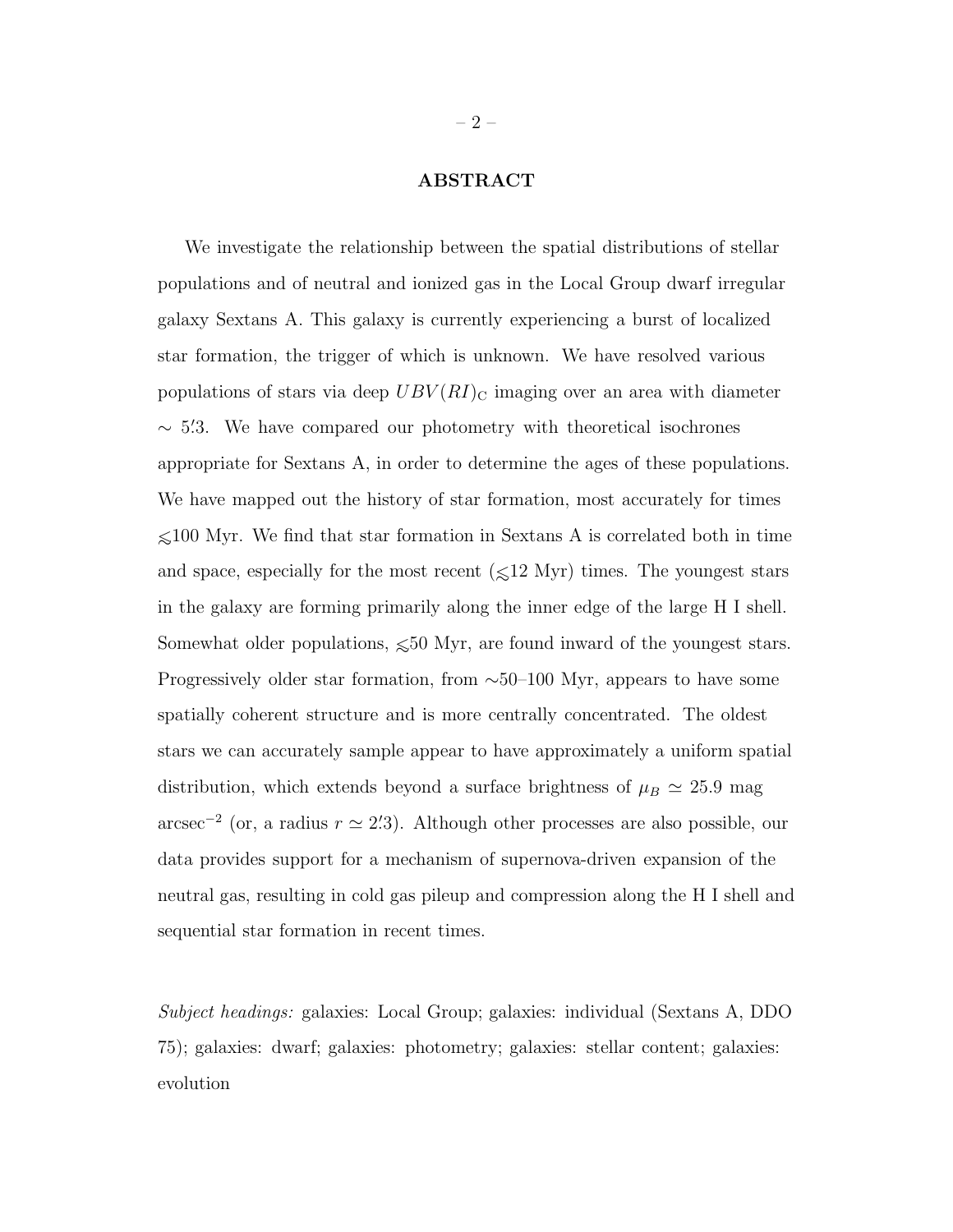## 1. Introduction

Dwarf galaxies, both irregular and spheroidal, are the most numerous galaxies in the Universe. Dwarf irregular galaxies play a key role in our understanding of galactic evolution, especially with the discoveries of faint, blue galaxies in high-redshift imaging surveys, such as the *Hubble Deep Field*. Since dwarf irregular galaxies are simpler, less-evolved systems, it should be possible to observe short-lived evolutionary properties in nearby systems, which would be more easily destroyed in more massive, complex systems, such as grand design spiral galaxies. Knowledge of the star formation history of dwarf irregular galaxies is of particular importance; Hunter (1997) recently presented a comprehensive discussion of the topic.

Dwarf irregular galaxies show a larger range in star formation rates than do spiral galaxies. Studies of the stellar populations in dwarf irregulars (e.g., [Tosi et al. 1991,](#page-44-0) [Greggio](#page-41-0) [et al. 1993,](#page-41-0) [Marconi et al. 1995\)](#page-42-0) show that most of these galaxies evolve with approximately constant star formation rates, either high or low, interrupted by variations of factors 2–3 in these rates over the past few Gyrs (Hunter 1997). The question, then, is what governs and regulates star formation in dwarf irregulars. A vital clue to answering this question can be found in the relationship between the structure and kinematics of the gas and the history of star formation. The gas can be traced and analyzed by mapping the neutral, molecular, and ionized components, and the star formation history can best be traced by the distributions of resolved stars of various ages.

A program to study the interstellar medium (ISM) in dwarf irregular galaxies was undertaken by D. Puche, D. Westpfahl, and their collaborators, with the goal of determining if the neutral component of the ISM is distributed differently in low-mass systems than in grand design spirals. Puche et al. (1992), Westpfahl & Puche (1994), and Puche & Westpfahl (1994) found that, based on their high-resolution HI data for a number of dwarf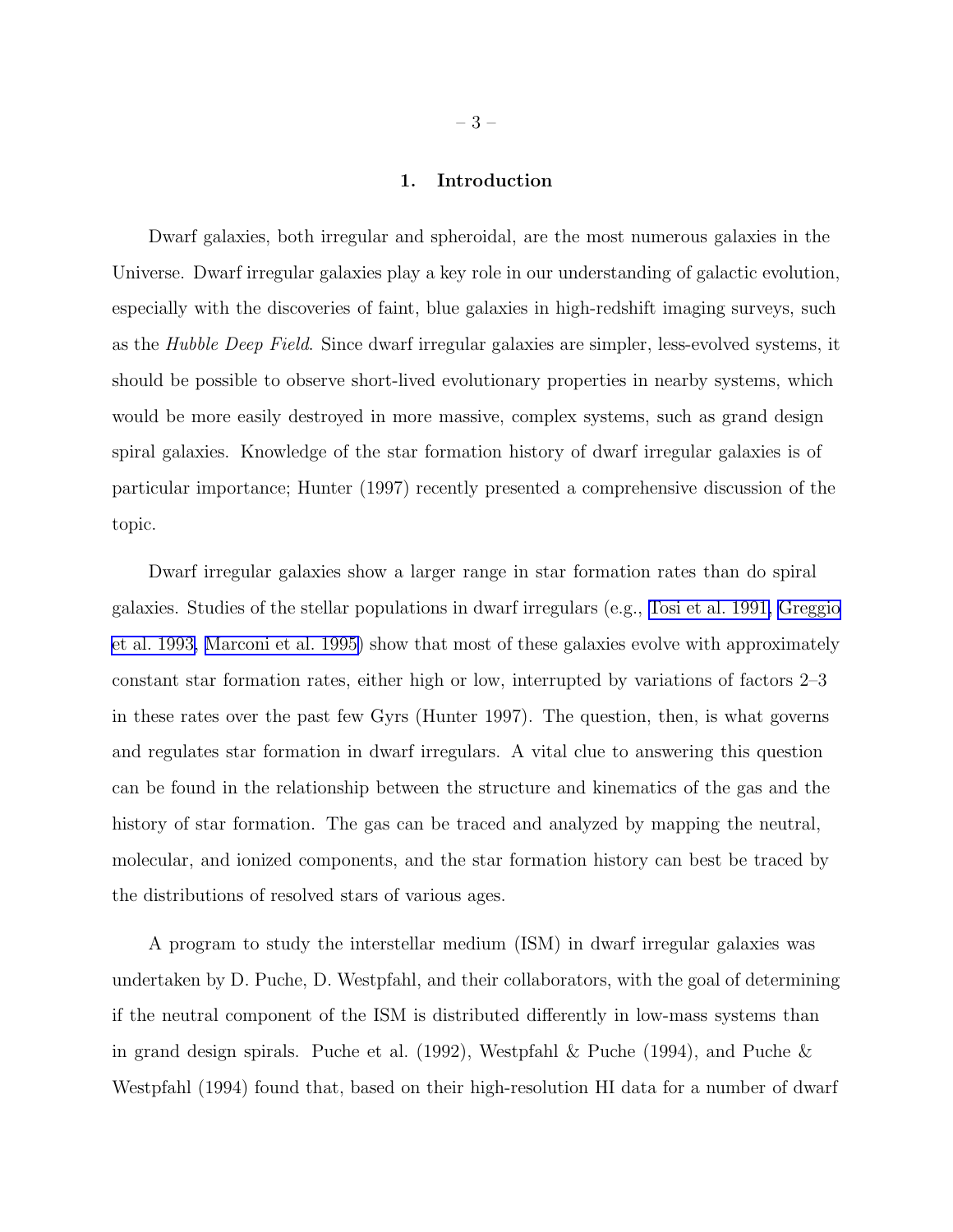galaxies, the neutral gas component shows an unprecedented amount of structure, in the form of shells or bubbles [\(Heiles 1979](#page-41-0), 1984; Tenorio-Tagle [& Bodenheimer 1988](#page-44-0)). Low rotation velocities for dwarfs means less shear, and thus, longer lifetimes for these large-scale shells. Furthermore, the gas scale-height in dwarf galaxies must be much larger than in high-mass spirals, resulting in a lower gas density and a higher efficiency for making large holes [\(Heiles 1979](#page-41-0)). Also important, of course, is the absence of spiral density waves (see Hunter, Elmegreen, & Baker 1998).

Puche et al. (1992), Puche & Westpfahl (1994), and Westpfahl & Puche (1994) found that these structures are expanding and argued that they surround hot, low-density bubbles, formed as the result of the combined effects of photoionization, stellar winds, and multiple supernovae from sequential formation of massive stars ([Cash et al. 1980](#page-40-0)). Supernovae would likely dominate all other sources of energy input, although winds from massive stars also substantially contribute (e.g., [Leitherer, Robert, & Drissen 1992\)](#page-42-0). The models of Chevalier (1974) and Koo & McKee (1992a,b) predict that about 100 supernovae exploding in pre-existing wind-blown bubbles would provide about  $10^{53}$  erg to the ISM and can produce shells with radii of hundreds of parsecs, expansion velocities of  $\sim$ 10–20 km s<sup>-1</sup>, and lifetimes of  $\sim 10^8$  yr, consistent with those observed.

If supernovae are producing expanding bubbles, Puche & Westpfahl have argued, the current star formation in these galaxies should be concentrated near the high-density regions of the expanding H I shell at the edge of the inner bubble. This is consistent with theories of sequential star formation (e.g., [Gerola & Seiden 1978](#page-41-0); [Gerola, Seiden, & Schulman 1980](#page-41-0)), in which the compression associated with the shell triggers the star formation process. If the supernova-driven scenario holds, then we would expect star formation episodes to be not only correlated in age, but also in spatial distribution, along the H I shell structures.

Limited, low-resolution optical data tend to suggest that this scenario is possibly taking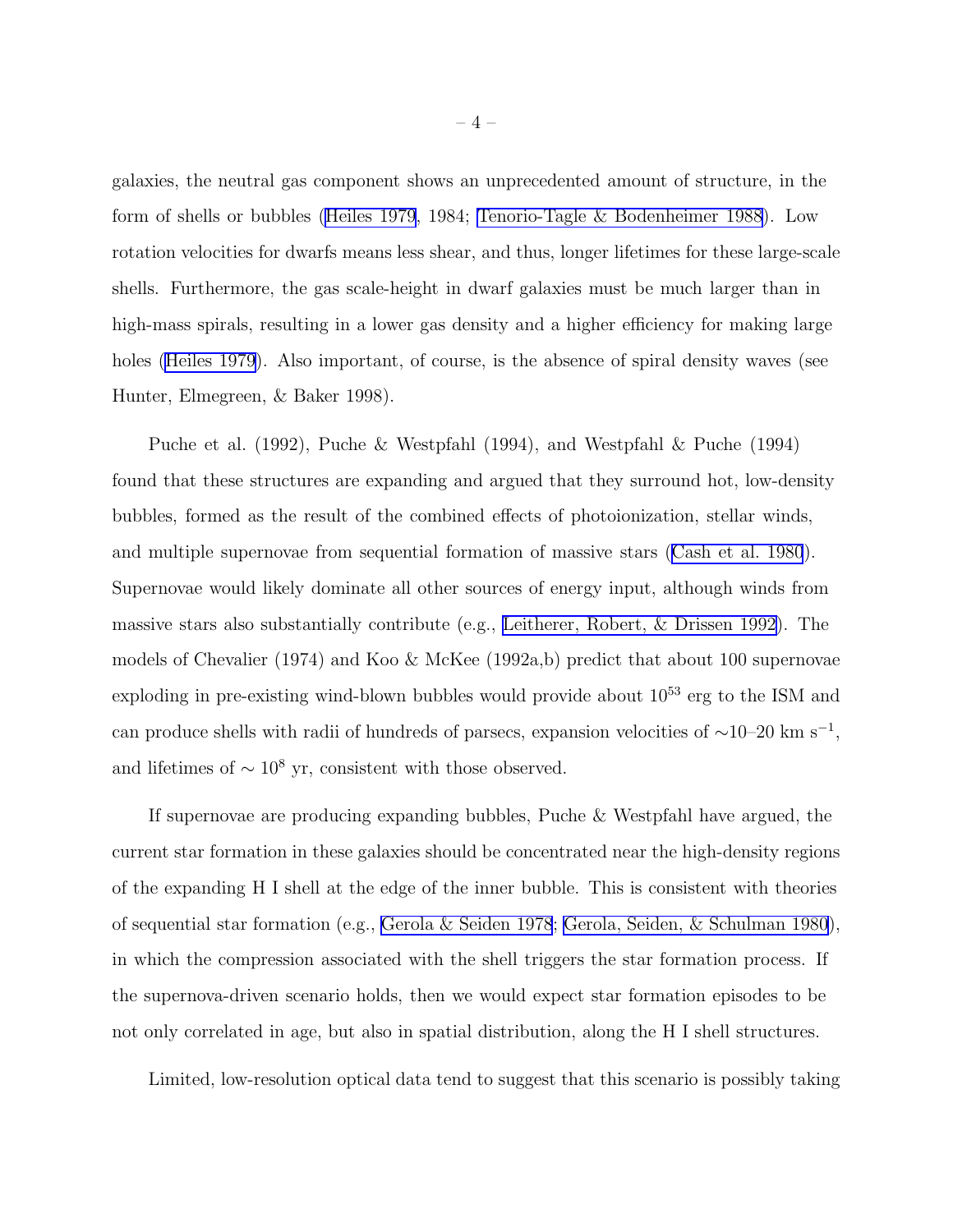place: Hα appears concentrated on the edges of the nearly circular H I shells in Holmberg II ([Puche et al. 1992;](#page-43-0) [Hodge, Strobel, & Kennicutt 1994b](#page-42-0)), Holmberg I [\(Westpfahl & Puche](#page-44-0) [1994\)](#page-44-0), and IC 2574 ([Martimbeau, Carignan, & Roy 1994\)](#page-42-0). Another, more local, example where this also may be occurring is Constellation III and the supershell LMC 4 in the LMC ([Dopita, Mathewson, & Ford 1985](#page-41-0), [Grebel & Brandner 1998](#page-41-0); although see [Reid,](#page-43-0) [Mould, & Thompson 1987,](#page-43-0) [Braun et al. 1997,](#page-40-0) [Olsen et al. 1997](#page-43-0)). Additionally, Puche et al. (1992) claim that broad-band imaging shows the possible presence of stars or clusters at the centers of some of the largest shells in Holmberg II, which could be the populations, associated with the supernovae progenitors, which remain long after the explosions.

One of the galaxies Puche & Westpfahl (1994) sampled was Sextans A (DDO 75, UGC 205, A1008−04), a low surface brightness dwarf irregular galaxy with angular diameter of only  $D_{25} \sim 4'$ 4 ([Ables 1971;](#page-40-0) [Tully 1988](#page-44-0)) and an oddly square, or, more appropriately, diamond shape. A large number of resolved stars can be seen on a number of published ground-based (and space-based) images of the galaxy. The galaxy is seen nearly face-on (inclination  $i \sim 36^\circ$ , [Skillman et al. 1988](#page-44-0); to 45°, [Graham & Westpfahl 1998,](#page-41-0) in preparation). A recent estimate of the distance to Sextans A by Sakai, Madore, & Freedman (1996; SMF, hereafter), based on the tip of the red giant branch (TRGB) brightness, is 1.42 Mpc  $(m-M = 25.74)$ , placing it near the edge of the Local Group. At this distance, the angular diameter corresponds to a linear diameter of only ∼1.8 kpc for the galaxy. The galaxy has  $B_T = 11.93$  and  $(B - V)_T = 0.30$  (somewhat bluer than the mean for Magellanic irregulars; [Ables 1971\)](#page-40-0); at the TRGB distance modulus,  $M_{B_T} = -13.81$ . The morphology of Sextans A in H I had been initially studied by Skillman et al. (1988). Skillman et al. estimate a gas mass of  $M \sim 5.8 \times 10^7~M_{\odot}$  and a total mass of  $M \gtrsim 1.6 \times 10^8~M_{\odot}.$ 

From higher resolution and greater sensitivity maps, Puche & Westpfahl (1994) found that Sextans A looks similar in H I morphology to other small dwarf irregulars, such as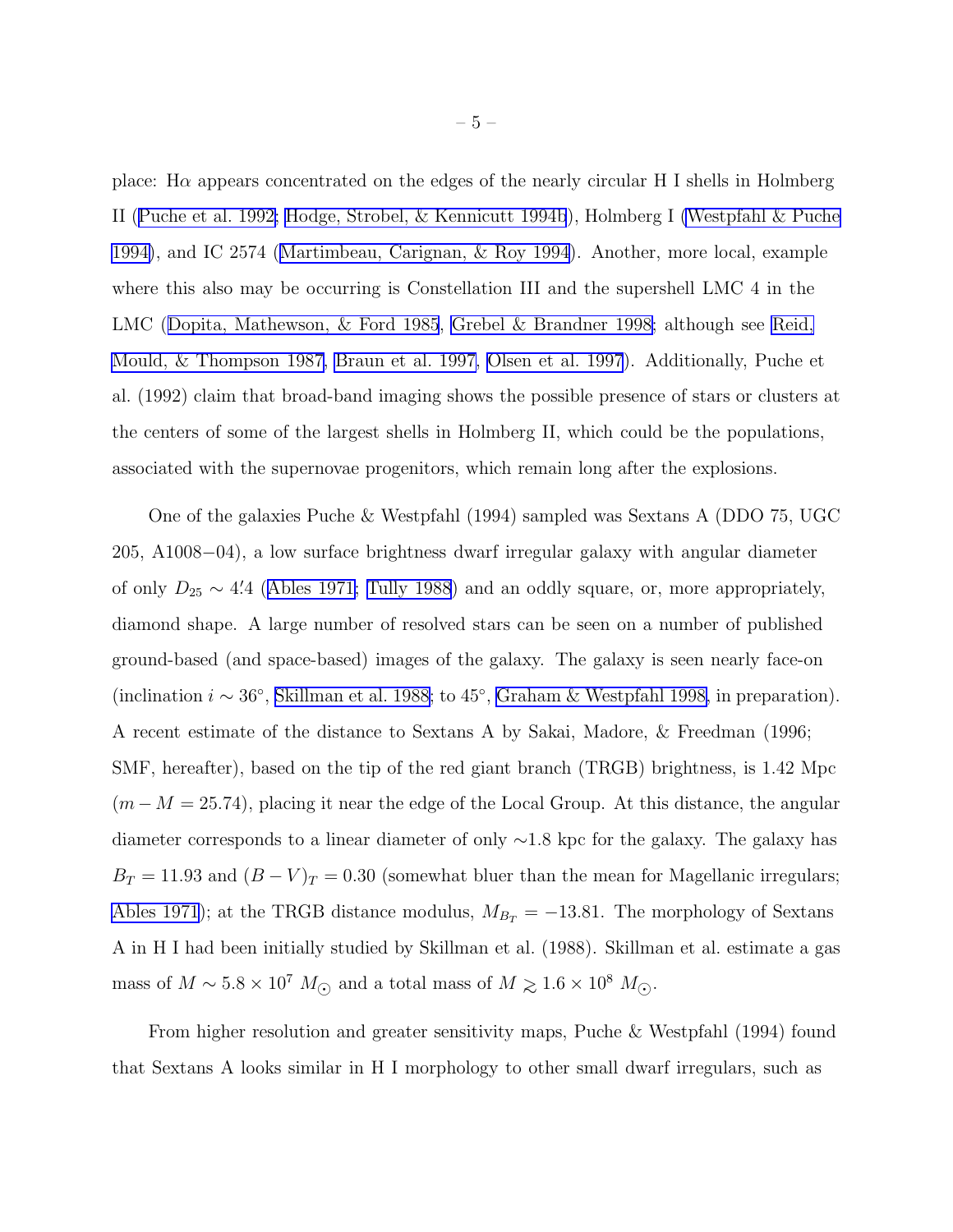Holmberg I and M81dwA [\(Westpfahl & Puche 1994](#page-44-0)), in that one H I hole appears to dominate the overall structure, although Sextans A is a slightly faster rotator than these other small dwarfs ( $v_{\rm rot \, max} \simeq 30 \rm \ km \ s^{-1}$  for Sextans A, compared to ~15 km s<sup>-1</sup> for Ho I and ∼5 km s<sup>−</sup><sup>1</sup> for M81dwA; [Puche & Westpfahl 1994](#page-43-0)), consistent with the central large cavity appearing to have undergone some shearing and twisting.

This galaxy has also been the object of previous intense optical study, both from the ground and, recently, from space. Its resolved stellar populations have been observed in a number of different bands. Sandage & Carlson (1982, 1985; hereafter, SC82 and SC85, respectively; SC85 revises the photometry presented in SC82) published an early photometric study, consisting of photographic  $BV$ ; Hoessel, Schommer, & Danielson (1983; hereafter, HSD) obtained CCD Gunn-Thuan gri photometry; Walker (1987; hereafter, W87) published CCD BV photometry of bright stars; Aparicio et al. (1987; hereafter, A87) presented deep CCD UBV photometry; and SMF recently analyzed deep CCD BVI photometry. Based on their deep UBV imaging data, A87 presented a history of recent star formation in Sextans A, but they considered the star formation over only quite broad regions of the galaxy. SMF, although their  $BVI$  imaging was quite deep, did not address in depth the star formation in Sextans A, dealing primarily with their distance estimate.

Recently, Dohm-Palmer et al. (1997a,b) presented reports on photometric results based on deep Hubble Space Telescope (HST) imaging. Dohm-Palmer et al. (1997b) provide a detailed description of the star formation history in Sextans A over the last 1 Gyr, and illustrated the correlation of the history both in time and in space. Their results are unhampered by the problems of crowding and blending which beset ground-based studies, and the number of stars that they can statistically analyze is truly formidable.

Based on their results, Dohm-Palmer et al. (1997b) conclude that from 100 – 600 Myr ago, the star formation rate ( $\sim$ 2000  $M_{\odot}$  Myr<sup>-1</sup> kpc<sup>-2</sup>) was about six times larger than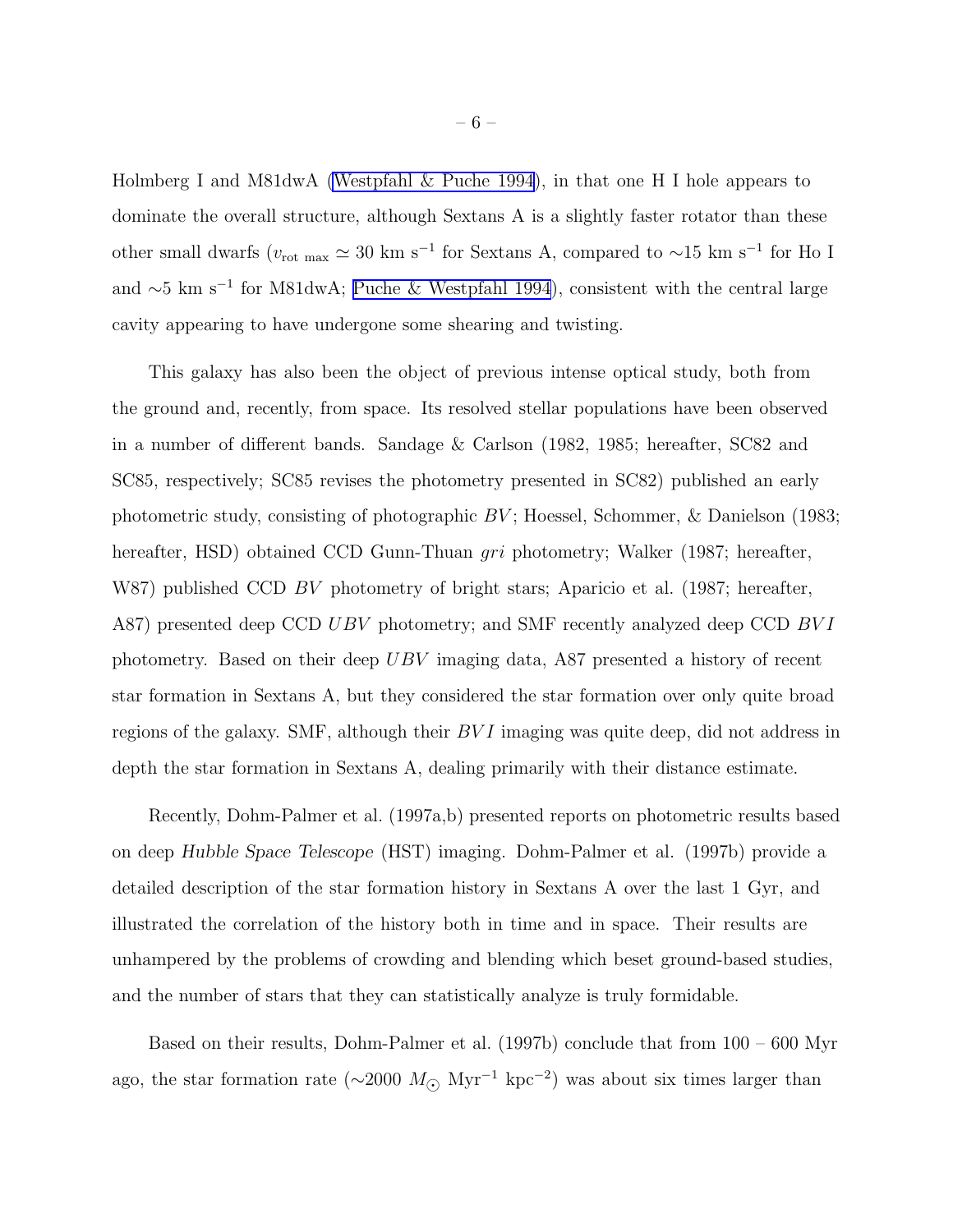the rate ( $\sim$ 310  $M_{\odot}$  Myr<sup>-1</sup> kpc<sup>-2</sup>) averaged over the lifetime of the galaxy, and that since about 80–100 Myr ago, the rate has become remarkably higher (by a factor ∼20, at ∼5000  $M_{\odot}$  Myr<sup>-1</sup> kpc<sup>-2</sup>) and more densely concentrated than in the past, suggesting that some unusual event has occurred in the past 100 Myr to trigger the recent star formation. (Their movie of star formation in [Dohm-Palmer et al. 1998](#page-41-0) seems to indicate that the trigger might have begun as early as ∼350 Myr.)

Dohm-Palmer et al. speculate on possible scenarios for this mysterious event, including a tidal interaction with neighboring Sextans B; however, they point out that these two galaxies may be separated by nearly 300 kpc, a distance over which the dynamical effects would be minimal. The trigger could also be the recent onset of a bar potential, which Skillman et al. (1988) suggest possibly exists in Sextans A, based on their data; although Puche disagrees, Westpfahl (private communication) states that the gas kinematics based on their recent H I data could also indicate the presence of a bar. Graham & Westpfahl (1998) suggest a possible merger or accretion event. Finally, the supernova-induced star formation mechanism could be the trigger for recent star formation. Combinations of one or more of these scenarios is, of course, also possible.

In this paper, we present deep  $UBV(RI)_{\text{C}}$  imaging of Sextans A, in which a large number of stars are resolved. Through our ground-based five-band imaging we have sampled nearly the entire main body of the optical galaxy, and therefore we can more completely describe the temporal and spatial history of star formation over a large area, particularly for the last 100 Myr, and (with far less certainty) back to about 1 Gyr. Furthermore, we examine the correlation of the recent star formation history with both the neutral H I and the ionized gas components.

## 2. The Data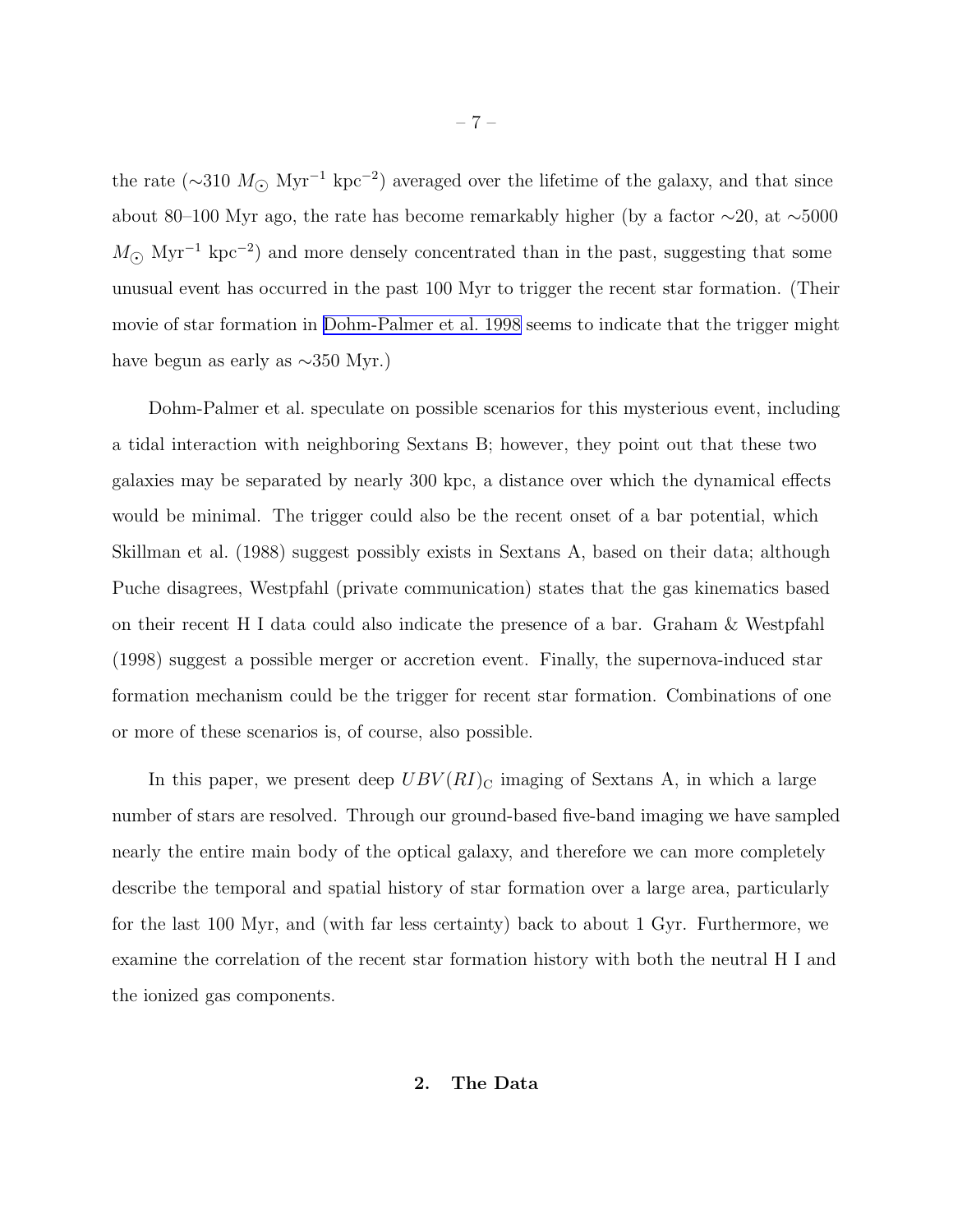## 2.1. Observations and Reductions

The observations were conducted at the Kitt Peak National Observatory (KPNO) 2.1-m telescope in  $UBV(RI)_{\text{C}}$  on 1994 Feb 11 UT, as part of a program to image several dwarf irregular galaxies showing significant structure in H I. The KPNO "T1KA" 1024<sup>2</sup> CCD was used in direct imaging mode at  $f/7.5$ ; the pixel scale was 0''31, resulting in a field size of 5.'2. An area of Sextans A with diameter  $\sim$  5.'3 could therefore be imaged on the chip. All images exhibited large numbers of resolved stars in the galaxy. Total exposures in each band were divided into three separate exposures, dithering the telescope slightly between exposures to reduce pixel-to-pixel and position-dependent effects on stellar profiles and magnitudes. Total exposure times were 1800 sec in each of the five filters. Unfortunately, although the seeing was good ( $\sim 1\overset{\prime\prime}{\ldots}1$ ), the night was not photometric (nor was the entire run). Figure 1 shows a three-color composite image of the galaxy.

Observations were subsequently made on 1995 April 24 UT using the Lick Observatory Nickel 1.0-m telescope in  $BV(RI)_{\text{C}}$ , under photometric conditions, for the purpose of calibration. The Nickel telescope imaging system, consisting of an Orbit 2048<sup>2</sup> CCD (binned  $2 \times 2$ , with pixel scale 0''37 and field size 6'3, however, has essentially no response in U. Fortunately, a service observing campaign (1996 April 1–5 UT) was undertaken during bright time at the KPNO 0.9-m telescope by Mr. R. Young Shuping, to provide calibration observations for previous KPNO imaging programs conducted under non-photometric conditions. Shuping obtained  $UBV(RI)_{\text{C}}$  images for us. Shorter (600–900 sec) exposures of Sextans A were made during both sets of calibration observations.

Additionally, we obtained  $H\alpha + [N II]$  and R-band images of Sextans A at the old KPNO "No. 1" 0.9-m telescope in 1989 May 31 UT. These observations employed the old "RCA3"  $508 \times 312$  chip, with pixel scale 0".86 and field size  $7.'3 \times 4'.5$ . Three individual images through a narrow-band filter with central wavelength 6563 Å (bandpass  $75 \text{ Å}$ ) were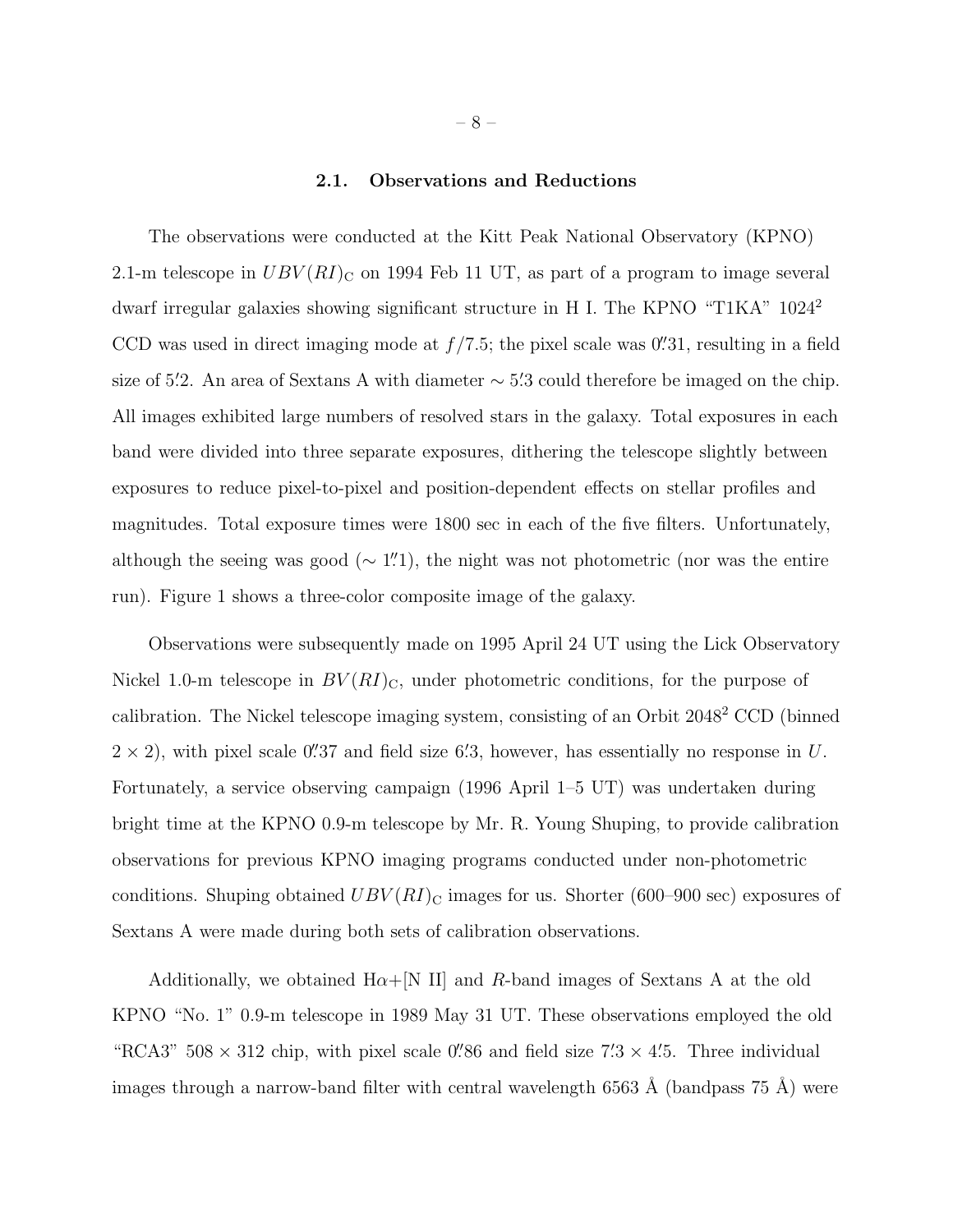made. The R-band image taken during that observing run had an exposure time of 300 sec.

The usual bias and flatfield images were obtained during all observing runs. All image processing was performed using IRAF<sup>2</sup>. As mentioned above, the separate 2.1-m exposures of Sextans A were combined into a single total image, using cosmic-ray rejection, for each filter. Additionally, the three  $H\alpha + [N II]$  images were combined into a single 1500-sec image.

A continuum-subtracted  $H\alpha+$ [N II] image was produced using the combined narrowband "on-line" observation and the broad-band R observation, where R was employed as the "off-line" filter, assuming that  $H\alpha+[N II]$  are the only emission lines dominating the R bandpass (see [Waller 1990](#page-44-0)). The scale factor for the subtraction was derived from the intrumental photometry of the field stars in common between the two sets of images. The subtracted image was not flux calibrated.

#### 2.2. Photometry Methods

The DAOPHOT and ALLSTAR [\(Stetson 1987](#page-44-0); [Stetson, Davis, & Crabtree 1990\)](#page-44-0) routines in IRAF were used to derive the magnitudes of the resolved stars on all the  $UBV(RI)_{\text{C}}$  images made of Sextans A (including those made with the KPNO 2.1-m, the Lick 1-m, and the KPNO 0.9-m telescopes). These routines perform multiple fittings of a semi-empirical point spread function (PSF) to the individual stellar profiles. The PSF was established by assuming a Moffat analytical function, plus a table of residuals, using a number (∼30) of well-shaped stars on each image. Figure 2 shows the residuals of the fitting,  $\sigma$ , given by ALLSTAR for all stars in each band on the images made at the KPNO

<sup>2</sup> IRAF (Image Reduction and Analysis Facility) is distributed by the National Optical Astronomy Observatories, which are operated by the Association of Universities for Research in Astronomy, Inc., under cooperative agreement with the National Science Foundation.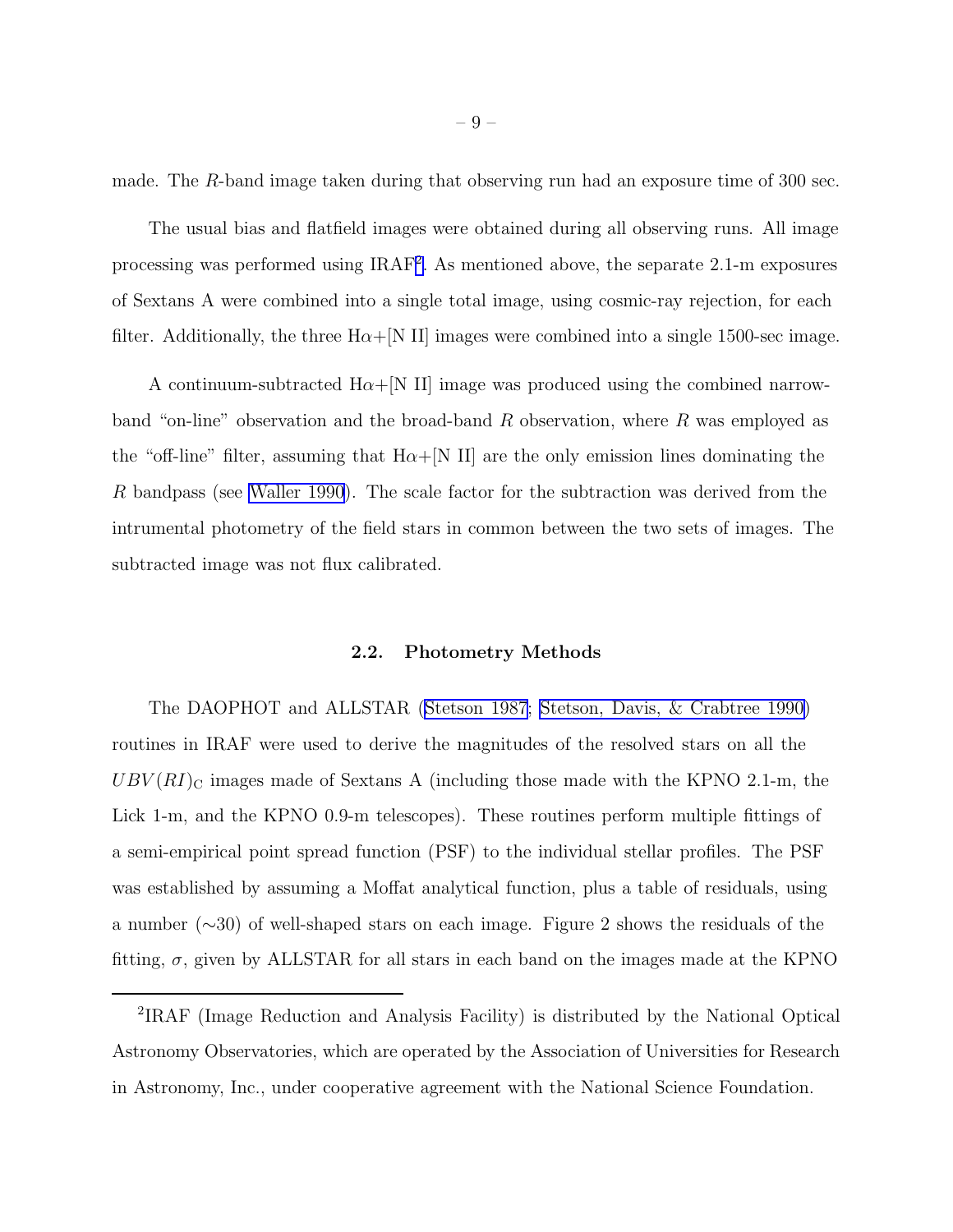2.1-m telescope (after elimination of probable foreground stars, obviously blended stars, and erroneous detections; see §3 below). These  $\sigma$  values are representative of the internal errors in the photometry presented in this paper.

Our Lick 1-m and Shuping's KPNO 0.9-m telescope observations not only consisted of images of Sextans A, but also images of a number of standard star fields, spanning a wide range of colors, from Landolt (1992). The standard star instrumental magnitudes were determined through large (radius ~7") synthetic apertures, which significantly included the wings of the stellar profiles, and sky annuli with radii larger than the apertures. The photometric transformations to the absolute system were computed using these instrumental magnitudes.

The ALLSTAR PSF-fitting magnitudes for stars in Sextans A imaged during the two sets of calibration observations were corrected to synthetic aperture magnitudes, using the aperture-curves-of-growth method (Stetson 1990). However, this method was only reliable for the ∼15 brightest stars (or fewer) on these shorter-exposure images of the galaxy in each band. The ALLSTAR magnitudes from the KPNO 2.1-m images were, of course, not aperture-corrected, since these observations were not photometric, but had to be "bootstrapped" to the absolute system using the observations of Sextans A during the calibration runs.

#### 2.3. Transformation to the Standard Johnson-Cousins System

For the Lick calibration run, an adequate number (30) of standard stars were observed over a large range in airmass. The aperture magnitudes of the standard stars were then used to determine the atmospheric extinction in each band and the transformation to Johnson-Cousins magnitudes. The transformation equations, derived using the PHOTCAL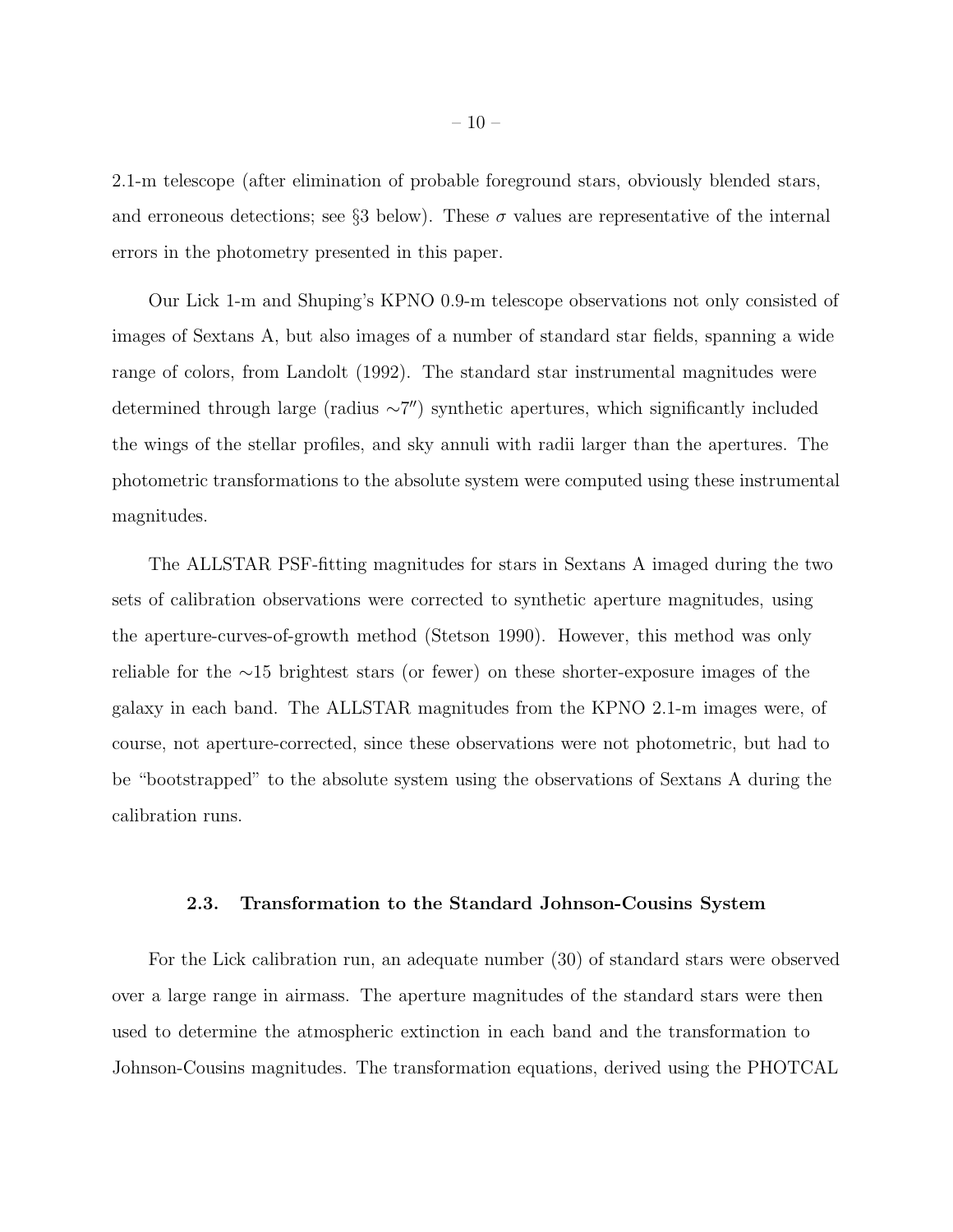tasks in IRAF, for the Lick Nickel 1-m run are

$$
b = B + 5.234[\pm 0.051] + 0.315[\pm 0.032]X - 0.057[\pm 0.070](B - V) - 0.008[\pm 0.040](B - V)X
$$
 (1)

$$
v = V + 4.926[\pm 0.019] + 0.196[\pm 0.012]X + 0.044[\pm 0.025](B - V) - 0.005[\pm 0.016](B - V)X(2)
$$

$$
r = R_{\rm C} + 4.858[\pm 0.029] + 0.134[\pm 0.019]X + 0.035[\pm 0.070](V - R_{\rm C}) + 0.001[\pm 0.042](V - R_{\rm C})X
$$
\n(3)

$$
i = I_{\rm C} + 4.908[\pm 0.053] + 0.112[\pm 0.029]X + 0.069[\pm 0.127](R - I)_{\rm C} - 0.049[\pm 0.070](R - I)_{\rm C}X
$$
\n(4)

where the lower-case letters represent the aperture (instrumental) magnitudes and the upper-case letters represent the true Johnson-Cousins magnitudes, and  $X$  is the airmass of the observation. The formal errors in the coefficients are also given.

Although standard stars over a large range of color were observed during Shuping's photometric night on the KPNO 0.9-m, a smaller number (17) of stars were observed without adequately sampling over airmass. As a result we had difficulty achieving a reasonable solution for the photometric coefficients, while allowing them all to be free variables. We therefore chose to fix the airmass corrections to the nominal values appropriate for KPNO, as given in the "Direct Imaging Manual for KPNO" (P. Massey et al. 1997). The transformation equations are then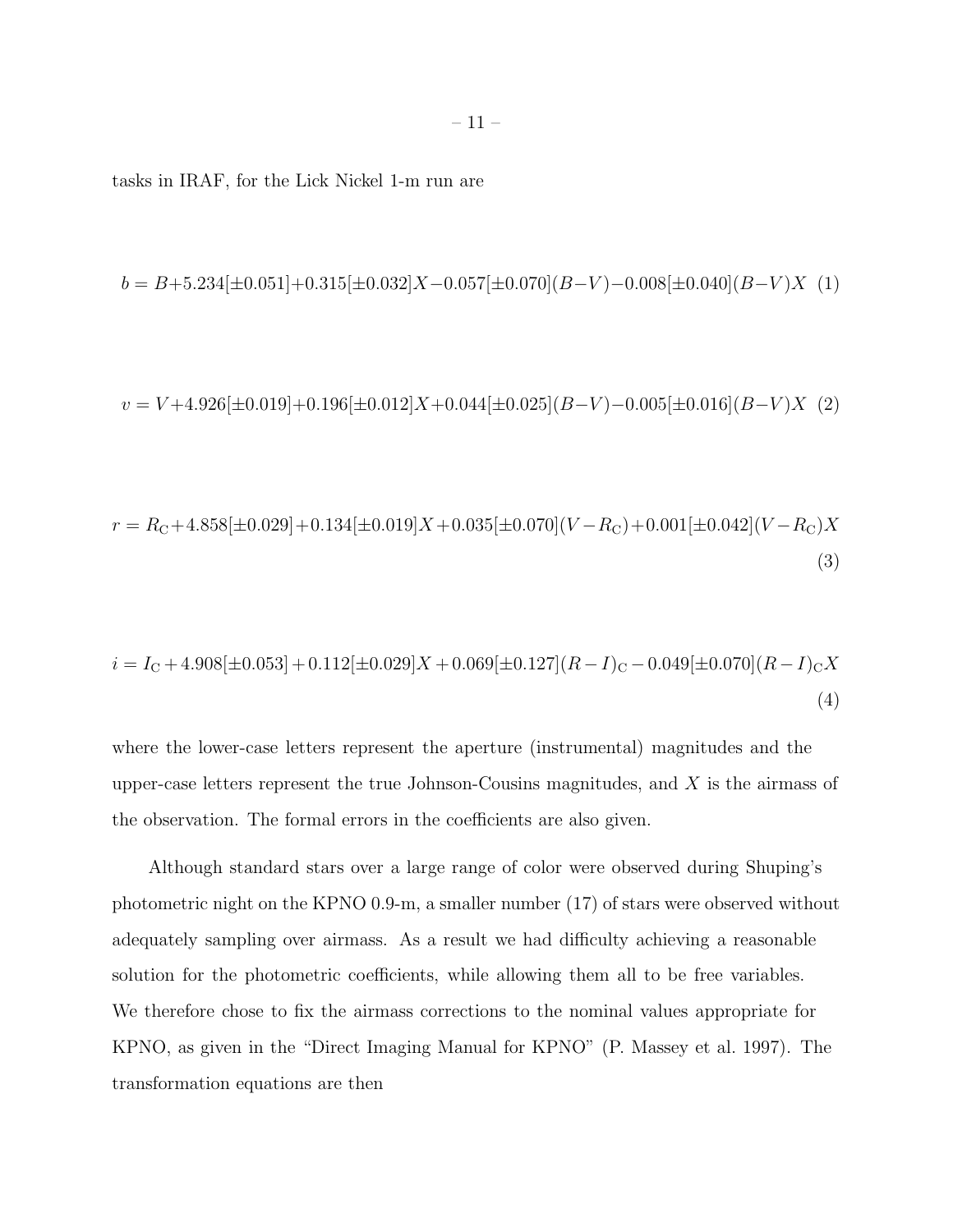$$
u = U + 6.972[\pm 0.030] + 0.500X - 0.076[\pm 0.248](U - B) - 0.055[\pm 0.167](U - B)X
$$
 (5)

$$
b = B + 4.902[\pm 0.007] + 0.250X - 0.019[\pm 0.039](B - V) - 0.064[\pm 0.028](B - V)X
$$
 (6)

$$
v = V + 4.665[\pm 0.004] + 0.150X + 0.134[\pm 0.020](B - V) - 0.095[\pm 0.013](B - V)X
$$
 (7)

$$
r = R_{\rm C} + 4.579[\pm 0.007] + 0.100X + 0.115[\pm 0.064](V - R_{\rm C}) - 0.124[\pm 0.047](V - R_{\rm C})X
$$
 (8)

$$
i = I_{\rm C} + 5.353[\pm 0.007] + 0.070X + 0.005[\pm 0.058](R - I)_{\rm C} - 0.082[\pm 0.044](R - I)_{\rm C}X
$$
 (9)

where the symbols are as above. The formal are also given for those coefficients treated as free parameters.

The aperture-corrected ALLSTAR magnitudes for the stars resolved on the images of Sextans A made during the Lick 1-m and KPNO 0.9-m runs were then transformed to the Johnson-Cousins system using the PHOTCAL routines within IRAF. We compared the final photometry results from the Lick 1-m and KPNO 0.9-m observations, for stars in Sextans A in common between the two sets (we were limited to a comparison for only the brightest stars, i.e., those with  $V \le 17$ ) and found that the  $BVRI$  magnitudes and colors agreed between the two sets to the following degree:  $-0.003 \pm 0.024$  [V],  $0.013 \pm 0.033$  $[B-V]$ ,  $-0.019 \pm 0.014$  [ $V-R$ ], and  $0.000 \pm 0.025$  [ $R-I$ ] (the sense of the sign is "KPNO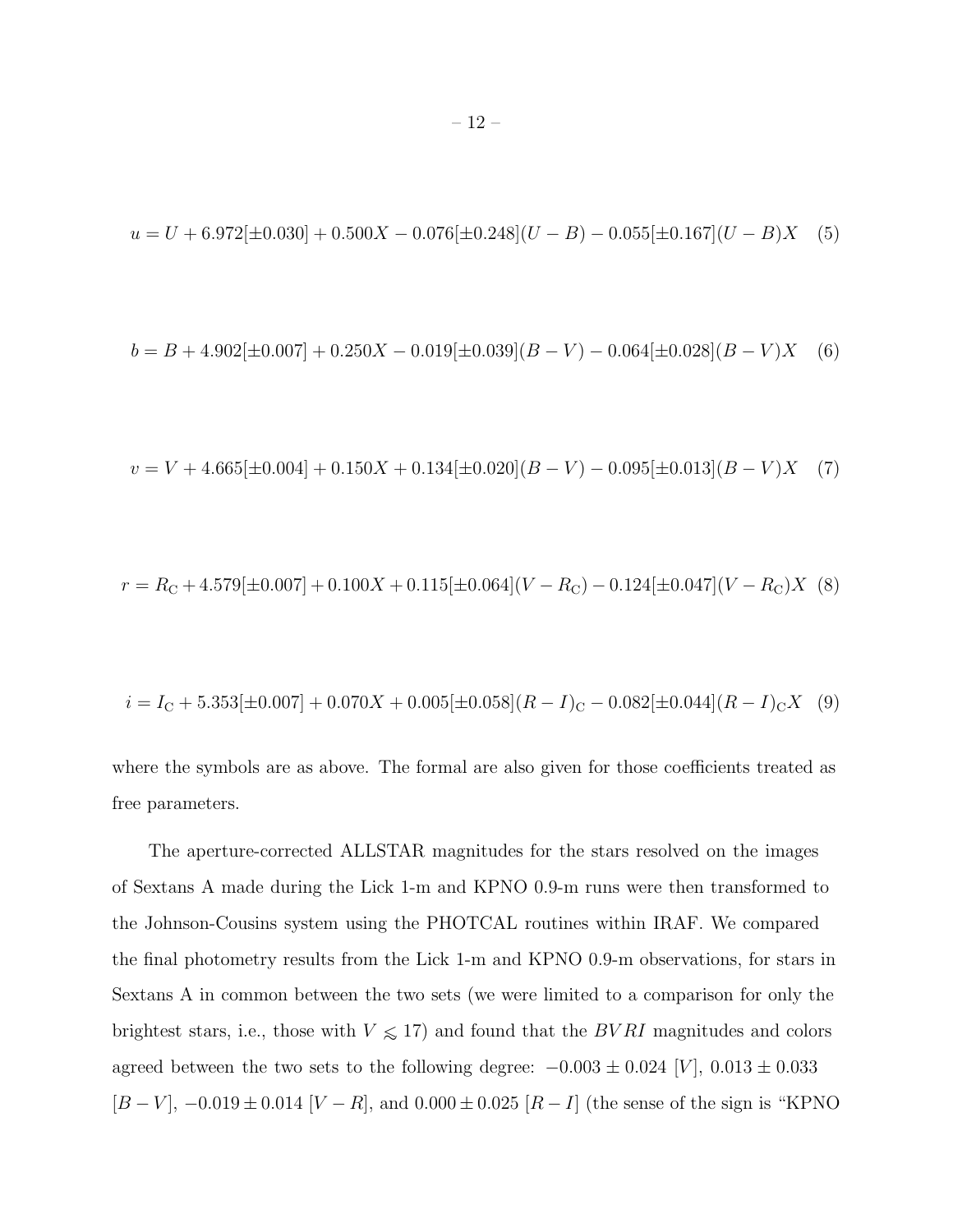0.9-m−Lick 1-m"). One can see that the agreement is quite good. We therefore used the photometry from the Lick run to transform the ALLSTAR magnitudes obtained from the deep KPNO 2.1-m imaging in  $BV(RI)_{\text{C}}$ .

We had no choice for U; the agreement between the  $BV(RI)_{\text{C}}$  calibration obtained from the Lick 1-m and KPNO 0.9-m imaging provided us with confidence that the  $U$ calibration done on the KPNO 0.9-m was reasonable. We therefore transformed the  $U$ photometry from the KPNO 2.1-m images using the photometry from the KPNO 0.9-m image.

#### 2.4. Comparison with Previous Photometry

In any study of this kind, it is always appropriate to compare the new photometry with older published photometry when available. Fortunately, as mentioned above, Sextans A has been the subject of a good number of recent optical studies. Here, we can compare subsets of our photometry with the results from SC82, SC85, HSD (their *gri* magnitudes were transformed into Johnson  $BVRI$  magnitudes, via the transformations in Hoessel & Melnick 1980 and Wade et al. 1979), W87, A87, and SMF. (Dohm-Palmer et al. 1997a,b present  $BVI$  photometry using HST, but they do not provide their data in tabular form, so we do not make a comparison with their photometry.)

The stars which have been most used as the basis of comparison in all these previous studies are the bright stars listed in SC82. In Table 1 we list the mean differences of our measurements for the various colors for the SC82 stars with the measurements from these other studies. In Figure 3 we show a comparison of our magnitudes and colors for the SC82 stars with those obtained by the other studies.

One can see that our V magnitudes are in very good agreement with those of SMF,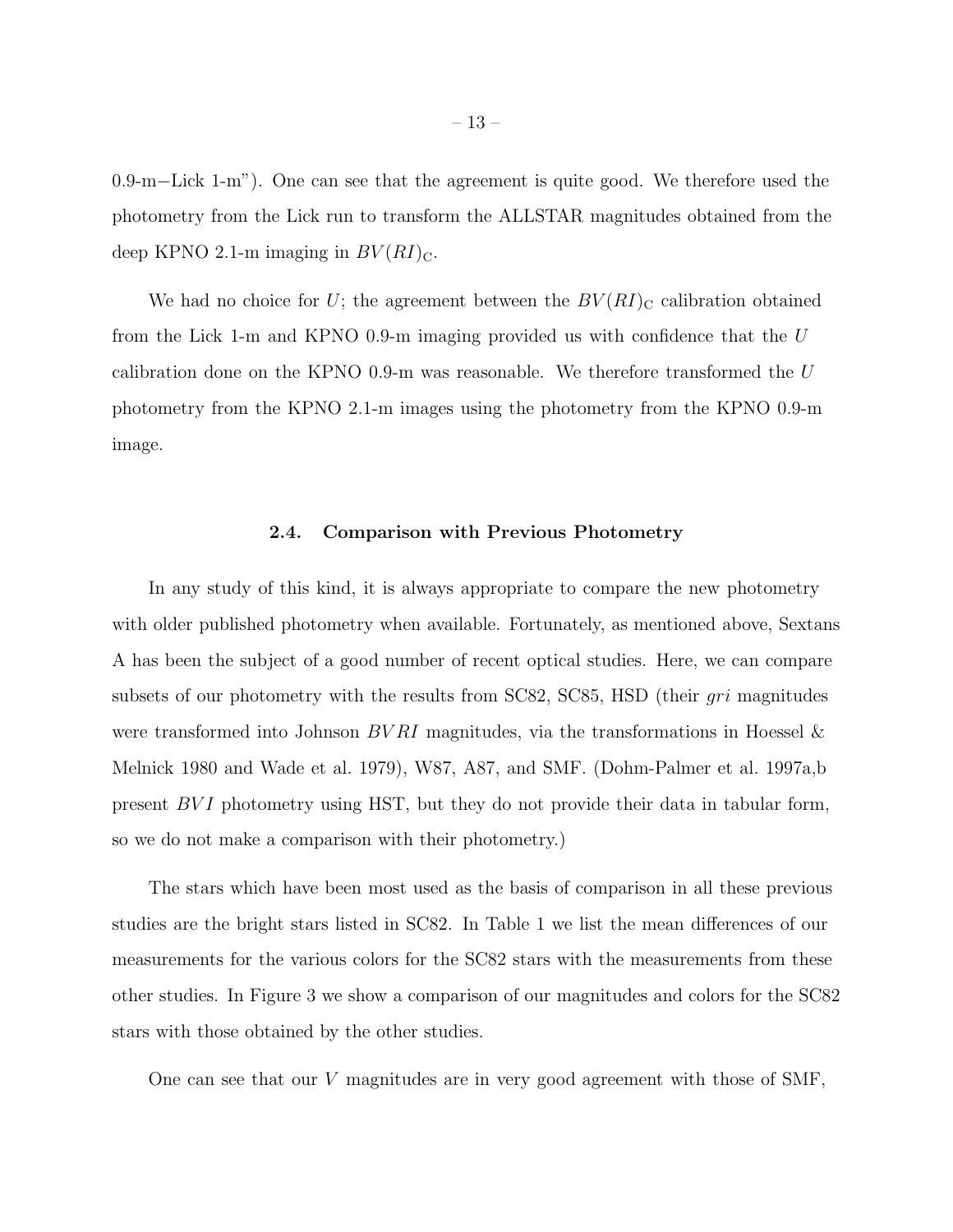A87, and W87, but differ substantially from SC85 and HSD, the former likely due to the zero-point problems associated with the photographic photometry, and the latter likely due to the uncertainty in the transformation from the Gunn-Thuan system to the Johnson system, as noted by SMF. Our  $B - V$  colors agree very well with those in W87, but less so with those from the other studies. Our  $U - B$  colors are in reasonably good agreement with those from A87, but in the case for both  $U - B$  and  $B - V$ , we point out the large amount of scatter for even the brightest stars studied in A87.

One can see very good agreement of our  $V - I$  colors with those from SMF, with an offset of ∼ 0.05 between our colors and theirs (although the rms in the comparison is roughly equivalent to this possible offset; additionally, we notice a similar offset between the I magnitudes from SMF and those from Dohm Palmer et al. 1997a in the latter's Figure 7 for  $I \le 20.3$ ). Finally, we compare our  $R - I$  (Cousins system) colors with the  $R - I$ (Johnson system) colors from HSD. The offset of ∼ 0.1 agrees with the zero-point of 0.12 in the transformation from the Johnson to the Kron-Cousins system derived using asymptotic giant branch stars by Costa & Frogel (1996).

In all, we believe the agreement of our photometry with previous photometry to be quite satisfactory.

## 2.5. Transformation to Absolute Coordinates

Absolute star positions were derived by converting the pixel centroids of the stars on our KPNO 2.1-m images from ALLSTAR into absolute coordinates using the Guide Star Astrometric Program (GASP) software in STSDAS/IRAF and the Digitized Sky Survey<sup>3</sup>

<sup>3</sup>The digitizations of Schmidt Sky Survey plates have been made by the Space Telescope Science Institute (STScI) under contract NAS5-26555 with the National Aeronautics and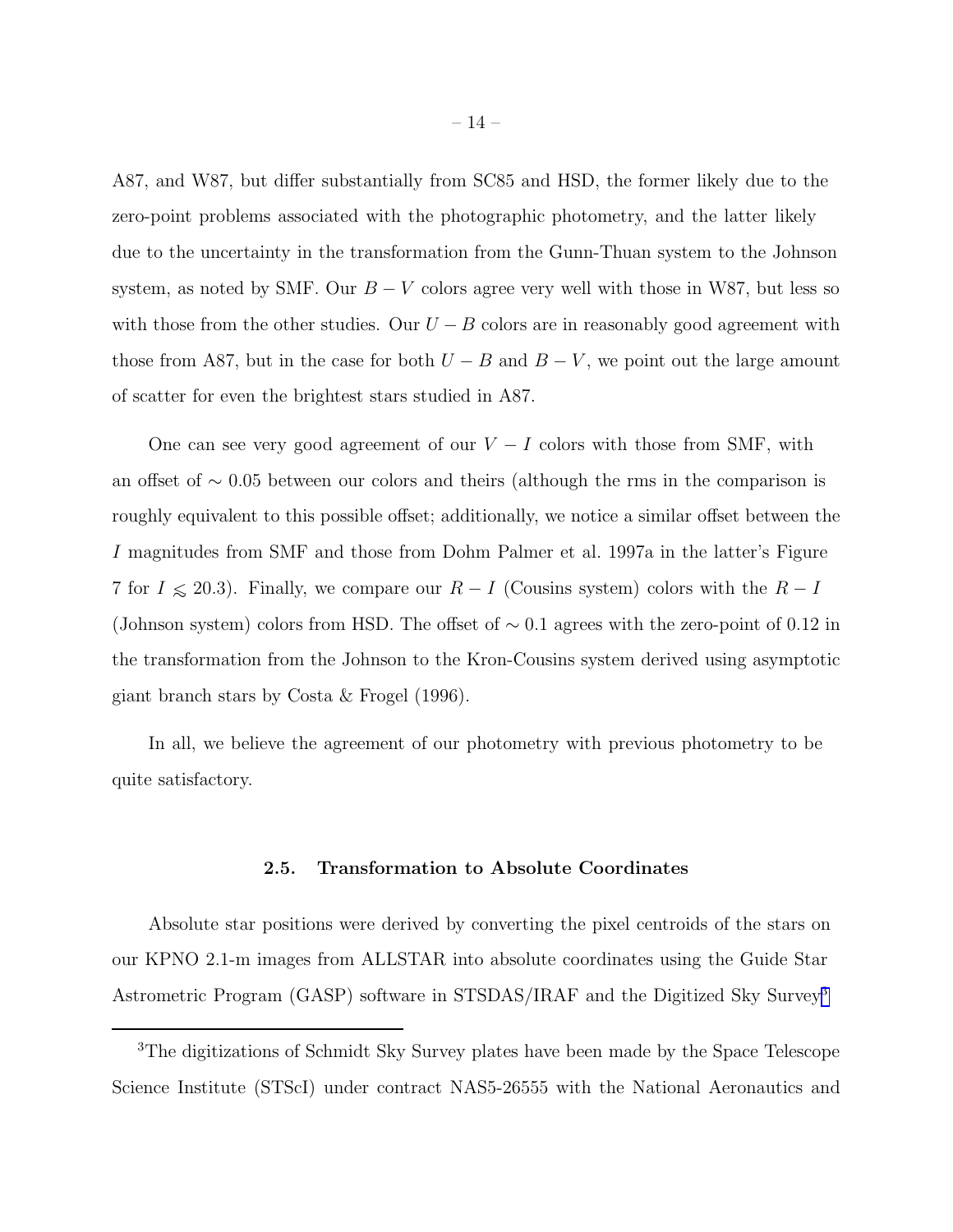image of the Sextans A field obtained from the Canadian Astronomy Data Center (CADC), from which absolute coordinates for stars on the Palomar Observatory Sky Survey can be measured. The accuracy obtained in these absolute positions by this technique ( $\sim 1-2''$ ) is adequate for our comparison with the H I radio map, given the relatively lower resolution of the radio data (see §4).

## 3. Analysis of the Photometry

We present here a brief description of our photometric results. We have removed obvious foreground stars from our star list, e.g., the notoriously bright red foreground star in the northeast quadrant of Sextans A, and those stars that A87 and SC82 previously identified as foreground stars (e.g., those SC82 measured as proper motion stars). These are essentially all stars with  $V \le 17.5$ .

We can estimate how many foreground stars fainter than this  $V$  should be in our field. from the Ratnatunga & Bahcall (1985) model for the galactic coordinates of Sextans A (we interpolate the model appropriate for Sextans A from the nearby fields including the galaxies Pal 3 and Leo I). In Table 2 we list, for our 27 arcmin<sup>2</sup> field, the predicted number of stars in three color bins and four magnitude bins, along with the estimated number of actual stars found within these bins. Of course, without identification spectra for individual stars, we have no means of eliminating possible foreground interlopers from our star list,

Space Administration and US Government grant NAG W-2166. The images of these surveys are based on photographic data obtained using the Oschin Schmidt Telescope on Palomar Mountain and the UK Schmidt Telescope for the Palomar Observatory Sky Atlas (POSS-I), made by the California Institute of Technology with grants from the National Geographic Society.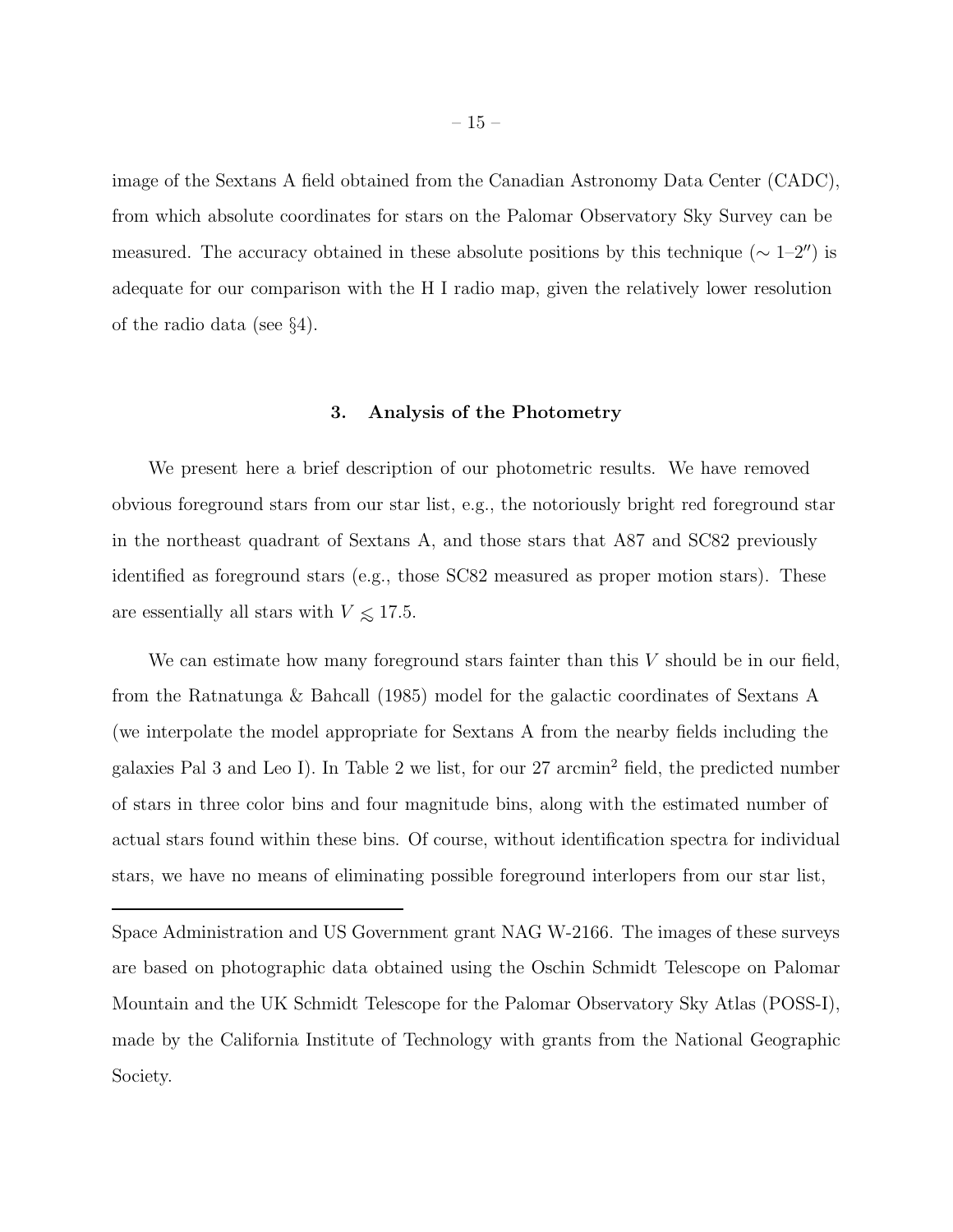but the comparison in Table 2 should be kept in mind throughout the paper.

Finally, we have also used our color-color diagrams (§3.2) to isolate and remove stars from our list which clearly have grossly discordant colors, indicating possible blends, unresolved nebulosity, or other photometric errors. We have eliminated erroneous detections along the two bad rows on the combined images and within the saturated image of the aforementioned bright red foreground star; we have also removed stars that are too close to the edge of the CCD in any band to provide reliable photometry.

We arrive at  $2525$  stars detected in V and at least one other band. For space reasons, we do not list the magnitudes and colors for all the stars here. An electronic tabulation of magnitudes, colors, and absolute positions of the stars can be obtained courtesy of the CDS.

# 3.1. Luminosity Functions

We can derive a luminosity function for the stars in the galaxy and compare it to those for other dwarf irregulars. In Figure 4 we show the global differential luminosity function for all detected stars in each of the bands. Crowding and blending of stars in our images limit the depth and accuracy of the photometry we have obtained. This can be represented by the completeness of our photometry. One can see that incompleteness significantly affects the photometry in each of the bands at a given magnitude. Our photometry is most complete in the V-band, next most complete in  $R$ , then  $I, B$ , and, finally,  $U$ . The photometry is seriously affected by incompleteness at  $V \sim 23, R \sim 22.5, I \sim 22, B \sim 21.7,$ and  $U \sim 20.7$ .

We also derive the luminosity function for only the main sequence stars. Following the recommendation by Freedman (1985), we separate these stars from the evolved "blue loop"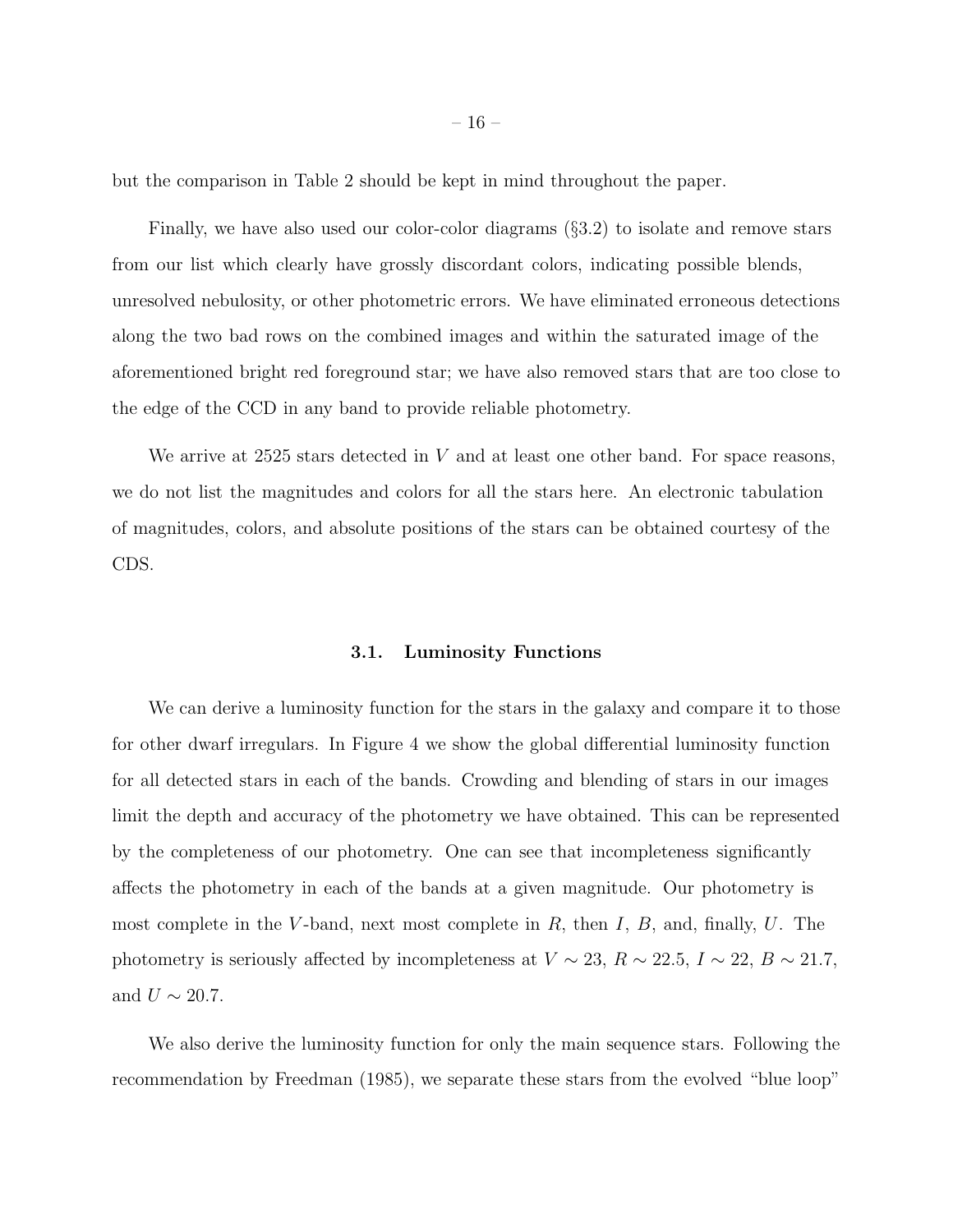supergiants (which are indistinguishable from the main sequence stars in the blue plume on the  $(V, B - V)$  CMD in Figure 6) by selecting those stars with  $U - V \le -1.05$  (we use a similar criterion in  $U - B$  in §3.3 to distinguish the hot main sequence stars). In Figure 4 we show the differential LF for only those 241 stars (*filled circles*). A least-squares fit to the data for the main sequence stars brighter than  $V = 22$  (fainter than which incompleteness clearly affects our statistics) results in a slope,  $d \log N/dV = 0.48$ .

This is consistent with the slope for other dwarf irregulars, such as WLM, Sextans B, and NGC 6822 (see, e.g., [Tosi et al. 1991;](#page-44-0) [Greggio et al. 1993;](#page-41-0) [Marconi et al. 1995\)](#page-42-0), and implies that Sextans A has a star formation rate and initial mass function that is not unlike other dwarf irregulars that have been studied so far. As pointed out by Hunter & Plummer (1996), Sextans A currently has a star formation rate  $(\sim 0.006 M_{\odot} \text{ yr}^{-1})$ , when normalized to its linear scale, which is typical of other dwarf irregulars (see also [Hunter & Gallagher](#page-42-0) [1986\)](#page-42-0), being neither very low nor excessively high.

Interestingly enough, similar slopes are found for the luminosity functions for all stars in each of the bands, for which the photometry is complete  $(0.44, \text{ for all stars in } V; 0.44, \text{ for }$ B; 0.53, for U; 0.48, for R, and 0.53, for I). This implies that the mass function averaged over more than 1 Gyr has been relatively constant in Sextans A. We have also isolated just those stars along the putative bar in the galaxy; we find that the slope of the luminosity function for these stars in  $V$  is 0.51, similar to the slopes in  $V$  and other bands for all stars in Sextans A.

#### 3.2. Color-Color Diagrams

In Figure 5 we present the color-color diagrams for Sextans A. The *solid line* on each diagram shows the location of the (unreddened) main sequence, giant and supergiant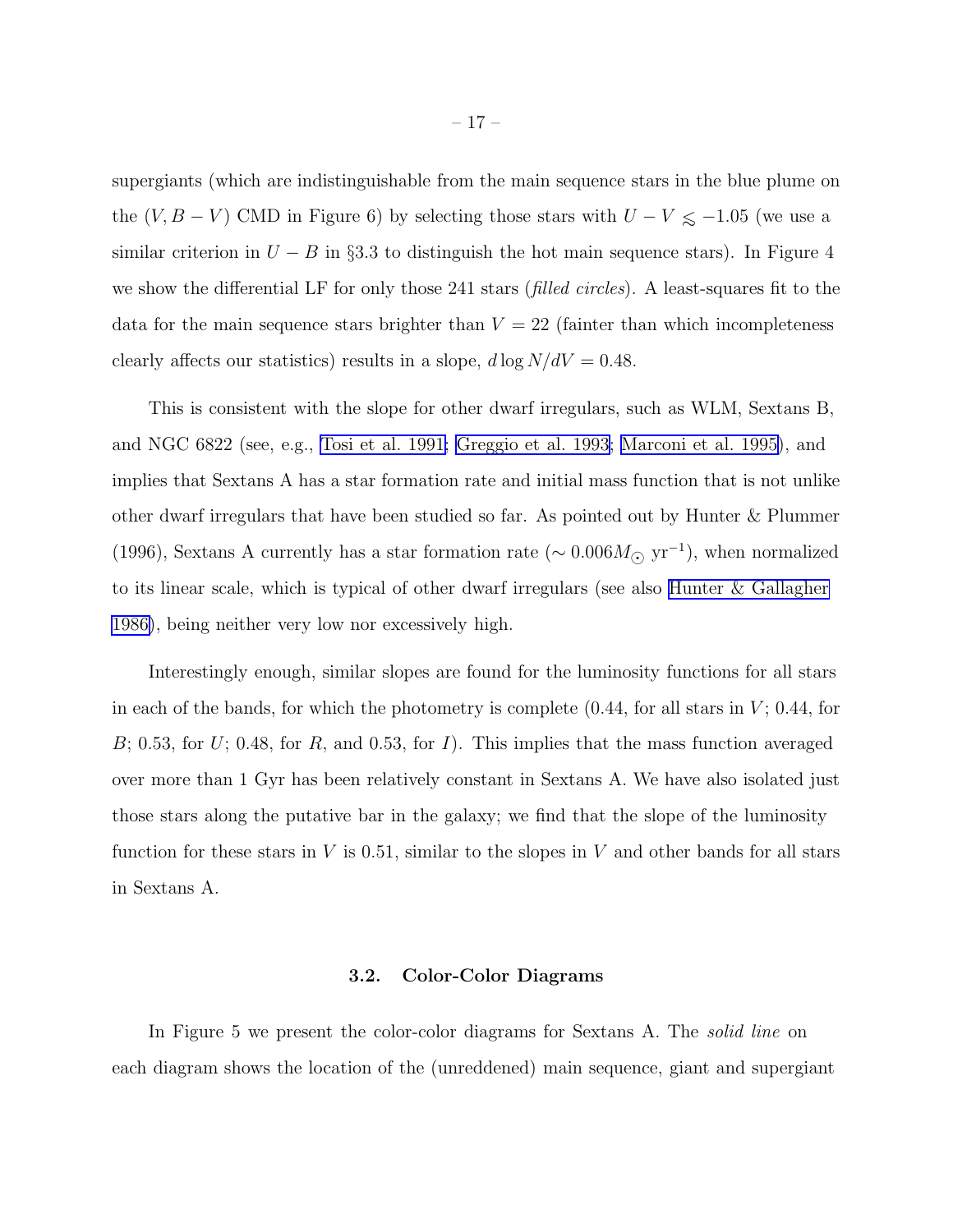branches, based on theoretical models (see §3.4). We have indicated on these color-color diagrams the direction of the reddening vector. We also show representative uncertainties in the observed colors. On the  $(U - B, B - V)$  diagram we can see two clumps of stars, the bluer main sequence stars and the somewhat redder blue supergiants. On the  $(B - V, V - I)$  diagram, we again see a blue clump of stars, which is a mixture of main sequence and supergiants, and a smaller clumping of red supergiant stars. The general agreement between the model tracks and the observed color distributions indicates that the amount of reddening to and within the galaxy must be generally small (see §3.3). But, some reddening is clearly necessary, based on these diagrams, on the amount of Galactic foreground reddening, and on the results of other investigators from colors of individual stars (e.g., SMF). The reddening also appears somewhat variable.

# 3.3. Color-Magnitude Diagrams

The most direct information on the stellar populations and relative star formation histories in galaxies can be obtained from the analysis of color-magnitude diagrams (CMDs) based on deep photometry of the resolved populations. In this paper we have observed at five optical bands: our bluest colors can very adequately trace out the youngest, hottest stars in the galaxy, while, as Aparicio & Gallart (1995) have demonstrated in their study of the Pegasus dwarf galaxy, photometry in red colors is also necessary, to derive information about stars of all ages.

In Figure 6 we present the CMDs for Sextans A in the various colors based on our photometry. What is immediately evident from examining all of the CMDs, as has been found in previous studies of Sextans A, is the rich and various array of populations of different ages, from main sequence stars to red supergiants to asymptotic giant branch (AGB) stars. Such populations have been identified in this and other dwarf galaxies from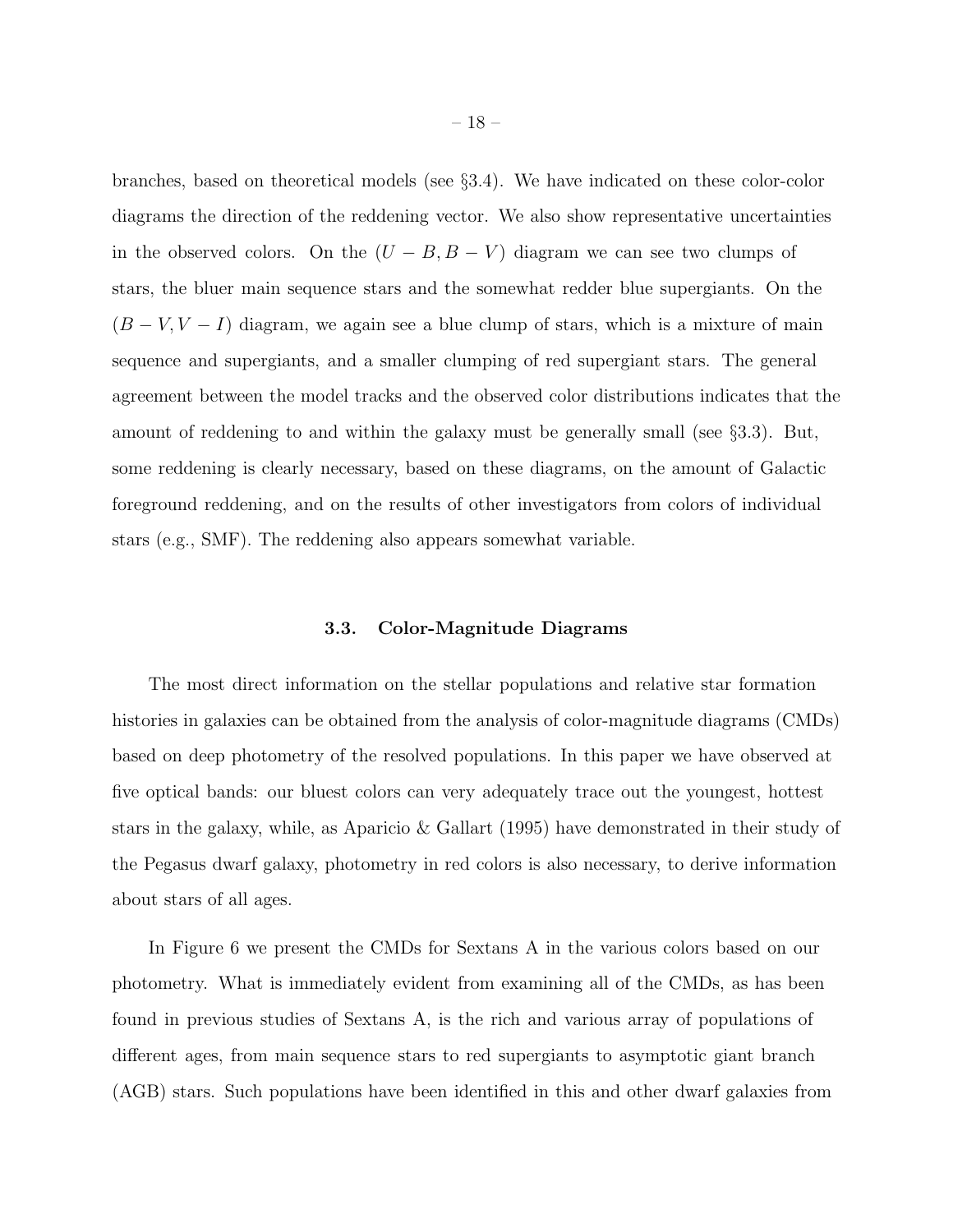the ground, but never before with this color baseline.

The practical detection limit for our photometry is  $V \le 23$ . In our deep ground-based images, a diffuse background of faint stars in the galaxy is also discernible below this limit.

On the  $(V, B - V)$  and  $(V, V - R)$  CMDs one can clearly see the blue sequence, or "plume," of stars, with  $B - V \le 0.2$  ( $V - R \le 0.3$ ). The greatest limitation to separating out the various populations in Sextans A based on our imaging is, of course, crowding and blending. Despite this limitation in resolution, however, our  $(V, U - B)$  CMD clearly shows that this blue plume separates into the main sequence (with  $U - B \leq -0.7$ ), down to about spectral type B1 ( $V \sim 22$ ), and the evolved "blue loop" supergiant stars, with  $-0.7 \le U - B \le 0.3$ , which are burning helium (He) at their cores, although some small contamination exists from main-sequence turn-off stars. (This blue loop is not as evident in our  $[V, B - V]$  and  $[V, V - R]$  CMDs, due in part to the above-mentioned crowding and blending of main sequence and evolved stars on the CCD images, but also to the fact that  $U - B$  affords a much better temperature resolution for luminous blue stars and therefore assists in overcoming the degeneracy in the blue plume.)

*We therefore have been able to detect the brighter* ( $V \le 22$ ) *blue loop population based on our ground-based data, even in a galaxy as distant as Sextans A through deep* UBV *imaging.*

On the blue CMDs one notices the very bright star with  $V = 17.51, U - B = -0.03$ , and  $B - V = 0.14$ ; A87 point to it likely being a supergiant member of Sextans A, primarily due to its location in the bright blue clustering of stars in the southeast. The PSF for this object does appear stellar, so it is not likely to be a blend. For this star  $M_V \simeq -8.3$  for a distance modulus of 25.8 (see §3.4). It appears therefore to be ∼2 mag brighter than the blue straggler binary stars found in the young SMC cluster NGC 330 (Grebel, Roberts, & Brandner 1996). It is more likely to be a luminous blue variable star, similar to the one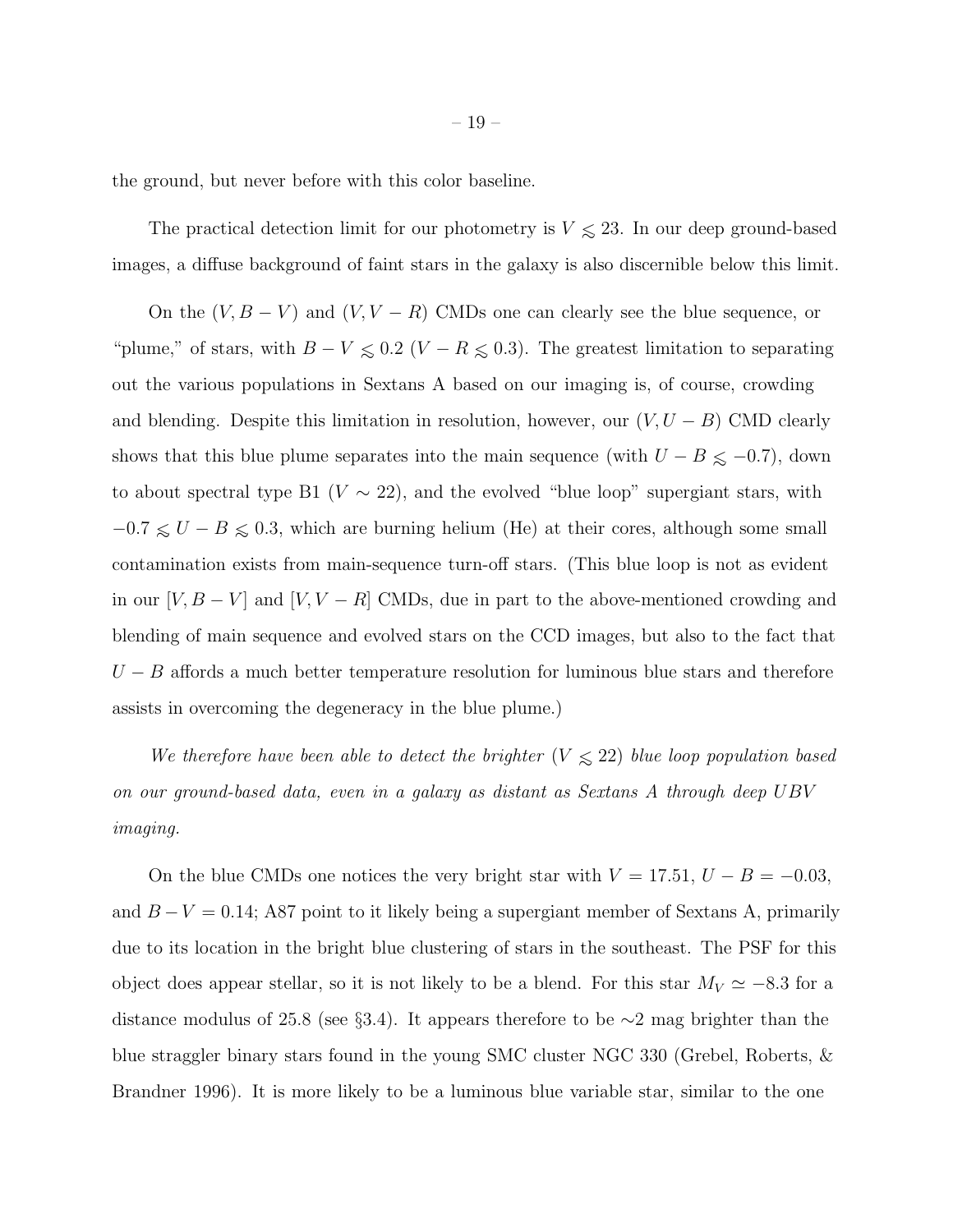found by Drissen, Roy, & Robert (1997) in NGC 2366. This star clearly deserves more attention.

One can also see on the  $(V, B - V)$  CMD, and, more so, with the addition of the R band in the  $(V, V - R)$  CMD, that the number of blue loop stars is relatively larger than the number of red supergiants, in a "red plume" of stars with  $B-V \gtrsim 0.5~(V-R \gtrsim 0.6)$ and  $V \le 22$ . More blue supergiants than red supergiants may exist in this galaxy. This is consistent with the fact that, at low metallicity, stars spend more time as blue supergiants than red supergiants during their He core-burning phase ([Bertelli et al. 1994\)](#page-40-0).

On the  $(I, R - I)$  and  $(I, V - I)$  CMDs one, again, can see the conspicuous red "plume" of stars, at  $0.8 \leq V - I \leq 1.6$   $(0.3 \leq R - I \leq 0.8)$  and  $I \leq 22.3$ , with two or three conspicuous clumps of red supergiants, as noted by SMF, at  $I \sim 21.2$ , 20.6, and 19.8. Also visible is the broad clump of red stars, at  $0.8 \leq V - I \leq 1.8$   $(0.3 \leq R - I \leq 0.8)$ ,  $I \sim 22$ , which is the top of what Aparicio & Gallart (1995) refer to as the "red tangle" of RGB stars, old and intermediate-age AGB stars, and intermediate-age blue-loop stars. The TRGB, although likely contaminated by intermediate-age AGB stars, is at  $I \sim 21.8$  and  $V - I \sim 1.3$  (SMF).

The stars fainter than  $I \sim 19$ , with  $V - I \leq 2 (R - I \leq 0.9)$  are what Aparicio & Gallart (1995) refer to as the "red tails" of intermediate-age and old AGB stars. Aparicio & Gallart point out that the "length" of the "tail" (i.e., how red this feature extends on the CMD) is a function of metallicity; the longer the tail, the greater the metallicity. The observed tails for Sextans A do not extend as red in color as those on the CMDs for, e.g., the Pegasus dwarf galaxy ([Aparicio & Gallart 1995](#page-40-0)), consistent with the metallicity difference between Sextans A and Pegasus (Skillman, Bomans, & Kobulnicky 1997; Aparicio, Gallart, & Bertelli 1997).

Of particular curiosity are the very bright, red stars seen on the red CMDs. Although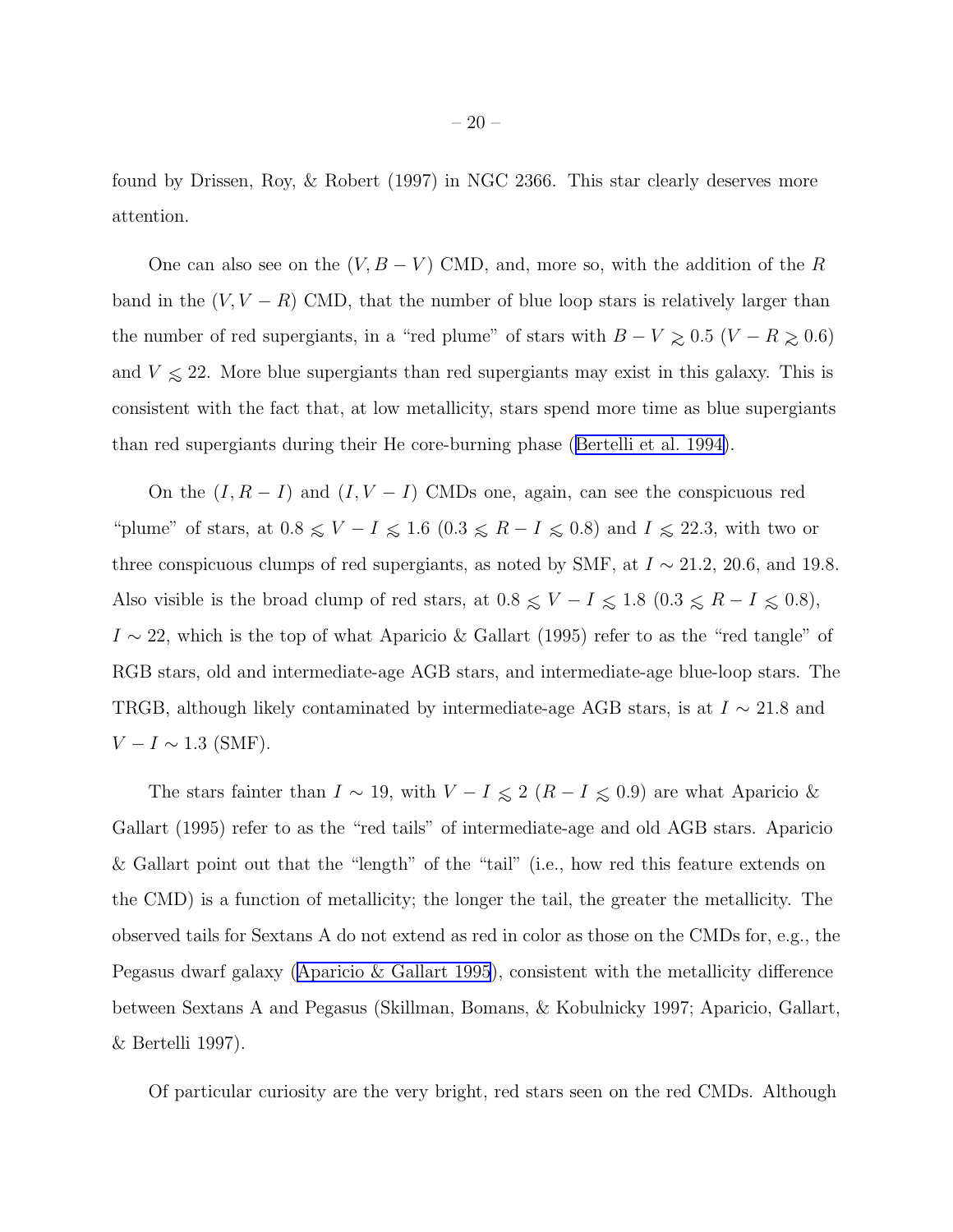they appear to be especially, and possibly anomalously, bright, to be members of Sextans A, we have no particular evidence to the contrary, e.g., they are not among the proper motion stars in SC82. All but one of the stars is in or near a region of recent star formation. Short of having spectra for these stars, we consider them to be members of the galaxy.

We also show on all CMDs, highlighted with *open circles*, the magnitudes and colors of the known Cepheids from Piotto, Capaccioli, & Pellegrini (1994).

## 3.4. Stellar Population Ages

On the CMDs in Figure 6, we have compared our photometry with a series of theoretical isochrones calculated by the Padova group (see [Bertelli et al. 1994](#page-40-0) and references therein), which we use to estimate the ages of the stellar populations in Sextans A. We have chosen those isochrones computed with a metallicity  $Z = 0.001$ , which is consistent with that inferred from the oxygen abundance for this galaxy ([Skillman, Kennicutt, & Hodge 1989](#page-44-0)). We do not extensively sample the oldest populations, where consideration of significantly lower metallicity would be important. We have found that isochrones of higher metallicity do not match the positions of the stars in color and magnitude nearly as well as those of the chosen metallicity.

Before further comparison with the isochrones is made, in order to estimate ages for the various populations, it is first necessary to choose a distance to the galaxy and to consider the amount of reddening that the observed stars are experiencing. We therefore adjust the isochrones on the CMDs accordingly.

First, we have adopted a distance modulus to Sextans A which is a compromise between the modulus derived from the TRGB and Cepheid brightness methods, given by SMF, i.e.,  $m - M \simeq 25.8$  mag (which corresponds to a distance of 1.44 Mpc). Second, we have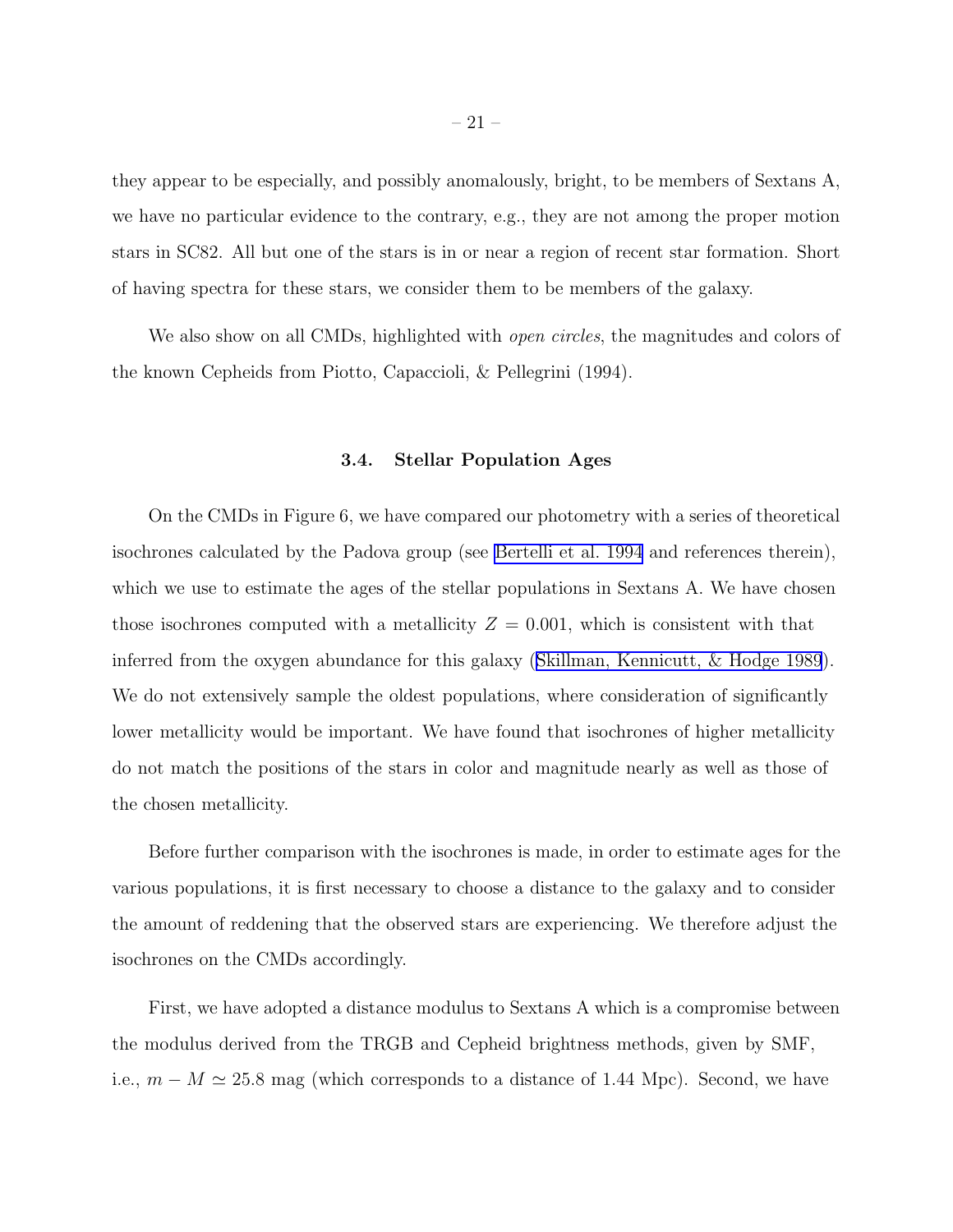assumed a reddening for the galaxy of  $E(B-V) = 0.05$ . The amount of Galactic reddening is  $E(B - V) = 0.02$  (Burstein & Heiles 1984), but, as SMF point out,  $E(B - V) \simeq 0.05$ is likely appropriate for the main body of the galaxy, where most of the young stars and gas are found (SMF find a higher  $E[B-V]$  for the older red giant population in the galaxy). So, we have assumed this value, which, assuming a normal reddening law, i.e.,  $A_V = 3.1E(B - V)$ , corresponds to  $A_V \simeq 0.16$ . Note that this is somewhat larger than the reddening assumed by Dohm-Palmer et al. (1997a,b), which is essentially only due to the Galactic component. Based on our reddening assumption, we follow Cardelli, Clayton, & Mathis (1989), in deriving the extinction for the other bands, and assume that  $E(U - B) \simeq 0.7E(B - V).$ 

From examining all the CMDs it is evident, regardless of their exact ages, that a number of stellar populations of various ages coexist in Sextans A, as has been noted in previous studies (e.g., A87; Dohm-Palmer et al. 1997b). The star formation does not seem to have been continuous, but instead appears to have occurred more in bursts or episodes. We do not try to execute a thorough and exact analysis of the population ages through more sophisticated means, such as synthetic CMDs (e.g., [Aparicio et al. 1996\)](#page-40-0). Based on our more cursory analysis with the theoretical isochrones, it can be seen from the CMDs constructed from the  $U, B$ , and V bands that the blue plume of stars consists of several young populations, from very young (only  $\sim$  a few Myr) to significantly older, with ages  $\leq 100$  Myr. Clear gaps in stellar age within this time range exist, as best seen in the redder populations (i.e., with  $B - V \ge 0.4$ ).

The redder CMDs show three noticeable clumps of red supergiants, with ages ∼40 Myr, ∼60 Myr, and ∼80 Myr. The number of red supergiants both older and younger than these ages appears to be significantly smaller. These stars must have formed in three different bursts of recent star formation. The clump of RGB stars (red tangle), for which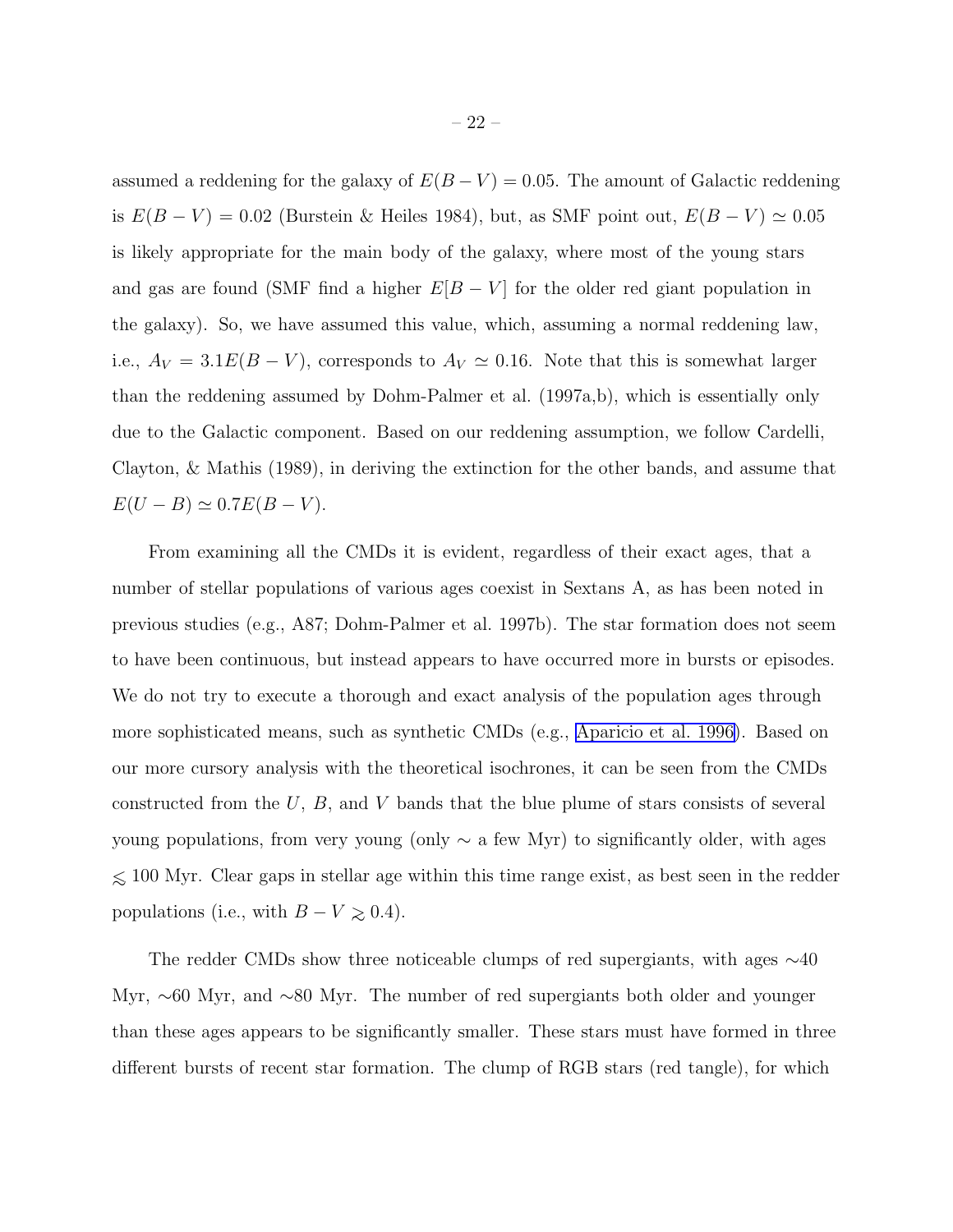we can resolve only the top, appears to correspond to an age of  $\geq 100$  Myr. The oldest populations we can resolve (the diffuse quantity of red stars with  $V - I \geq 1.5$ , comprising the various red AGB tails) appear to have ages from ∼0.2–0.3 Gyr to several Gyr, although we can only probe these populations with accuracy to ages 1–2 Gyr. Our photometry is not deep or complete enough to resolve stars older than this.

From our CMDs we find that the Cepheids in Sextans A have ages  $\gtrsim$ 40 Myr and appear to be younger than  $\sim$ 100 Myr.

## 4. Spatial Distribution of Stellar Populations

First, we examine the spatial distribution of the youngest population of stars in Sextans A. We consider stars with ages  $\leq 50$  Myr. Dohm-Palmer et al. (1997b; see their Figure 13) have found that the star formation rate, beginning ∼50 Myr ago, has been a factor of ∼ 20 larger than the time-averaged rate for the galaxy, and therefore we illustrate the extent of the most vigorous star formation over the last 1 Gyr. In Figure 7 we represent on the V -band image of the galaxy four young populations of stars: 1) those stars with  $-1.2 \le U - B \le -1.0$  and  $V \le 22$ , which are the youngest, bluest main sequence stars (*pluses*); 2) those young stars with magnitudes and colors, particularly in  $U - B$ , which make them likely main sequence turn-off stars and supergiants with ages  $\leq 12$  Myr, including the very bright blue and red supergiant stars mentioned in §3 (*crosses*); 3) those blue He-burning stars (with  $-0.7 \le U - B \le 0.3$ ) with  $V \le 20.7$ , i.e., those with ages  $\le 50$ Myr ( $circles$ ); and, 4) the corresponding red He-burning stars, seen on the  $(I, V - I)$  CMD, with  $1.2 \leq V - I \leq 1.6$  and  $I \leq 19.7$  (*squares*).

As Dohm-Palmer et al. (1997b) emphasize, the blue He-burning stars follow a somewhat redder, nearly vertical track parallel to the main sequence and are about two magnitudes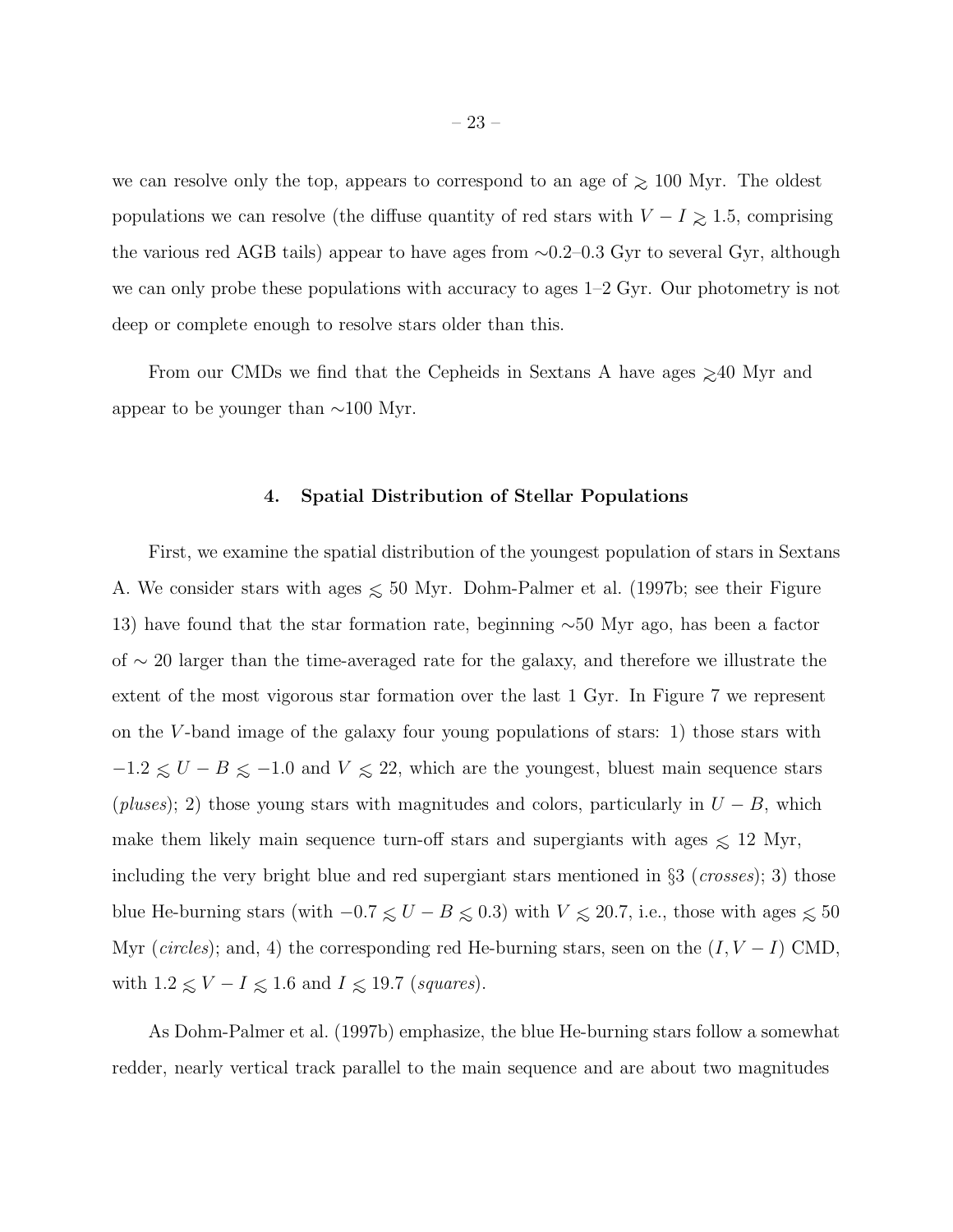brighter than the corresponding main sequence turnoff stars of the same age. The position in magnitude of a blue He-burning star on the CMD is determined by the star's mass and, therefore, its age. The blue He-burning stars are clearly very useful age probes for stellar populations, back to about 600 Myr in Sextans A. This is only true at these low metallicities for blue He-burning stars with ages older than  $\sim$ 20 Myr, or  $V \gtrsim 19.3$  for Sextans A, since the He-burning phase for stars with  $M > 15 M_{\odot}$  is not well-understood [\(Chiosi, Bertelli, &](#page-40-0) [Bressan 1992](#page-40-0); [Dohm-Palmer et al. 1997b](#page-41-0)).

One immediately can see that the recent star formation over the last 50 Myr has occurred in specific regions in Sextans A and is not uniformly distributed. In particular, the very young, hot, blue main sequence stars are primarily found near surface brightness  $\mu_B \simeq 25.9$  mag arcsec<sup>-2</sup>, or a radius  $r \simeq 2/3$  [\(Ables 1971\)](#page-40-0). As pointed out previously by HSD, A87, and others, these hot stars are primarily found in the bright clusters in the southeast and to the west. But they are not exclusively in just these two locations. Another significant clustering of these stars is to the northwest, and a small cluster is to the northeast. A smaller number of these stars are found within the main optical body of the galaxy. Large areas of the galaxy clearly exist where no recent star formation has taken place.

What is most intriguing is that some of these stars are also found *beyond*  $\mu_B \simeq 25.9$ mag arcsec<sup>-2</sup> ( $r \approx 2/3$ ), in the northeast and the southwest. Based on Table 2, we consider the likelihood of foreground stars in such numbers superposed on this small field to be very small. We conclude that recent star formation appears to even be occurring beyond the main optical surface brightness of Sextans A. Massive stars may form seemingly "isolated;" though this does not occur often, it is not unusual (e.g., Massey, Johnson, & DeGioia-Eastwood 1995; Massey et al. 1995).

The bright, young supergiants, not surprisingly, have a very similar spatial distribution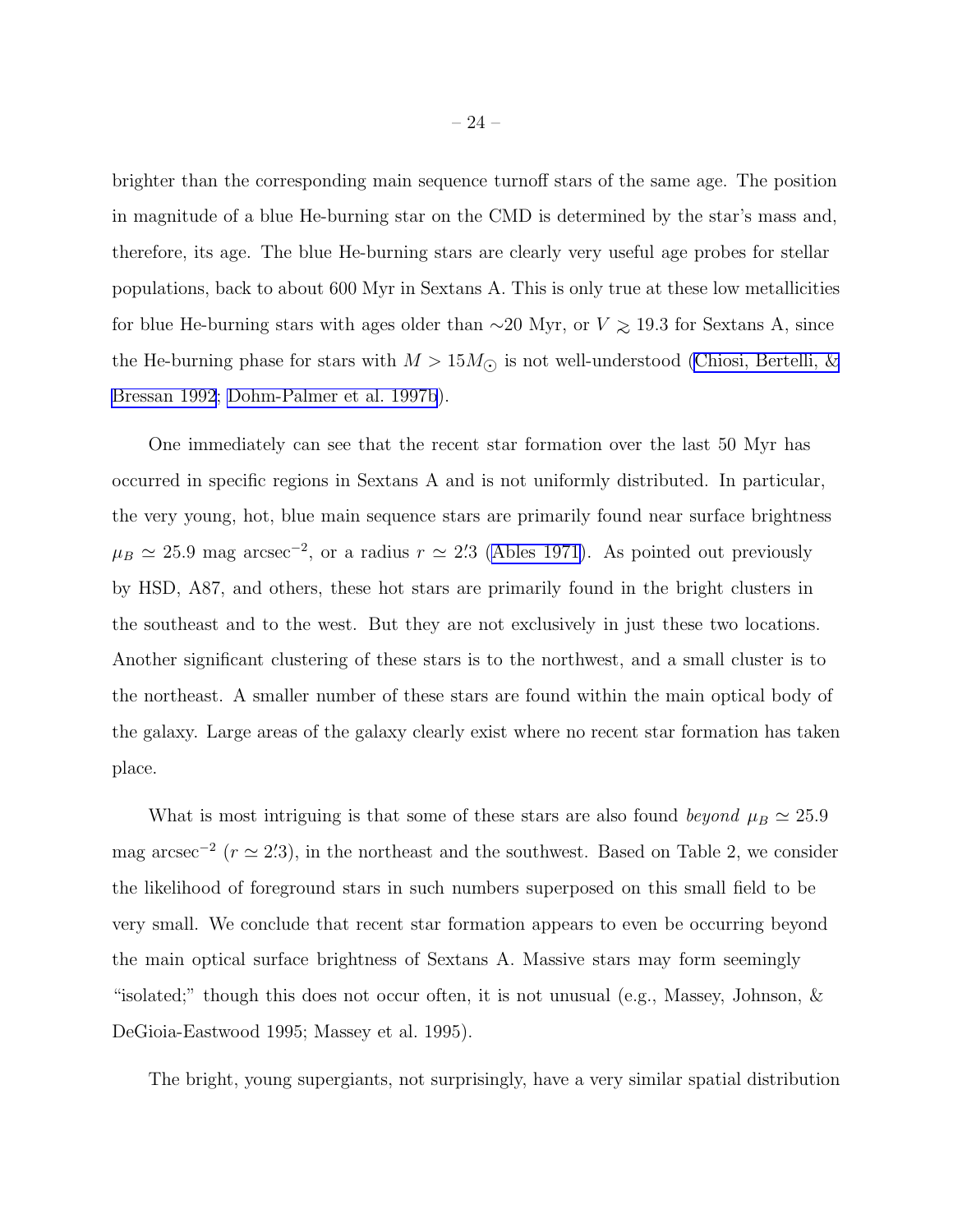to the very young main sequence stars. (One supergiant star can be seen in the extreme southeast, well beyond  $r \simeq 2/3$ ; it is possible that this is a foreground star, based on Table 2, although its magnitude and color  $[V = 18.92, B - V = 0.52, U - B = 0.31]$  are consistent with other bright supergiants seen within this radius.) But these stars, as plotted on Figure 7, have ages up to ∼12 Myr, and some are therefore older than the youngest population represented (the hot main sequence). Some of these supergiants are seen in regions of the galaxy not directly associated with the youngest stars, and therefore likely trace out regions of somewhat older star formation.

The evolved He-burning stars, both blue and red, with ages up to  $\sim$ 50 Myr are also found near  $r \approx 2/3$ , but, particularly in the west, their spatial distribution is appreciably inward, located more toward the galaxy's optical center, extending from the northwest down to the southwest. Many of these stars are also found in the bright cluster of stars in the southeast, indicating that star formation in that region has been occurring for at least  $\sim$ 50 Myr. The brighter stars with ages  $\sim$ 50 Myr in this cluster appear to form a "ring," with radius of ∼300 pc. Several of these blue-loop stars are also found in the smaller cluster of stars in the northwest. But, most noticeably, only one bright blue He-burning star is found in the galaxy's second-largest star-forming region, in the west, and this star, from its position on the CMDs (with  $V = 19.23$ ,  $B - V = 0.12$ , and  $U - B = -0.03$ ), is possibly as young as ∼ 15 Myr. This region of star formation, which Dohm-Palmer et al. (1997a, b) could not study, is clearly one of the youngest in the galaxy, along with the small clustering of hot stars in the northeast. Star formation in these regions could be as recent as  $\le 20$ Myr.

In summary, the recent massive star formation over the last 50 Myr, which has been so pronounced in Sextans A, has been confined toward the edge of the main body of the galaxy, near  $\mu_B \simeq 25.9$  mag arcsec<sup>-2</sup>, and may have progressed even beyond this point. In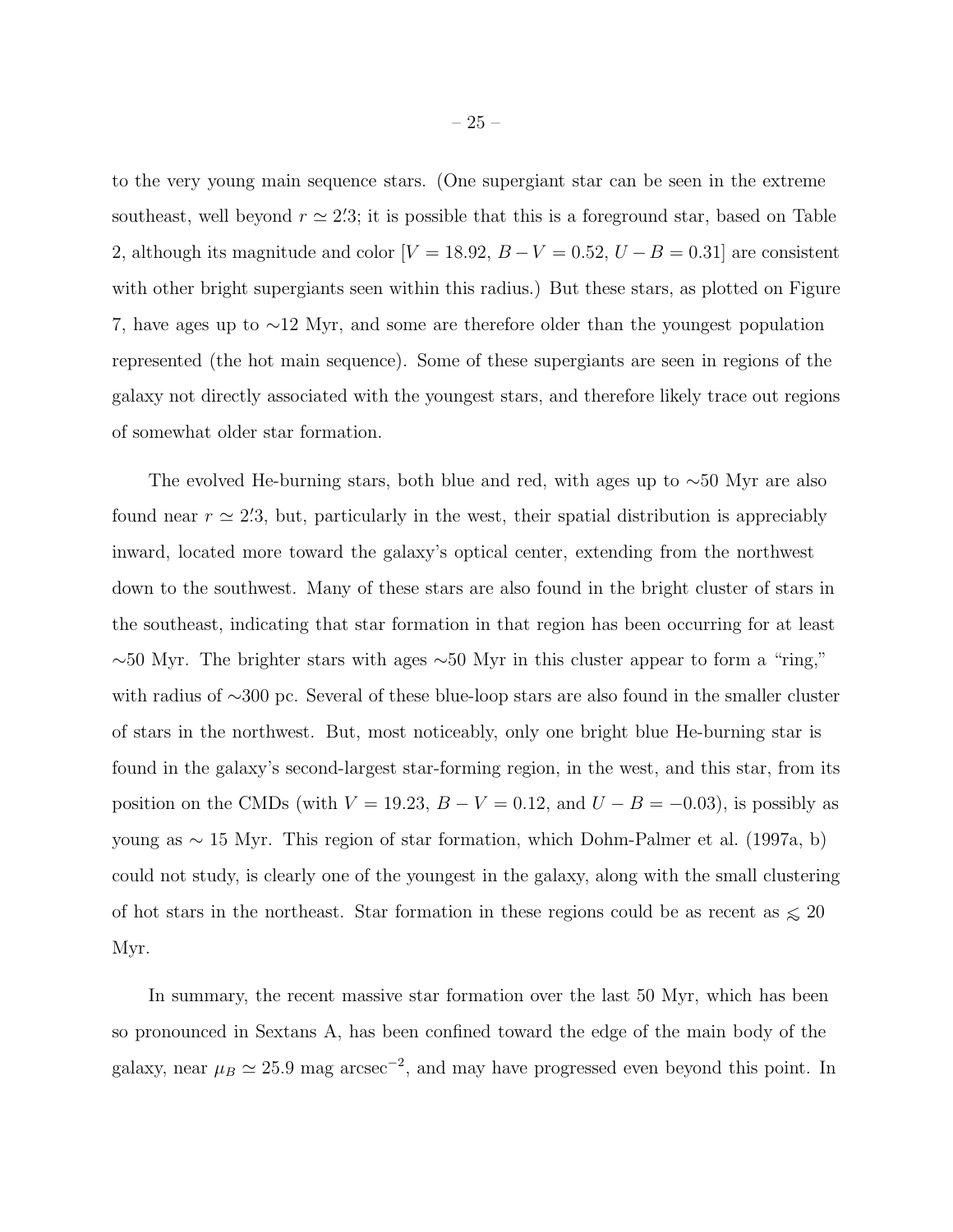particular, in the west, it has been progressing outward from more central regions. Much of the recent star formation has been concentrated in the large clustering of stars in the southeast, and to the northwest. The youngest large concentration of star formation has been in the clustering in the west. Noticeable large holes can be seen in the distribution of young stars. No appreciable recent star formation has occurred at the optical center of the galaxy.

Next, we examine the spatial distribution of older populations in Sextans A. In Figure 8 we again show the V image of the galaxy. Shown on this figure are two populations of stars: 1) those blue He-burning stars with ages  $\sim$  50–100 Myr, with  $V \gtrsim 20.7$  to  $V \sim 22$ (the faintest blue He-burning stars that we can confidently resolve; *squares*); and, 2) the corresponding red He-burning stars with  $19.7 \ge I \ge 21.3$ , with ages to ~ 100 Myr (*circles*).

What is most noticeable about the distribution of the stars with ages 50–100 Myr is the more central concentration than is the case for the younger populations. Some structure and clustering also appears in the distribution of these older stars, which does not appears to be random. We have used a large age bin (∼50 Myr wide) for these stars, so small timescale details in their distribution as a function of age are lost. Nonetheless, the distribution of this population illustrates the advanced stage of dissolution of parent OB associations. Regions where these stars are missing are noticeable in the figure. Specifically, relatively fewer of the He-burning stars with ages > 50 Myr are found at the sites of the most recent star formation (the bright blue clusters) to the east and west. In fact, no such stars are seen in the cluster to the west, again, indicating that this region is very young. Additionally, the older He-burning stars near the large cluster of young stars in the southeast tend to be to the southwest edge of the cluster, indicating a possible age gradient in this large star complex.

The He-burning stars appear to mostly extend from far north down to far south in the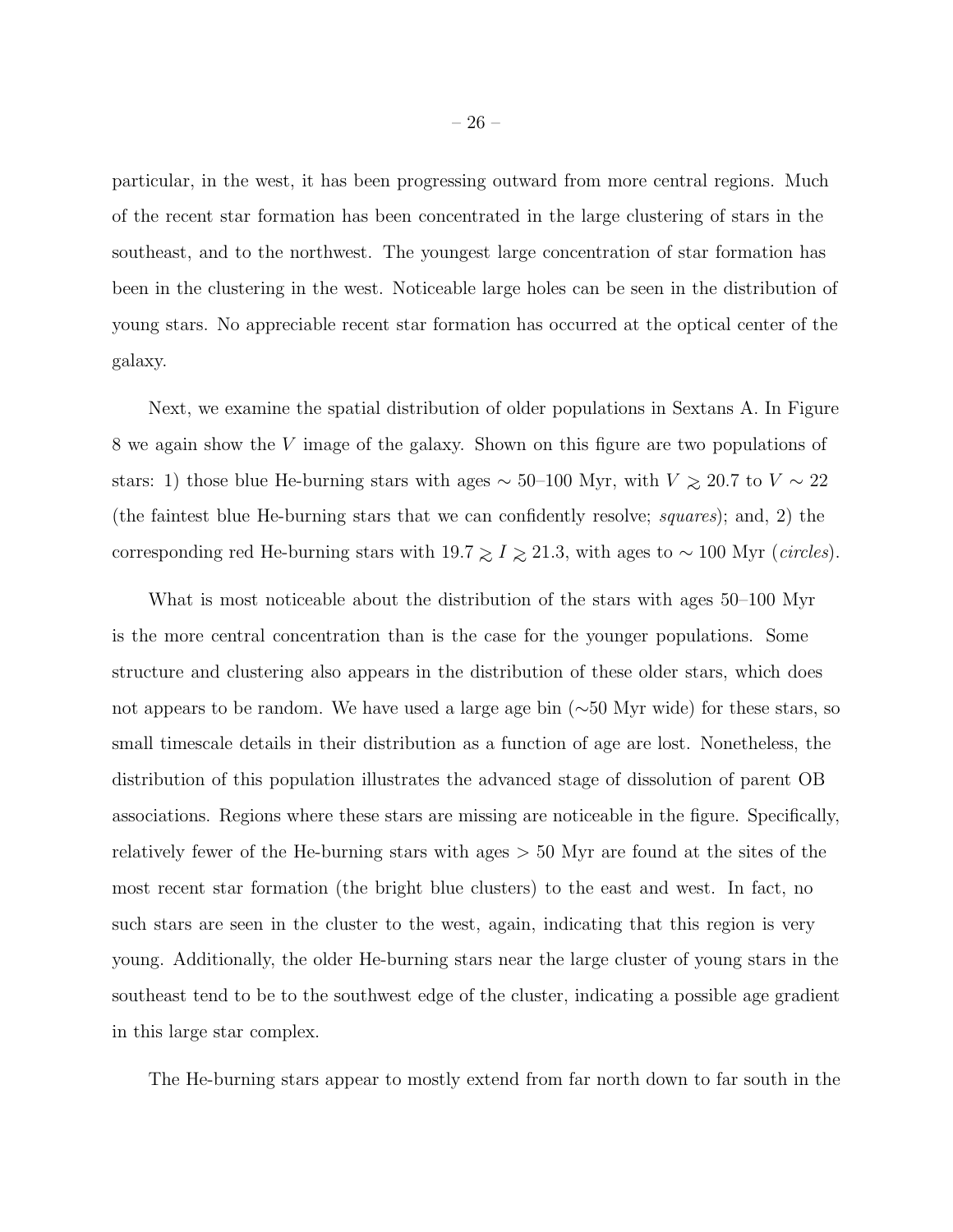galaxy, with apparent clustering toward the galaxy's optical center. Some of these stars appear along a putative bar (see, e.g., [Ables 1971](#page-40-0); A87), although they are clearly not exclusive to that region, if it exists. (Ables 1971 describes this bar-like feature as being seen in the isophotes with position angle 141°5; Skillman et al. 1988 describe a possible H I bar with position angle 105°.) The integrated color of the bar feature, which appears particularly in the isophotal photometry, is  $B - V = 0.22$ , excluding the star complex in the southeast [\(Ables 1971](#page-40-0)), and, thus, should be a mix of both blue and red stars. These evolved He-burning stars should therefore comprise the brighter populations along the bar, although we do not consider the optical bar structure to be entirely obvious from the distribution of these populations in Figure 8. A few of the red He-burning stars are also visible beyond the main optical galaxy; although their colors and magnitudes are quite consistent with those of other similar stars within the galaxy, these could well be foreground stars. In summary, the distribution of these older stars is clearly different from that for the younger stars.

Finally, in Figure 9 we once again show the  $V$  image with two older populations: 1) RGB stars, at roughly  $I \sim 22$  and  $V - I \sim 1.1$ , and some AGB stars in the red tangle, with ages between ∼100 and ∼600 Myr (*crosses*); and, 2) those RGB stars and AGB stars with ages  $\gtrsim$ 600 Myr (the older red tangle and red tail stars with ages possibly up to ∼3 Gyr; *pluses*). We chose the age ranges of 100–600 Myr and > 600 Myr, since Dohm-Palmer et al. (1997b) have found that the star formation rate between about 100–600 Myr ago was a factor of ∼6 higher than the time-averaged rate, likely declining for ages older than this range; this is illustrated in their Figure 14.

No particular pattern or structure is obvious in the spatial distribution for the RGB stars. However, few of these stars are seen in or near the youngest star formation regions. Again, we are using a large age bin to increase our statistics, and therefore we cannot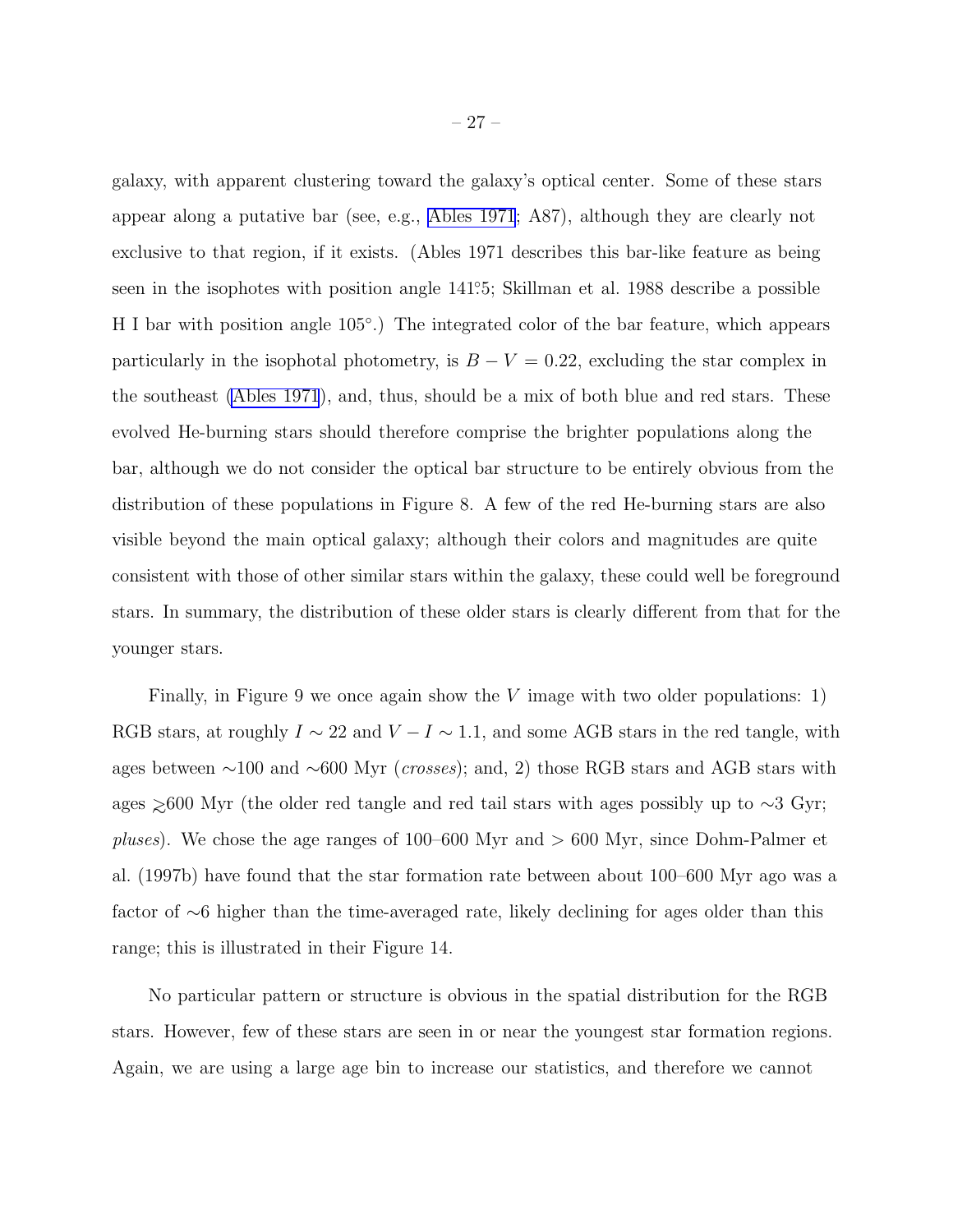describe small timescale variations in the distribution. These stars have likely dispersed from their birthplaces over an area of diameter ∼5 ′ . Notice the approximate similarity of the distribution of RGB stars that we find and that found by Dohm-Palmer et al. (1997b; their Figure 16) for their limited field-of-view, especially the possible clustering of RGB stars just east of the center.

One interesting aspect of the distributions for these stars is that they appear to also be found outside  $\mu_B \simeq 25.9$  mag arcsec<sup>-2</sup>. Again, given Table 2, one might suspect that  $~\sim$ 15–30% of these stars are merely in the foreground. But, again, the colors and magnitudes for the stars found outside the main body of the galaxy are consistent with those red giants well within the galaxy, and a large fraction therefore could be members of Sextans A. These stars may comprise a more extended halo-like structure, which is also found for a number of dwarf irregular galaxies (e.g., Minniti & Zijlstra 1996).

The older RGB and AGB stars with ages ≈600 Myr are also uniformly distributed across and beyond the main body of the optical galaxy, with no apparent clustering or structure. Again, the stars seen beyond  $\mu_B \simeq 25.9$  mag arcsec<sup>-2</sup> have colors and magnitudes consistent with those within the galaxy, but probably up to about one-third of these stars could be in the foreground. The quite homogeneous distribution is what one would expect for an older halo field population. Hunter & Plummer (1996) point out that star formation in Sextans A must once have occurred further out in the galaxy than is seen today, given the size of the Holmberg radius. They also point out that in the southwest they can trace faint stars as far out as 1.5 kpc from the center.

What we find for stars older than 100 Myr is consistent with the picture developed by Dohm-Palmer et al. (1997b, 1998), in which star formation, at a significantly lower rate than the current rate, percolates in coherent regions and propagates to other neighboring regions within their field-of-study during the time range of ∼100–600 Myr. The rate is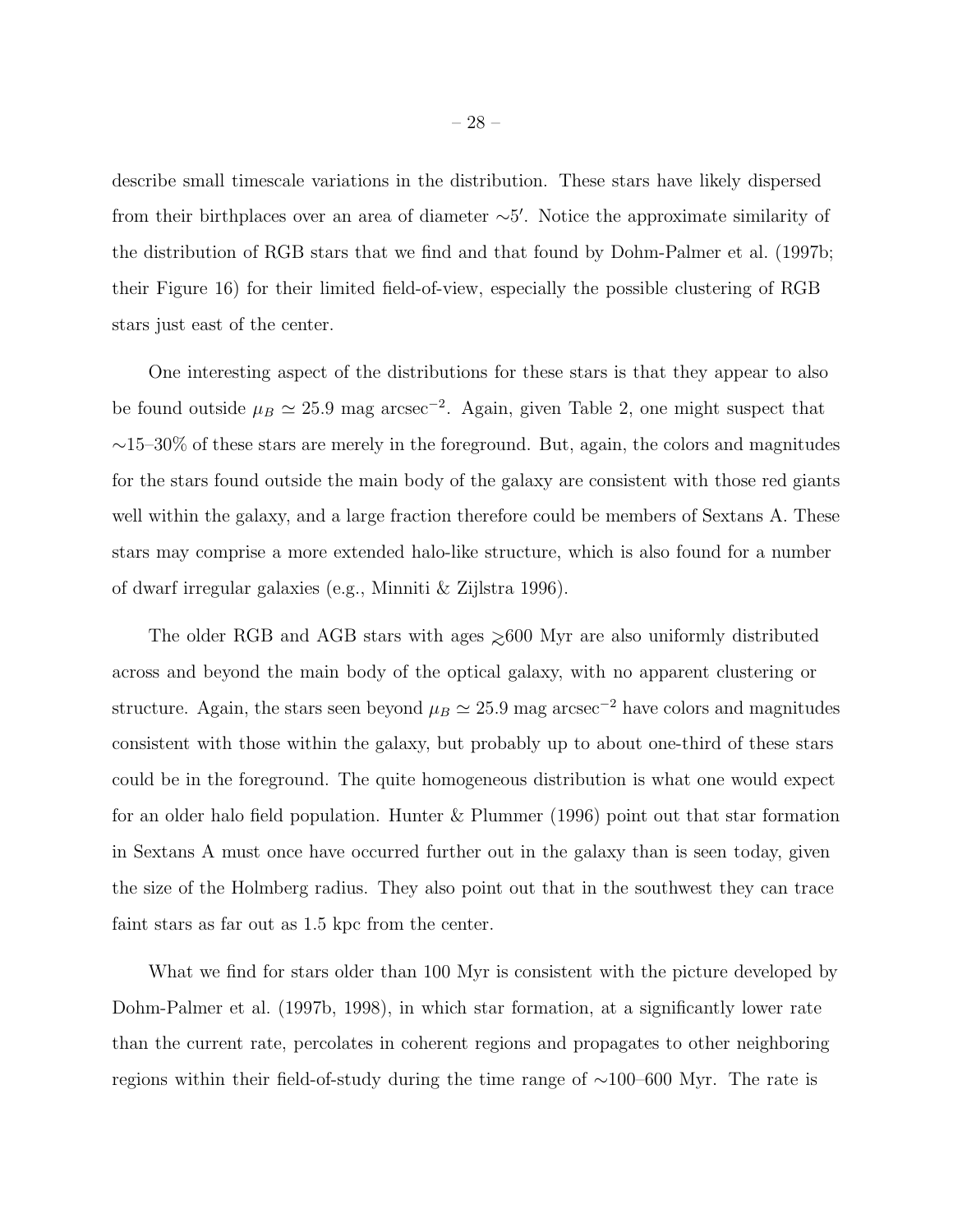likely lower for ages older than 600 Myr, but the pattern and propagation of star formation appear from our data to have been similar in nature. In particular, Dohm-Palmer et al. (1998) show that from 300–400 Myr, star formation migrated from the northeast to the center, peaking there around 350 Myr ago. Our results seem to imply that this centrally concentrated star formation continued to peak from ∼<100 Myr.

#### 5. Relationship of the Stars to the Gas

We now examine the spatial distribution of the various stellar populations to that of the gas in Sextans A. We can consider only the ionized and neutral components of the gas in the galaxy, since molecular gas has not been detected (Ohta et al. 1993 found only a low upper limit for the luminosity of CO).

#### 5.1. Ionized Hydrogen

First, we examine the distribution of blue stars relative to the ionized gas, as seen from our H $\alpha$ +[N II] image. In Figure 10 we show our H $\alpha$  map, which is qualitatively similar to that in Aparicio & Rodriguez-Ulloa (1992) and Hodge, Kennicutt, & Strobel (1994a). All the H $\alpha$  emission appears to be non-stellar. The H II regions are distributed in two arcs separated by nearly 4′ (with the brightest patches of emission in the southeast). Fainter emission can also be seen. Our H $\alpha$  image, although continuum-subtracted, is not flux-calibrated, but comparing our map with that in Hodge et al. (1994a), we estimate that our detection limit for H II regions is  $\sim 2.5 \times 10^{-14}$  erg cm<sup>-2</sup> s<sup>-1</sup>, which, at a distance of 1.4 Mpc, corresponds to a luminosity of  $\sim 6 \times 10^{36}$  erg s<sup>-1</sup>. Some of the fainter structures seen on the deep H $\alpha$  map in Hunter & Gallagher (1997), such as the long filaments (e.g., their filaments 1 and 2) and fainter shells (e.g., their shell 4) are just barely visible on our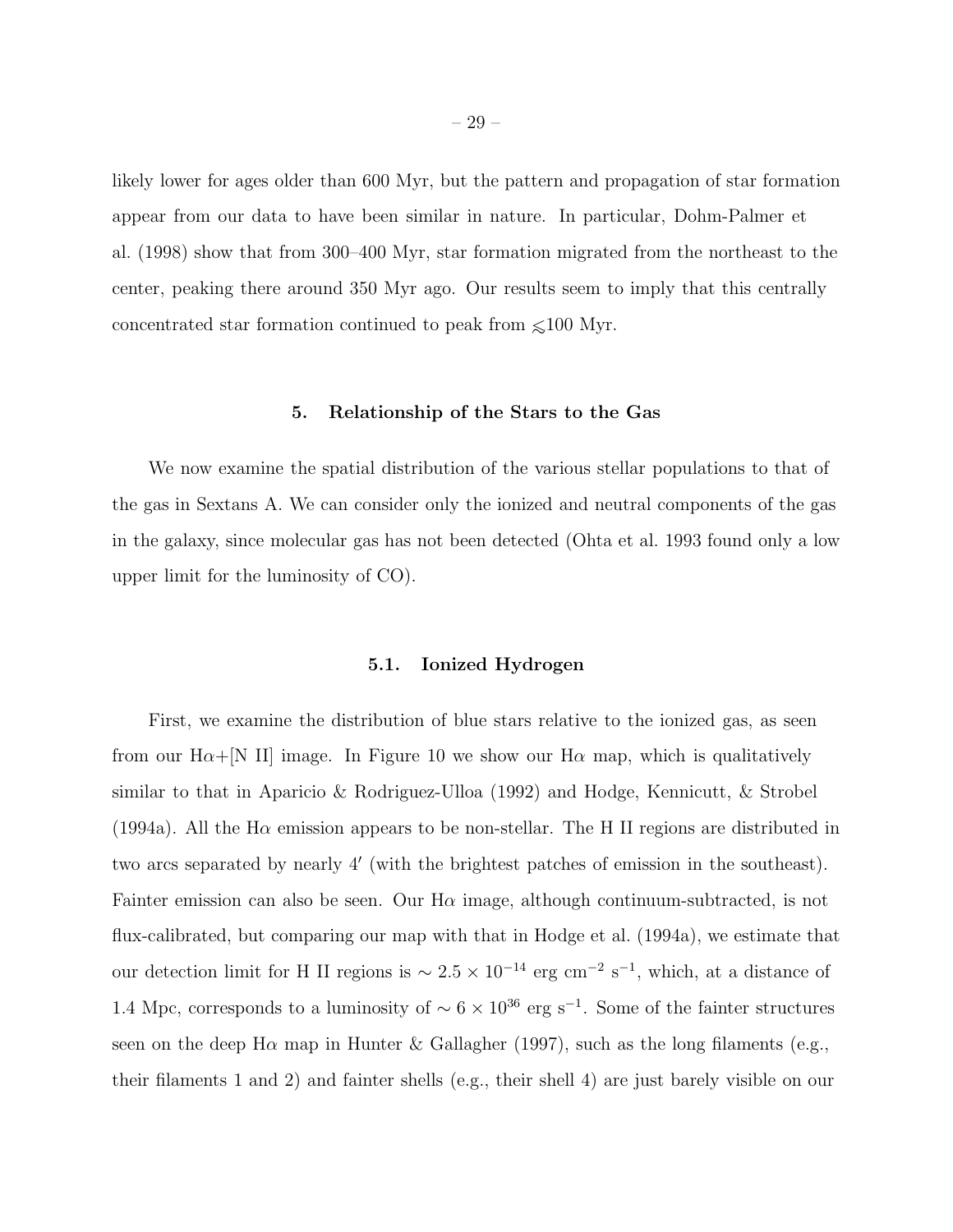map and are somewhat below our detection limit.

In Figure 10 we show the blue main sequence stars (as in Figure 7, with  $-1.2 \le U - B \le -1.0$  and  $V \le 22$ ) relative to the H $\alpha$  emission. These stars are roughly spectral type B0 and hotter, and  $\leq 8$ –10 Myr old (at the assumed metallicity of Sextans A, this corresponds to a main sequence turnoff mass of  $\sim$ 20 M<sub>⊙</sub>). Stars cooler than this do not contribute significantly to the UV continuum flux which can produce H II regions in the galaxy. One can see that the hot, massive stars, as expected, are well-correlated with the ionized gas, both bright and faint (in fact, a cluster of six stars cannot be distinguished from the dark contrast in Figure 10 for the H II region "no. 17," following the Hodge et al. numbering scheme, or "no. 7," following that of Aparicio [& Rodriguez-Ulloa 1992\)](#page-40-0). Thus, we have accounted for the ionizing sources for the majority of the H II gas.

A lesser number of presumed OB stars are not associated with any H II regions above the detection limit of our study. This is true also for the regions detected by Aparicio & Rodriguez-Ulloa (1992) and Hodge et al. (1994a), although some appear to be associated with some of the fainter emission seen in the Hunter & Gallagher (1997) map. Additionally, some of the fainter emission features, based on closer inspection of our images, may be ionized by unresolved small clusters of hot stars, as is also likely the case for the bright knotty emission region, which is Hodge et al. (1994a) H II region "no. 20" and Aparicio  $\&$ Rodriguez-Ulloa (1992) "no. 2". However, the inner area of the galaxy is relatively devoid of massive stars and H II regions (the inner portion of the galaxy may have several faint filaments of emission, and, as Hunter & Gallagher 1997 point out, these filaments might comprise a larger shell structure associated with the bright H II complex in the southeast). The bulk of the massive star formation within the last  $\sim 20$  Myr has been spatially, and temporally, correlated along the edge of the main surface brightness for the galaxy.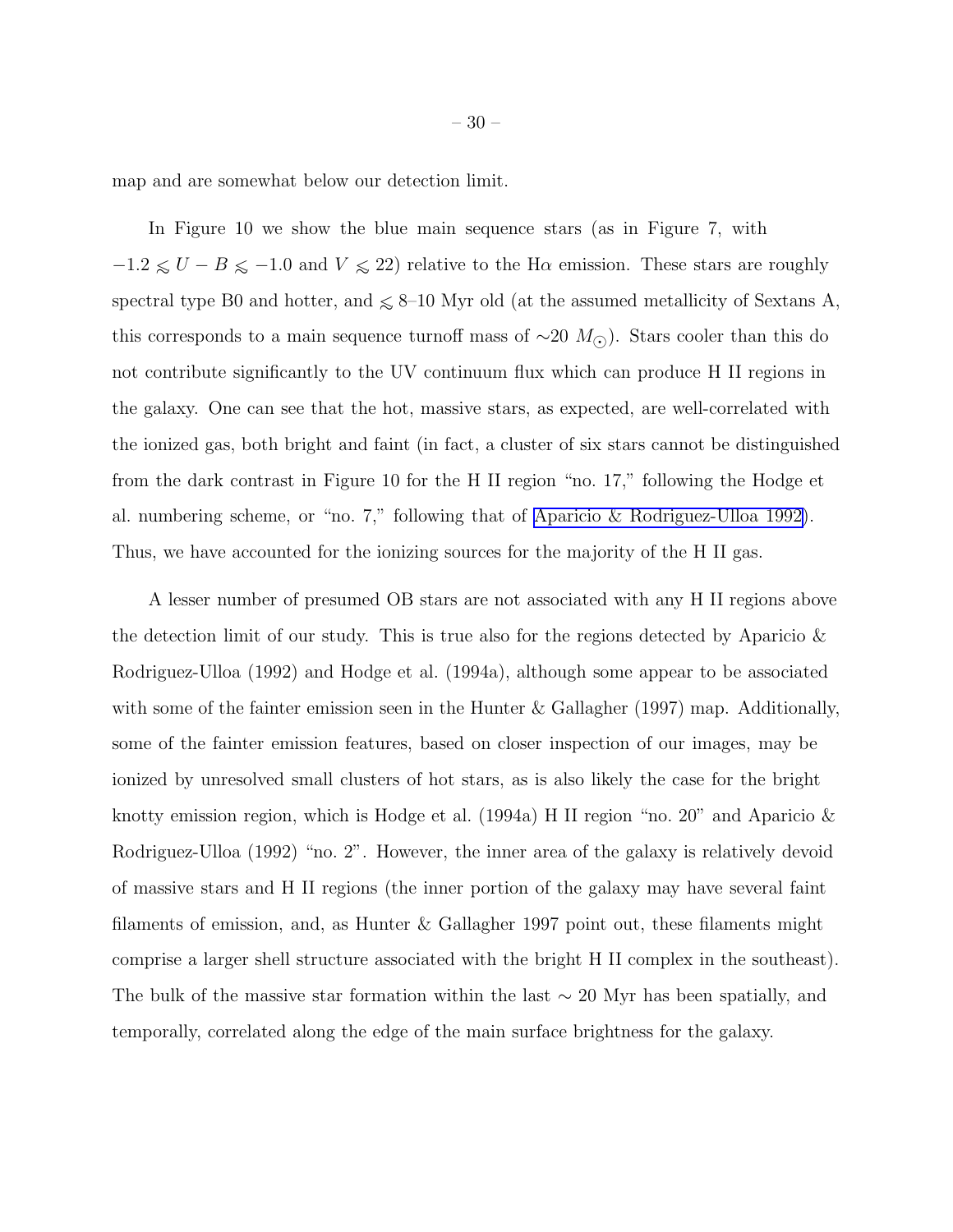## 5.2. Neutral Hydrogen

Next, we investigate the relationship of the stars to the neutral gas. We have utilized a radio 21 cm H I map from Graham & Westpfahl (1998). Here we dispense with the details on their H I data, only briefly to indicate that this H I map was made using the Very Large Array (VLA) of the National Radio Astronomy Observatory<sup>4</sup> at the redshifted frequency of the 21 cm line of neutral hydrogen appropriate for the galaxy, in the C-configuration in 1992 May and the D-configuration in 1992 July. (B-configuration observations were also made in 1994 June, but are not included in the map shown here.) These two sets of data were then combined, resulting in a naturally-weighted map with resolution  $34'' \times 23''$ and rms noise in the channel maps of 1.36 mJy beam<sup>−</sup><sup>1</sup> . Both the resolution and the sensitivity are higher than those for the H I map presented in Skillman et al. (1988). Additionally, with the short spacings sampled in the most compact configuration, the maps are sensitive to more extended emission than were the Skillman et al. data. (An initial analysis of the data by Puche, including moment maps, can be found at the URL [http://cfa-www.harvard.edu/projects/nga/sexa.html.](http://cfa-www.harvard.edu/projects/nga/sexa.html))

In Figure 11 we show the total H I column density map for Sextans A. What Puche  $\&$ Westpfahl (1994) consider a central depression, or "hole," within an H I shell can clearly be seen; Skillman et al. (1988) describe the H I morphology as a "horseshoe or ring-like" structure around a central minimum, with a sharp outer boundary. This hole, ∼1.5 kpc in diameter, encompasses nearly the entire main optical surface brightness of the galaxy. The highest column density forms the two large spur- or arc-like structures toward the southeast (peak column,  $\sim 1.6 \times 10^{22}$  cm<sup>-2</sup>) and the northwest (peak column,  $\sim 1.2 \times 10^{22}$  cm<sup>-2</sup>), as also seen in the map by Skillman et al. (1988), and highlight the nearly complete ring or

<sup>4</sup>The National Radio Astronomy Observatory is operated by Associated Universities, Inc., under cooperative agreement with the National Science Foundation.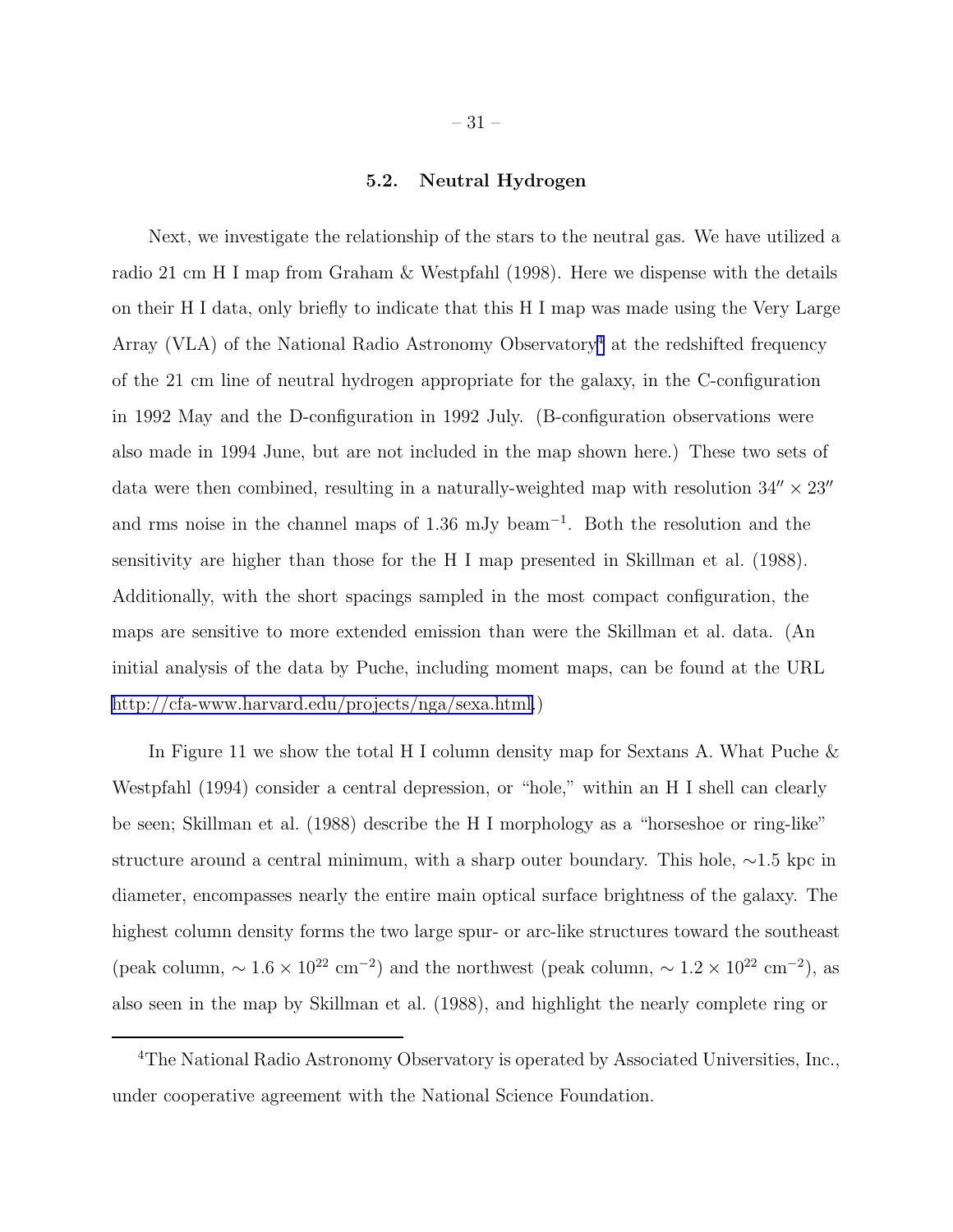shell. The column density in the center of the galaxy, in the hole, is  $\sim 1.2 \times 10^{21}$  cm<sup>-2</sup>. The fine detail in this map indicates substructuring of smaller, fainter clumps, or clouds, and holes within the larger H I hole as well. Additionally, one can see that H I extends well beyond the H I ring or shell, as well as the main optical galaxy, consistent with other normal galaxies and what van Zee, Haynes, & Giovanelli (1996) found for their sample of dwarf galaxies. A fascinating feature of the map is the "hook" of gas extending from the disk to the west. Again, we defer here to Graham & Westpfahl (1998) for a complete presentation of these H I data.

In Figure 11 we also show the positions of the same blue stars as in Figure 10 (*pluses*). What should be kept in mind is that the gas disk is likely thicker than that for spirals ([Puche et al. 1992](#page-43-0)) and that the H I shell is roughly spherical. What is most striking is that the bluest, youngest stars are found preferentially and predominantly along the *inner* edge of the large H I hole, particularly along the inner edge of, and not coincident with, the two large complexes of H I gas to the southeast and the northwest. Far fewer of these stars are seen within or outside of this locus.

In Figure 12 one can also see, not unexpectedly, that the  $H\alpha$  emission is along the inner edges of the H I hole. The two large H II region complexes, in the southeast and the northwest, are not coincident with the brightest H I peaks, but, in fact, straddle the *inner* edge of both peaks. Hunter & Plummer (1996) noted that the distribution of  $H\alpha$  does not extend as far as the H I gas distribution. This is consistent with the fact that the most recent star formation is occurring primarily along the inner edge of the H I hole.

In Figure 13 we show the distributions of the young, blue main sequence stars, supergiants and He-burning stars together, as in Figure 7. One can see that the overall spatial distribution of stars with ages up to ∼50 Myr appears to have a similar shape and symmetry axis as the current distribution of the H I gas, and the youngest stars, but with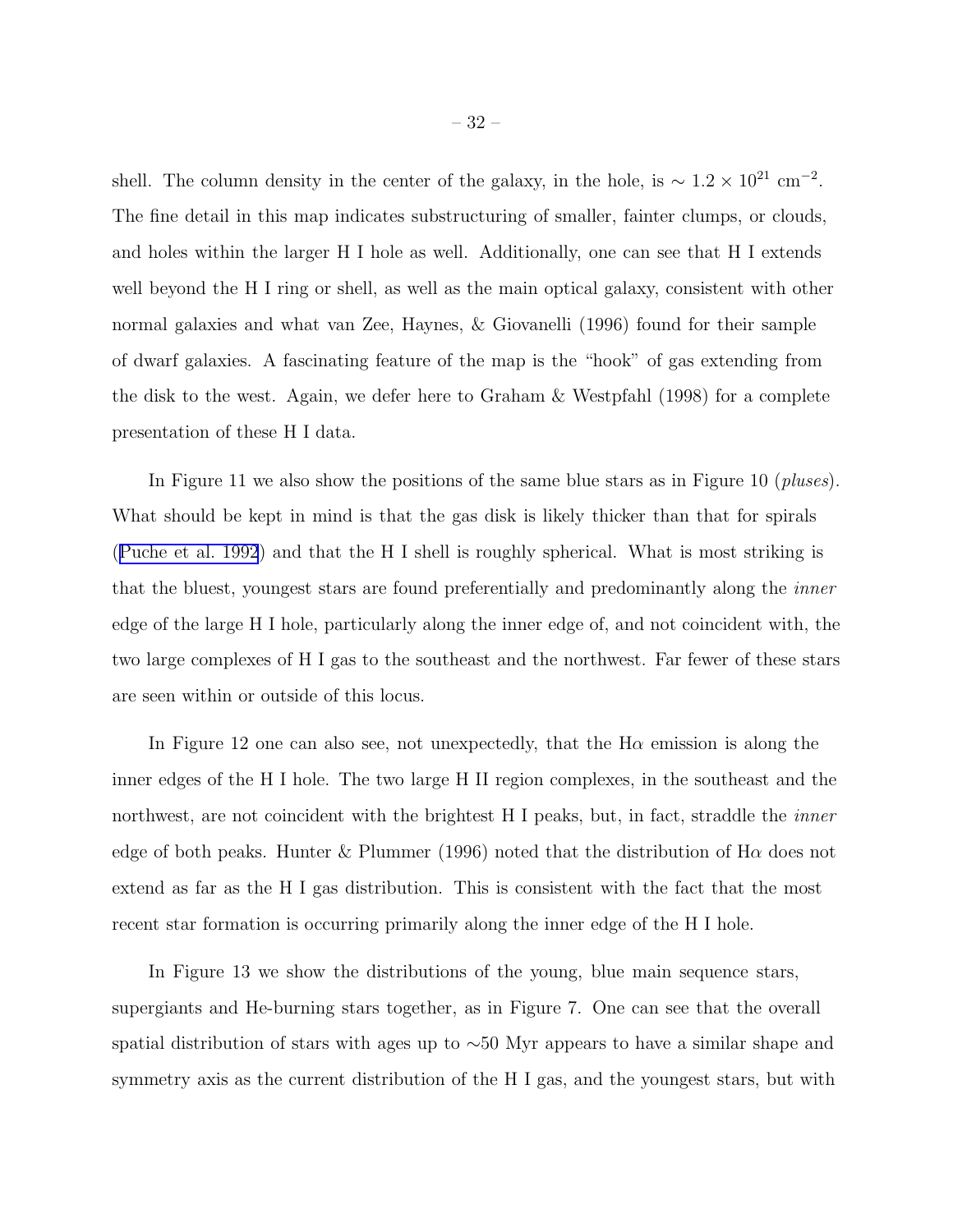a smaller radius. If the peak velocity dispersion in the H I ( $\sim$ 9–10 km s<sup>-1</sup>; [Skillman et](#page-44-0) [al. 1988;](#page-44-0) [Graham & Westpfahl 1998](#page-41-0)) represents a possible expansion of the gas outward to form the large H I hole, then to produce the current size of the hole (∼1.5 kpc) would take ∼80 Myr, assuming a constant expansion rate. If stars have been consistently forming along the inner edge of the H I hole as the gas homologously expanded, then we might expect stars with ages up to ∼50 Myr to share a similarly ring-shaped spatial distribution as the most recently-formed stars, albeit closer to the galaxy's center, since ∼50 Myr ago the H I hole would have been ∼0.5 kpc smaller in radius. (However, OB associations would have dispersed somewhat over a ∼50 Myr timescale)

In Figure 14 we show the distributions of the older He-burning stars, as in Figure 8, with ages ∼50–100 Myr. What is immediately evident is that these older stars are concentrated more toward the center of the H I hole and bear relatively little relationship with the H I hole, shell, and substructuring than do the younger stars in Figure 13. We point out that regions within the H I hole exist where no stars from these older generations appear to have formed. It is clear that the gas must have been more centrally concentrated in the past than it is now.

Finally, in Figure 15 we show the distributions of the older RGB and AGB stars, as in Figure 9, with ages ∼100 Myr – 1 Gyr or so. Here we see no relationship of these stars to the current structure of the neutral gas, consistent with the substantial dispersal of these stars from their birthplaces. The populations of older stars appear nearly uniformly distributed relative to the observed H I. Although our optically imaged field encompasses nearly the entire H I hole, it does not overlap much with the gas beyond the H I shell. The indications in Figure 15, however, are that stars had formed long ago well beyond the current H I shell structure. The H I gas in the extended disk outside the shell implies that the star-forming molecular gas may well have existed (and may still exist) there.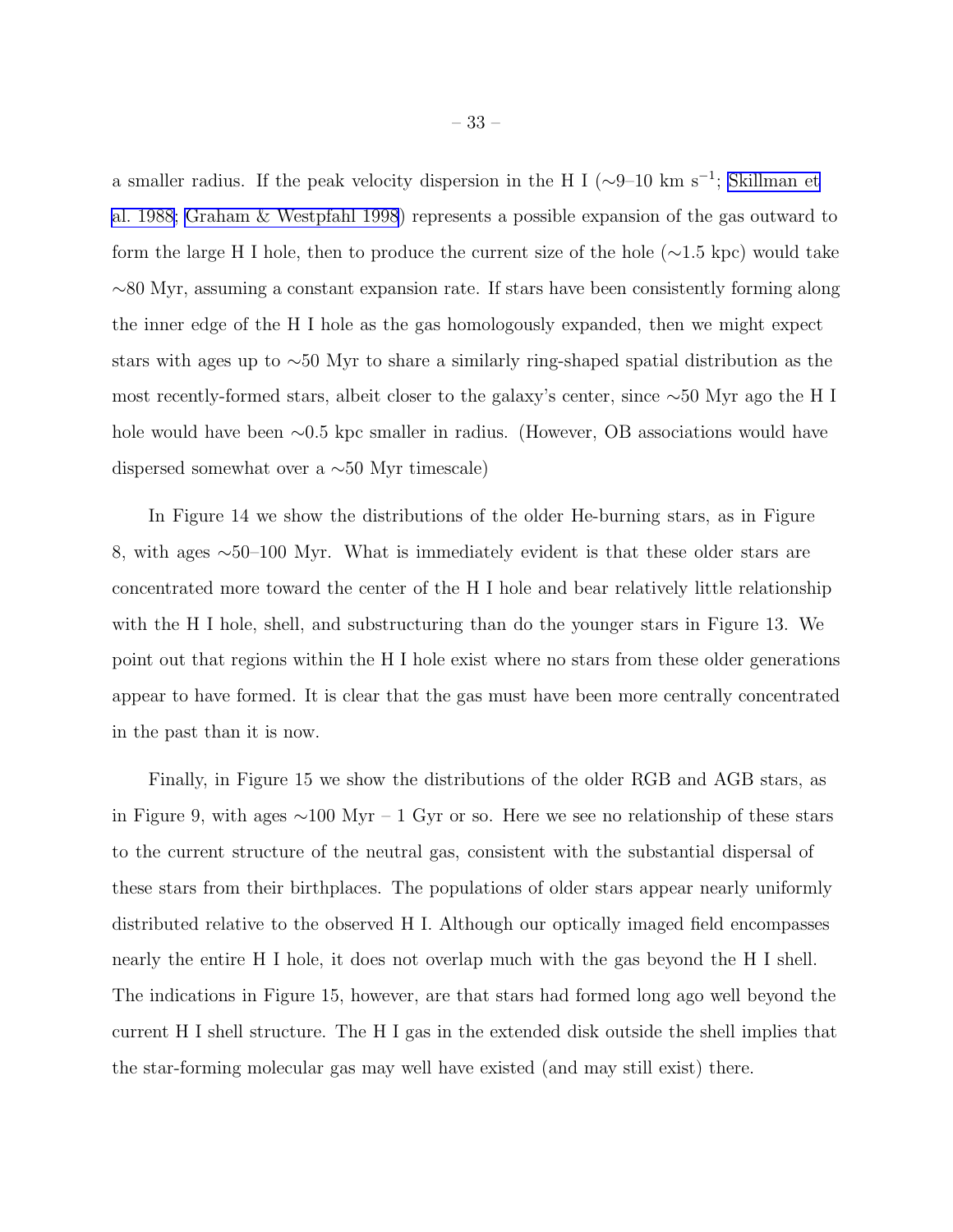# 6. Discussion

What could have been responsible for the substantial increase in the rate and spatial concentration of the recent star formation in Sextans A? The answer to this puzzle has ramifications both for this particular galaxy and for the bursts of star formation occurring in other dwarf irregular galaxies. Dohm-Palmer et al. (1997b) conclude that sometime within the last 100 Myr or less, an event, or events, transpired that launched the galaxy into its present star-forming high state (although the movie in [Dohm-Palmer et al. 1998](#page-41-0) might imply that this event occurred as early as ∼370 Myr ago). We briefly speculate here on some of the possible mechanisms. A tidal interaction with nearby Sextans B has been dismissed above as a possibility, due to the large separations between the two galaxies.

One possibility is the presence of a bar potential in the galaxy. Several authors have stressed the existence of a possible bar-like feature, evident both in the optical isophotal data ([Ables 1971](#page-40-0)) and from the gas kinematics [\(Skillman et al. 1988](#page-44-0)). A misalignment of the H I morphological axis with the kinematical axis, and, possibly, with the optical morphology, is typically an indication of a bar. The bar feature appears somewhat off-center, as is true for Magellanic irregulars more massive than Sextans A. The H I bar presumably connects the two pronounced maxima in the H I distribution and may be associated with the gas pile-up at its ends, where the most prominent recent star formation is occurring.

Although less is known about bars in dwarf irregular galaxies than for other larger galaxies, we can make inferences based on what is known for the more massive systems. Bars in irregulars (of generally greater mass than Sextans A) are common and may possibly arise from interaction with small neighboring H I clouds ([Wilcots, Lehman, & Miller 1996](#page-44-0)). A bar can form in a disk in about one-half to one rotation period as a result of a merger or tidal interaction ([Noguchi 1987;](#page-43-0) [Barnes & Hernquist 1991](#page-40-0)). Additionally, late-type galaxies tend to have H I gas-rich bars [\(Hunter & Gottesman 1996](#page-42-0)), with star formation occurring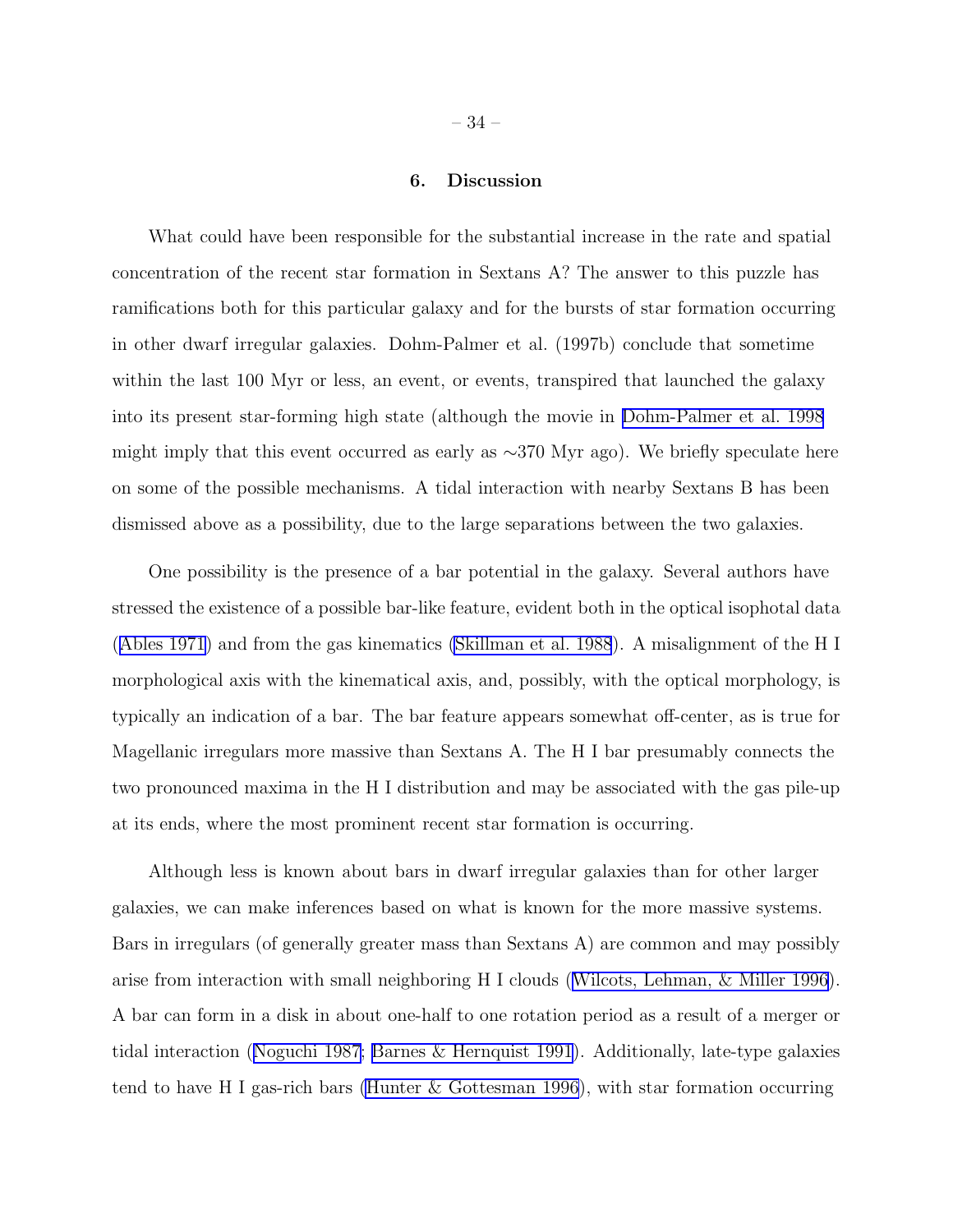along the bar [\(Phillips 1996](#page-43-0)), which appears to be the trend for, e.g., the Magellanic irregulars NGC 4618 [\(Odewahn 1991](#page-43-0)) and NGC 4449 ([Hunter & Thronson 1996\)](#page-42-0).

The main difficulties with a bar explanation for Sextans A are the distribution of gas and star formation in the galaxy and the necessary timescale for bar evolution. Induced inflow of gas along a bar (e.g., [Schwarz 1984\)](#page-44-0) could account for the fact that the gas in Sextans A was once more centrally concentrated  $\geq 50$  Myr ago. However, currently the H I gas, and star formation, is concentrated in a shell around a central hole. The evolution of a bar, in the absence of interaction, likely requires several rotation periods. However, a bar can be destroyed in about one rotation period, with the formation of a long-lived outer gaseous ring, after a tidal interaction or a central accumulation of mass [\(Athanassoula](#page-40-0) [1996\)](#page-40-0). Redistribution of the gas from the bar into a ring could explain the current gas distribution. Yet, the dynamical timescale for Sextans A is longer than these model bar evolutionary timescales, since the galaxy has a rotation period  $\sim 400(\sin i)$  Myr [\(Skillman](#page-44-0) [et al. 1988](#page-44-0)).

Furthermore, we have isolated the region of the galaxy thought to be the putative optical bar (cf. [Ables 1971](#page-40-0)) and find that the ages of the bar stars are typically  $\geq 40$ –50 Myr old. We find no difference, then, between the ages of these stars and those of the stars generally throughout the central regions of the galaxy. The presence of an optical bar is therefore not convincing; we may merely be seeing the remnants of an extended OB association or associations, analogous to Shapley Constellation III and environs in the LMC.

A second possibility is the effect of a merger or accretion event in the past ∼100 Myr (with or without bar formation). This is the mechanism supported for Sextans A by Graham & Westpfahl (1998). Evidence for merger events appears to exist for a number of dwarf galaxies. Saito et al. (1992) propose such a model for IC 10. Of particular curiosity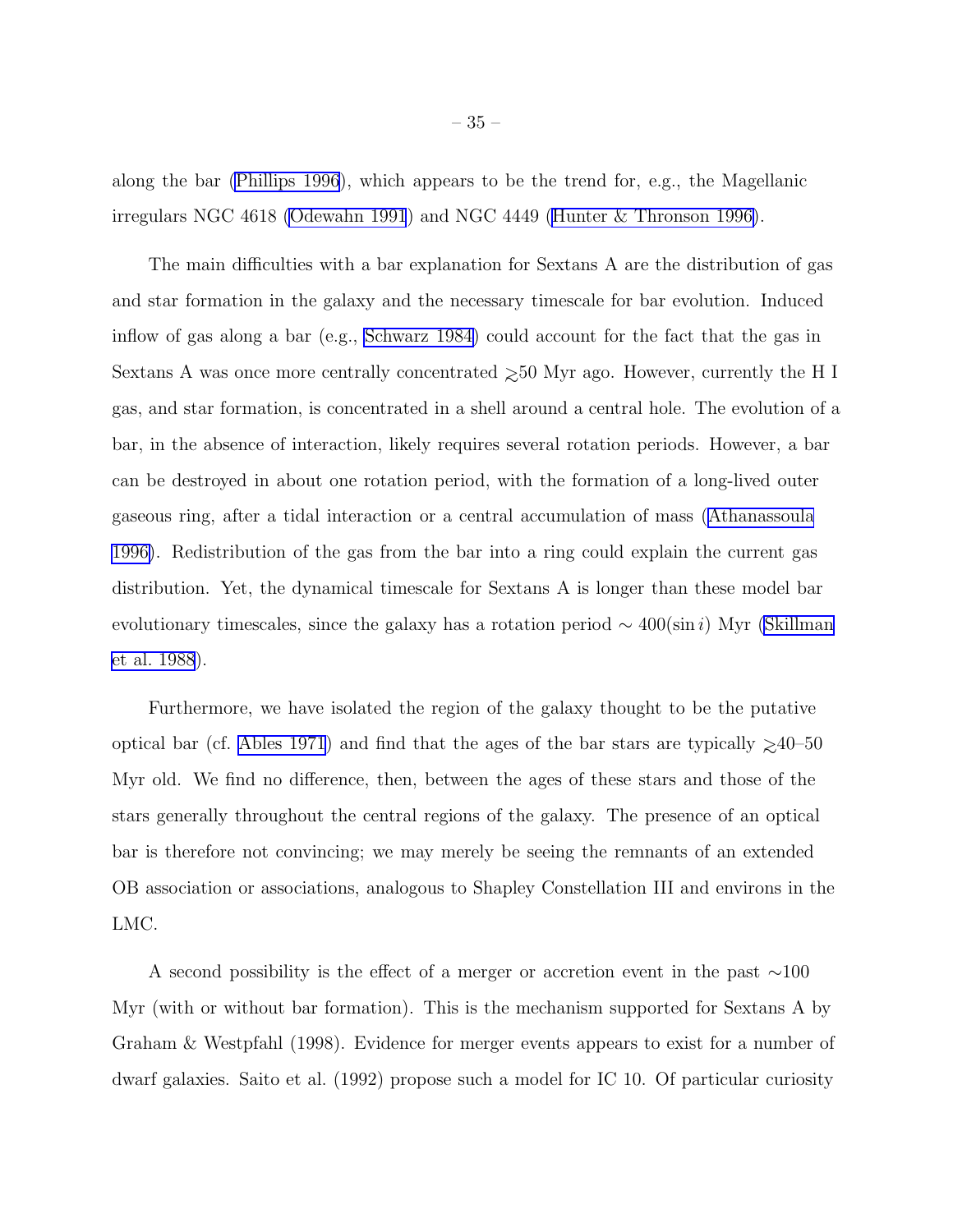in the case of Sextans A is the H I gas extending westward from the H I disk. Graham  $\&$ Westpfahl claim that the velocity field for the galaxy can be explained as resulting from a merger. Mergers are also known to result in a central concentration of the molecular gas in galaxies. Thus, a merger model cannot be easily dismissed. However, it alone does not offer an explanation for the current distribution of star formation in Sextans A.

A third possibility is the mechanism of supernova-driven expansion and sequential star formation, at least for more recent epochs. Hunter et al. (1998) have recently suggested that sequentially-triggered star formation, driven by mechanical energy input by concentrations of massive stars, is likely to be an important mechanism for cloud formation in irregulars. The fact that the current star formation in Sextans A is occurring mostly on the edge of the H I hole is consistent with cold gas pileup and compression at this locus. This would occur if the gas within the H I hole is expanding outward into the extended H I envelope seen in the radio data. The behavior of the current star formation is remarkably similar to the star formation occurring particularly along the largest H I holes seen in Ho II ([Puche](#page-43-0) [et al. 1992](#page-43-0); see also [Tongue & Westpfahl 1995](#page-44-0)) and IC 2574 (Martimbeau et al. 1994). A local example may also be Constellation III and LMC 4 in the LMC ([Dopita, Mathewson,](#page-41-0) [& Ford 1985; Grebel & Brandner 1998\)](#page-41-0).

As massive stellar populations have formed and evolved in the past in the interior of Sextans A, they have input significant energy into the ISM through stellar winds (e.g., Leitherer et al. 1992) and ended their lives as supernovae. The resulting hot gas expands outward from the interior of the galaxy, pushing on the colder gas, compressing it, forming clouds, and triggering further star formation as the galaxy evolves.

Is this mechanism plausible for Sextans A, given the kinematics of the gas? As discussed in §5.2, if the peak velocity dispersion in the H I ( $\sim$ 9–10 km s<sup>-1</sup>; [Skillman et](#page-44-0) [al. 1988;](#page-44-0) [Graham & Westpfahl 1998](#page-41-0)) represents a possible expansion of the gas to form the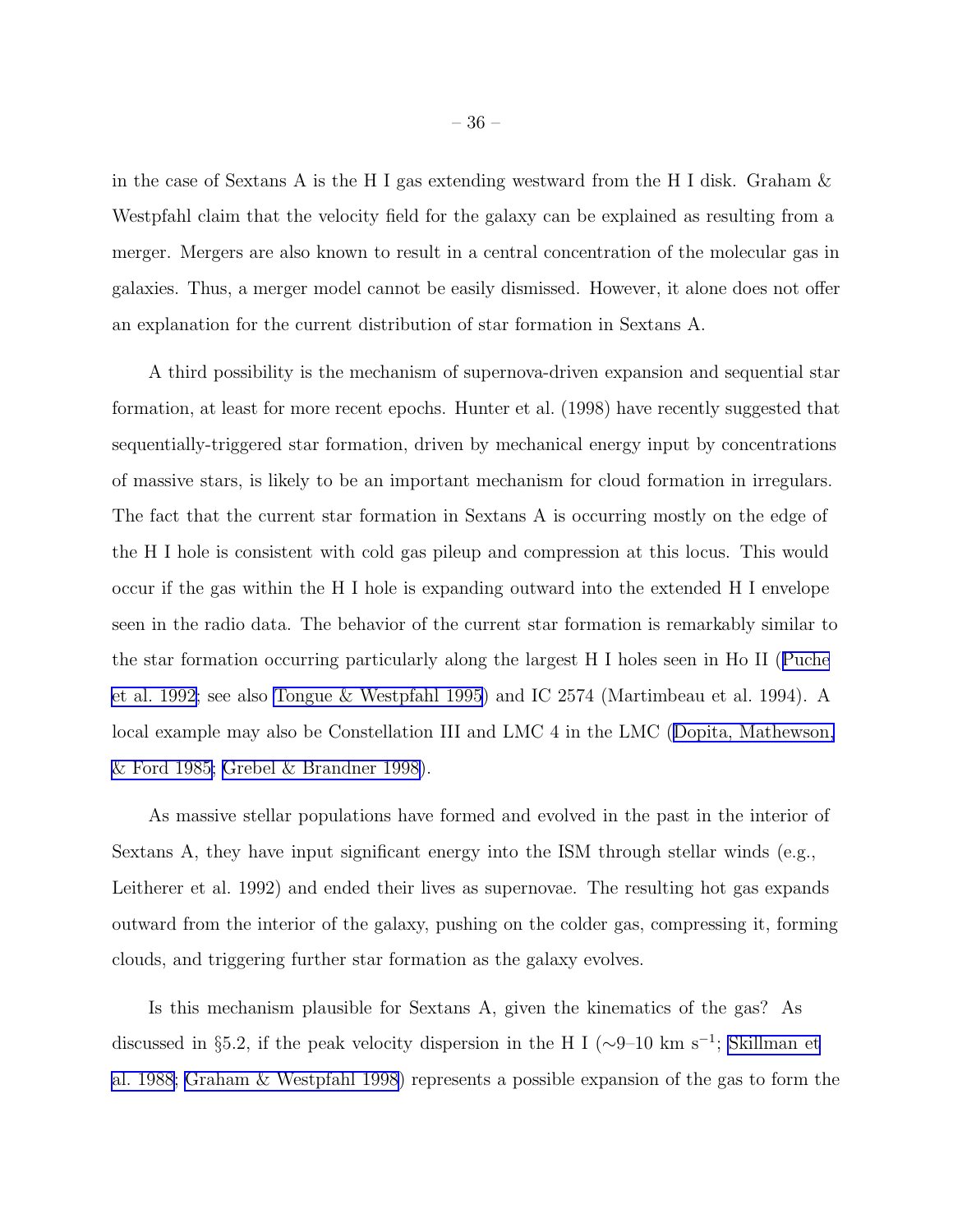large H I hole, then the age of the hole would be ∼80 Myr. This timescale is consistent with the fact that the star formation rate substantially increased in the last 100 Myr and also agrees with the ages of stars near the center of Sextans A, which would presumably be the remaining less massive siblings of the supernova progenitors from those stellar generations. Furthermore, the distributions of populations with ages  $< 50$  Myr is suggestive of a progression from oldest stars inward to the youngest outward within the H I hole, consistent with an expanding front of star formation outward from the center.

A major difficulty with this scenario is that, although Puche & Westpfahl (1994) claim evidence for expanding gas, Graham & Westpfahl (1998), from the very same dataset, do not find convincing evidence for an expanding shell, i.e., characteristic double-peaked velocity profiles, particularly at the velocity dispersion peak, which they find near the galaxy's center, in the lowest column density region. However, it may be difficult to see such a feature in these low brightness regions. Furthermore, Domgoergen, Bomans, & de Boer (1995) and Points et al. (1998) found an absence of expansion for LMC 4 and for LMC 2, respectively.

Another potential difficulty is that Rhode, Salzer, & Westpfahl (1998), from deep optical CCD imaging, recently claim not to find remnant populations at the centers of H I holes in Ho II and other dwarfs. However, Rhode et al. searched for remnant main sequence populations at the hole centers, whereas it is clear from our CMDs that the remnant populations would be most readily identified as evolved He-burning stars, which are ∼2 mag brighter, and significantly redder, than main sequence stars of the same age. (Interestingly, red supergiants might dominate the light from a remnant cluster, since, in systems with the low metallicities of dwarf irregulars, these stars may not necessarily be the progenitors of all massive supernovae, as we have directly witnessed with SN 1987A in the LMC; see [Woosley 1988,](#page-45-0) [Saio, Kato, & Nomoto 1988.](#page-43-0)) For Sextans A, we believe that our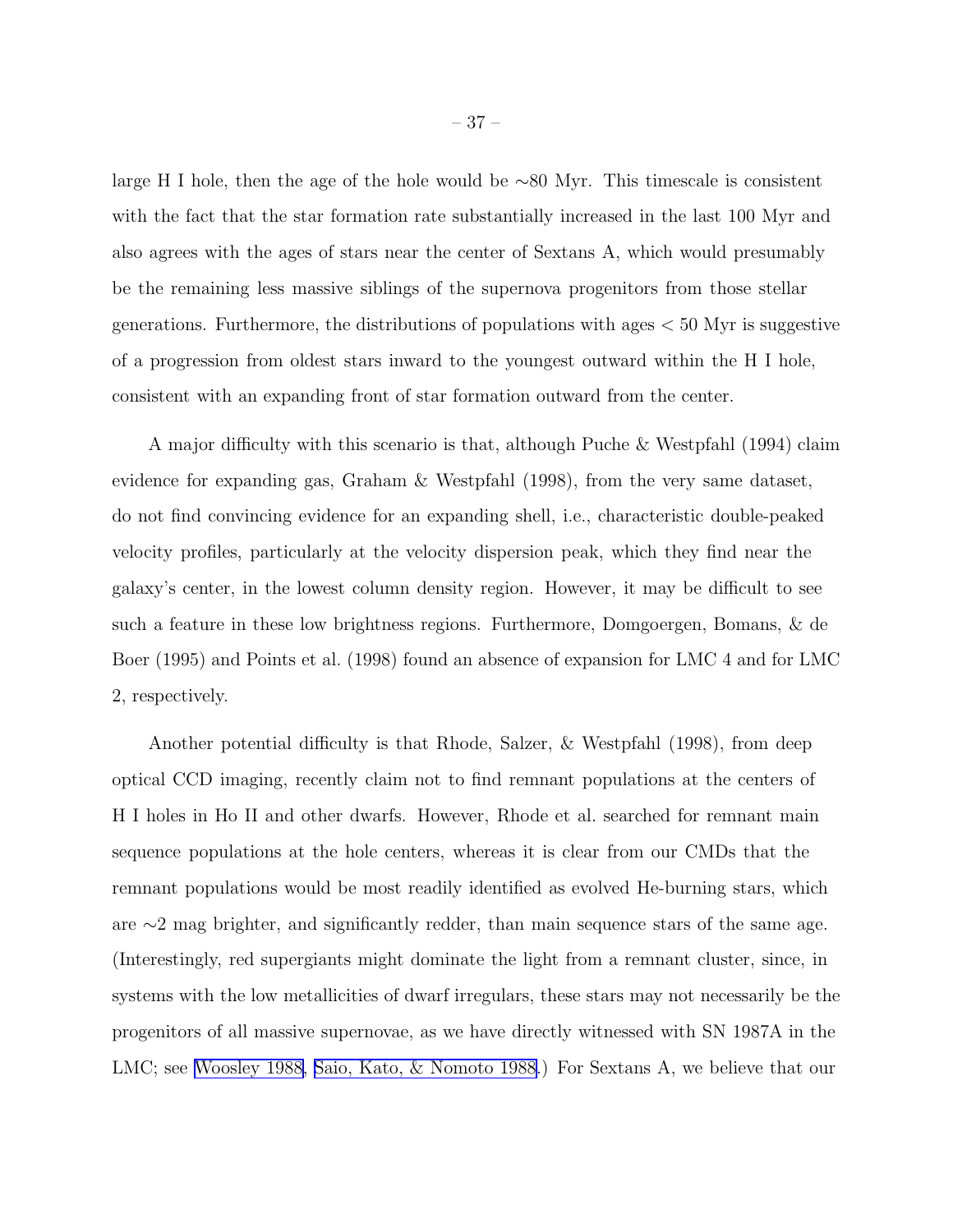imaging shows several populations of a feasible age, near the center of the large hole, which are suitable candidates for remnant sibling stars to the supernovae progenitors.

Of course, some combination of these various mechanisms may have been at work during the galaxy's history. It is possible that the galaxy has experienced the effects of a merger or accretion event, or of a bar potential sometime in the past, resulting in a significant increase in the star formation rate. The increased massive star formation resulted in increased feedback to the ISM, which may have resulted in an expanding bubble of hot gas, which has promoted the current star formation we are witnessing. We simply do not have enough information.

The trigger for the current burst of star formation in Sextans A remains a mystery, although we have shed additional new light through our optical imaging of the galaxy and our comparison with the gas components. Dohm-Palmer et al. (1997a,b) have also provided some vital clues, but due to the limited field size of the HST/WFPC2 camera, they sampled only about half of the galaxy, and therefore, their results are only applicable to this smaller field. Since star formation has occurred in bursts in various regions of Sextans A, sampling a larger area of the galaxy provides a broader view of the recent star formation history.

Unfortunately, one important additional clue that is missing is the distribution of the molecular gas, about which we have no information other than the low upper limit to the luminosity of the CO tracer [\(Ohta et al. 1993](#page-43-0)). We do not know the mass nor the extent of the actual gaseous raw material for star formation in the galaxy. That information would help resolve questions about the nature and history of star formation in Sextans A.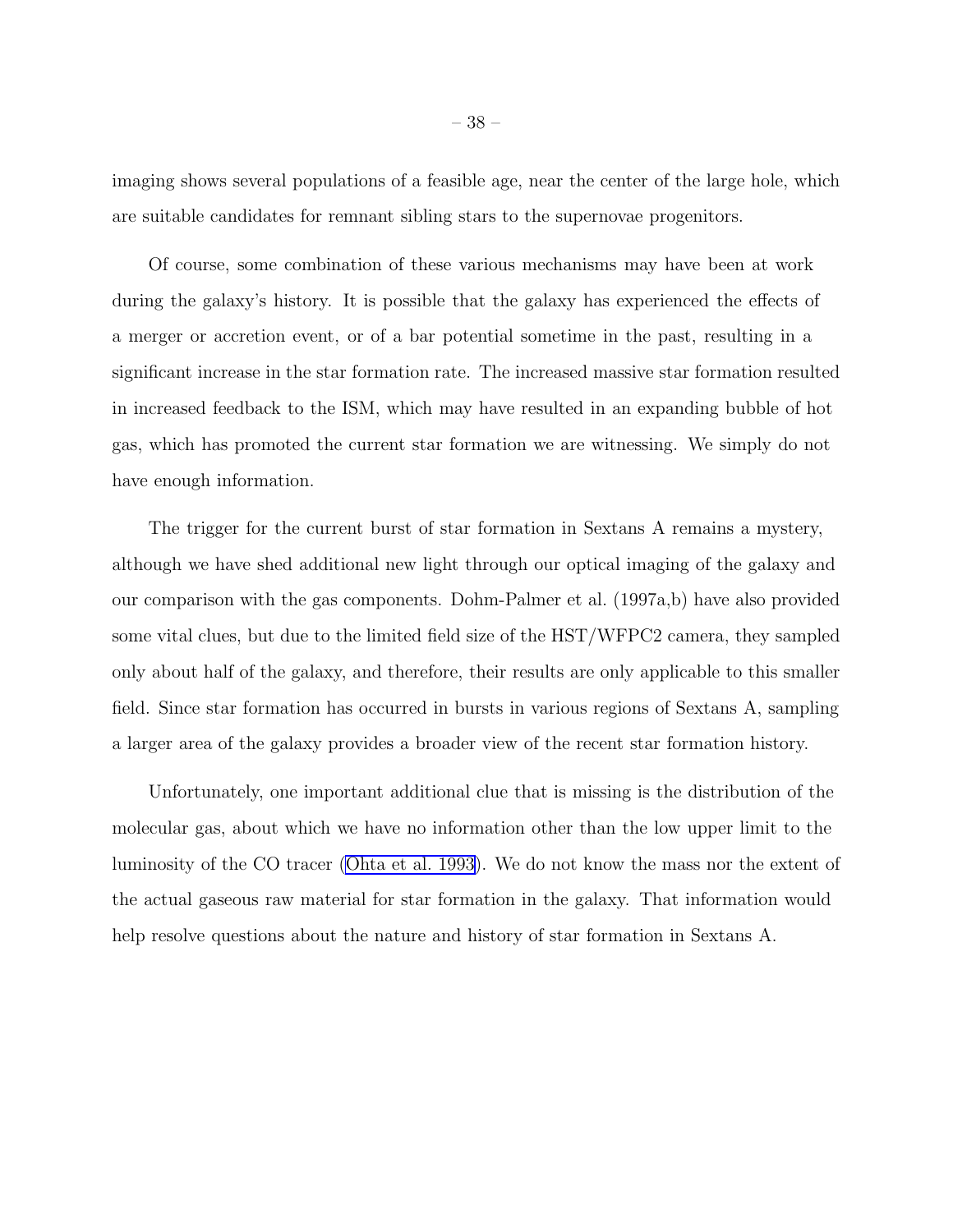# 7. Conclusions

From our ground-based observations of the Local Group dwarf irregular galaxy Sextans A in  $UBV(RI)_{\text{C}}$  and H $\alpha$ , we have found that current star formation is occurring mostly along the inner edge of the large H I shell surrounding a hole, or depression, in the H I column density, consistent with cold gas pileup and compression of the gas at this locus. The distribution of stars with ages  $\leq 50$  Myr indicate an outward progression of star formation with time. Regions exist where the star formation appears to be exclusively recent, and regions where no star formation has occurred within the last 50 Myr. Older star formation, from ∼50–100 Myr, appears to have some spatially coherent structure and is more centrally concentrated than the most recent star formation. The oldest star formation that we can accurately sample appears to be uniformly distributed across Sextans A, even beyond a surface brightness of  $\mu_B \simeq 25.9$  mag arcsec<sup>-2</sup>, or, a radius  $r \simeq 2\overset{\prime}{.}3$ .

The recent bursts in star formation are not only coherent in time, but also in space across Sextans A. The trigger of these bursts remains unknown, however, we believe we have presented the strongest evidence so far that supernova-driven expansion of the gas may be responsible for at least some of the star formation over the galaxy's history. The expansion of the gas, due to episodic sequential star formation within the galaxy, is a direct trigger for further star formation as the galaxy evolves. We note that the expected expansion age of the H I shell is ∼80 Myr (assuming an expansion velocity of  $\sim$ 10 km s<sup>−1</sup> and a shell diameter of ∼1.5 kpc), which is consistent with the ages of the older, centrally concentrated evolved stars, which may be the remnants of the populations which included the massive stars responsible for the expansion.

We are grateful to Ralph Young Shuping for his photometric calibration observations of Sextans A at the KPNO 0.9-m telescope, to NOAO director Sydney Wolff for scheduling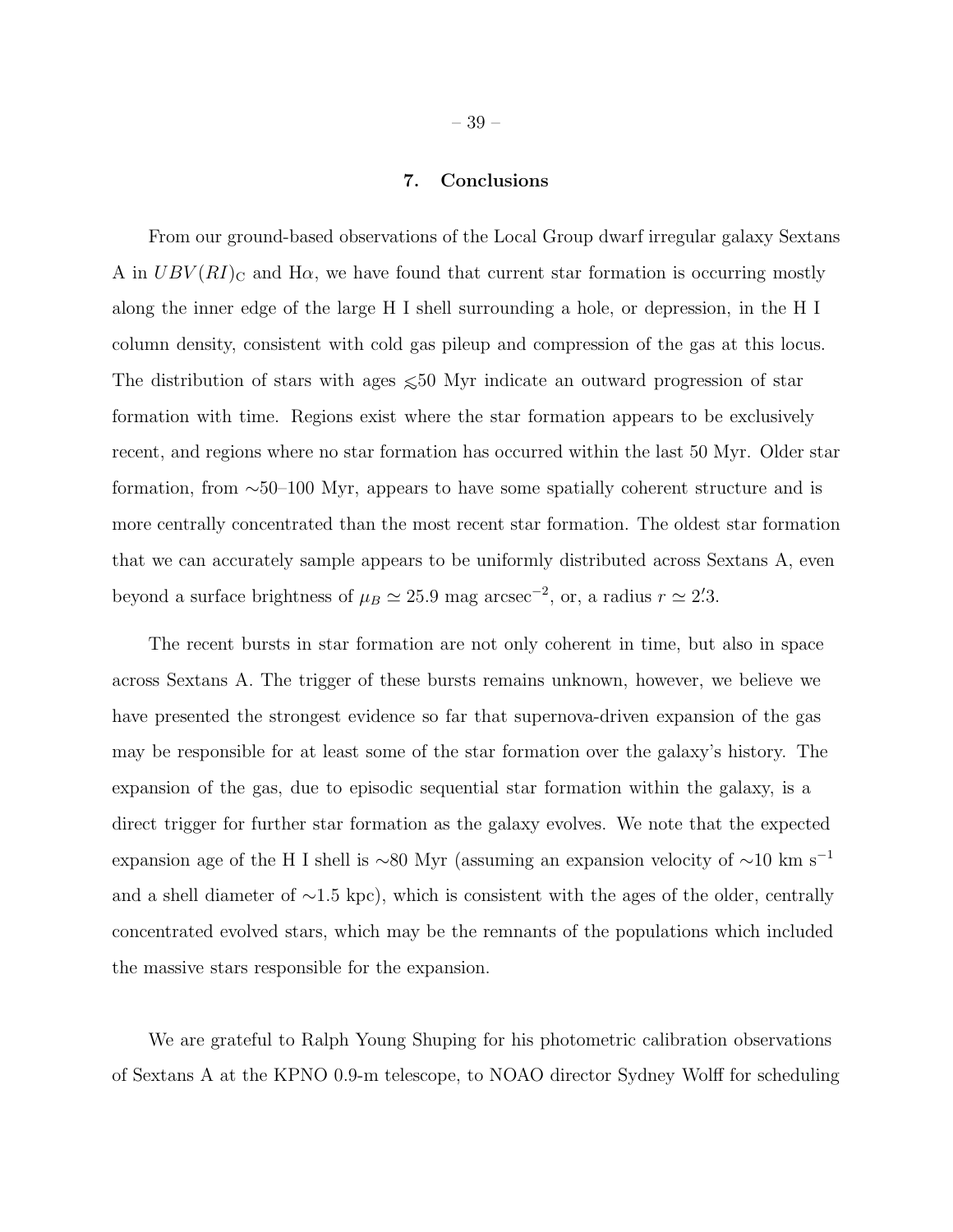these observations, and Dave Summers for his assistance at the KPNO 2.1-m. We thank Maggie Graham and Dave Westpfahl for making their total H I map available to us. SVD is grateful for assistance provided by Alex Filippenko and also to the UCLA Division of Astronomy and Astrophysics. We thank Jean Turner, Tammy Smecker-Hane, Dave Westpfahl, and Dave Meier for helpful discussions. We also thank the referee for very helpful comments and suggestions. This research was supported by a grant from NASA administered by the American Astronomical Society.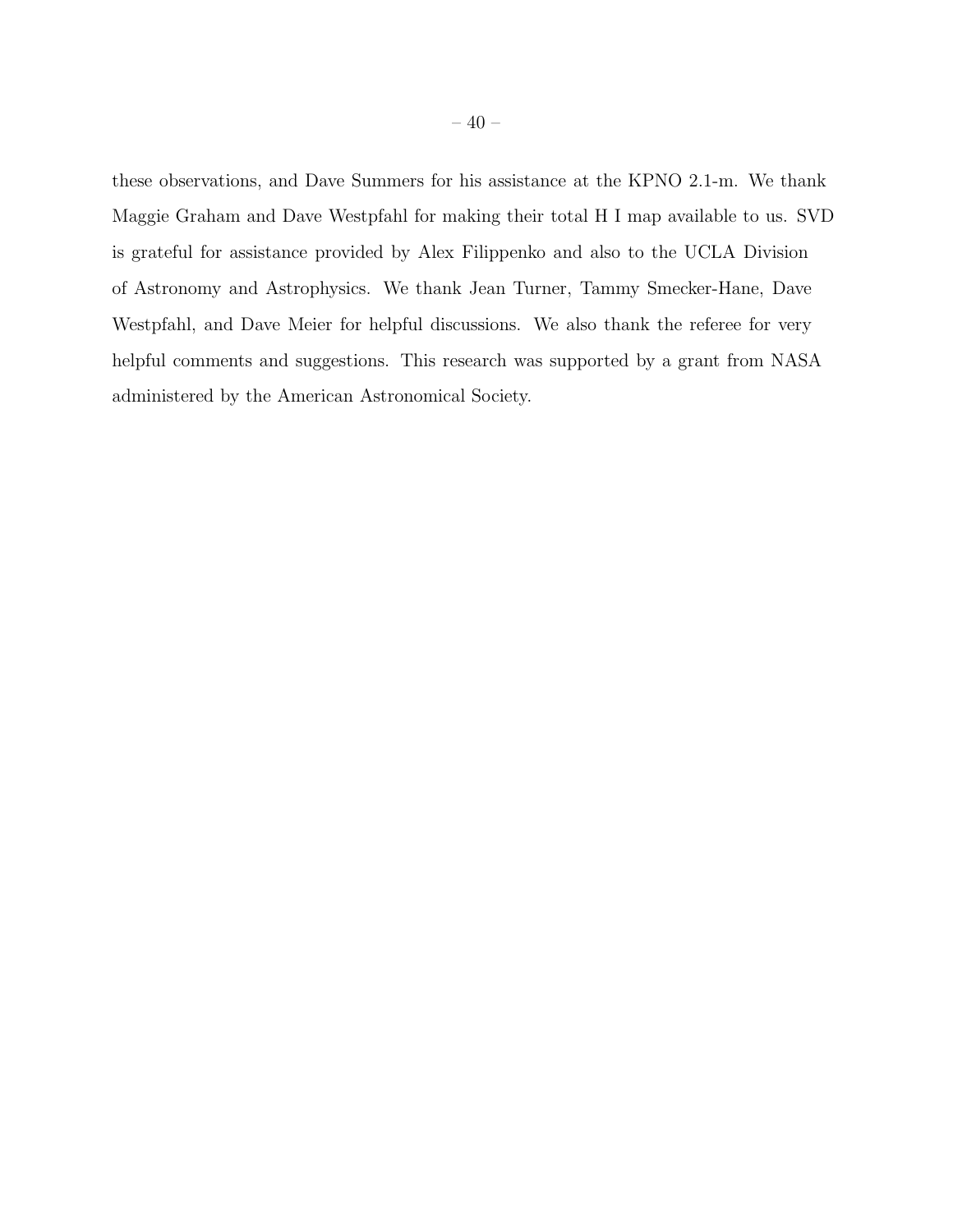#### REFERENCES

- <span id="page-40-0"></span>Ables, H. 1971, PUSNO, 2d Ser., 20, Part 4
- Aparicio, A., & Rodriguez-Ulloa, J. A. 1992, A&A, 260, 77
- Aparicio, A., & Gallart, C. 1995, AJ, 110, 2105
- Aparicio, A., Gallart, C., & Bertelli, G. 1997, AJ, 114, 669
- Aparicio, A., Garcia-Pelayo, J. M., Moles, M., & Melnick, J. 1987, A&AS, 71, 297 (A87)
- Aparicio, A., Gallart, C., Chiosi, C., & Bertelli, G. 1996, ApJ, 469, L97
- Athanassoula, E. 1996, in Barred Galaxies, ed. R. Buta, D. A. Crocker, & B. G. Elmegreen, (San Francisco, ASP) ASP Conf. Series, 91, p. 309
- Barnes, J. E., & Hernquist, L. E. 1991, ApJ, 370, L65
- Bertelli, G., Bressan, A., Chiosi, C., Fagotto, F., & Nasi, E. 1994, A&AS, 106, 275
- Braun, J. M., Bomans, D. J., Will, J.-M., & de Boer, K. S. 1997, A&A, 328, 167
- Burstein, D., & Heiles, C. 1984, ApJS, 54, 33
- Cardelli, J. A., Clayton, G. C., & Mathis, J. S. 1989, ApJ, 345, 245
- Cash, W., Charles, P., Bowyer, S., Walter, F., Garmire, G., & Riegler, G. 1980, ApJ, 238, L71
- Chevalier, R. A. 1974, ApJ, 188, 501
- Chiosi, C., Bertelli, G., & Bressan, A. 1992, ARA&A, 30, 235
- Costa, E., & Frogel, J. A. 1996, AJ, 112, 2607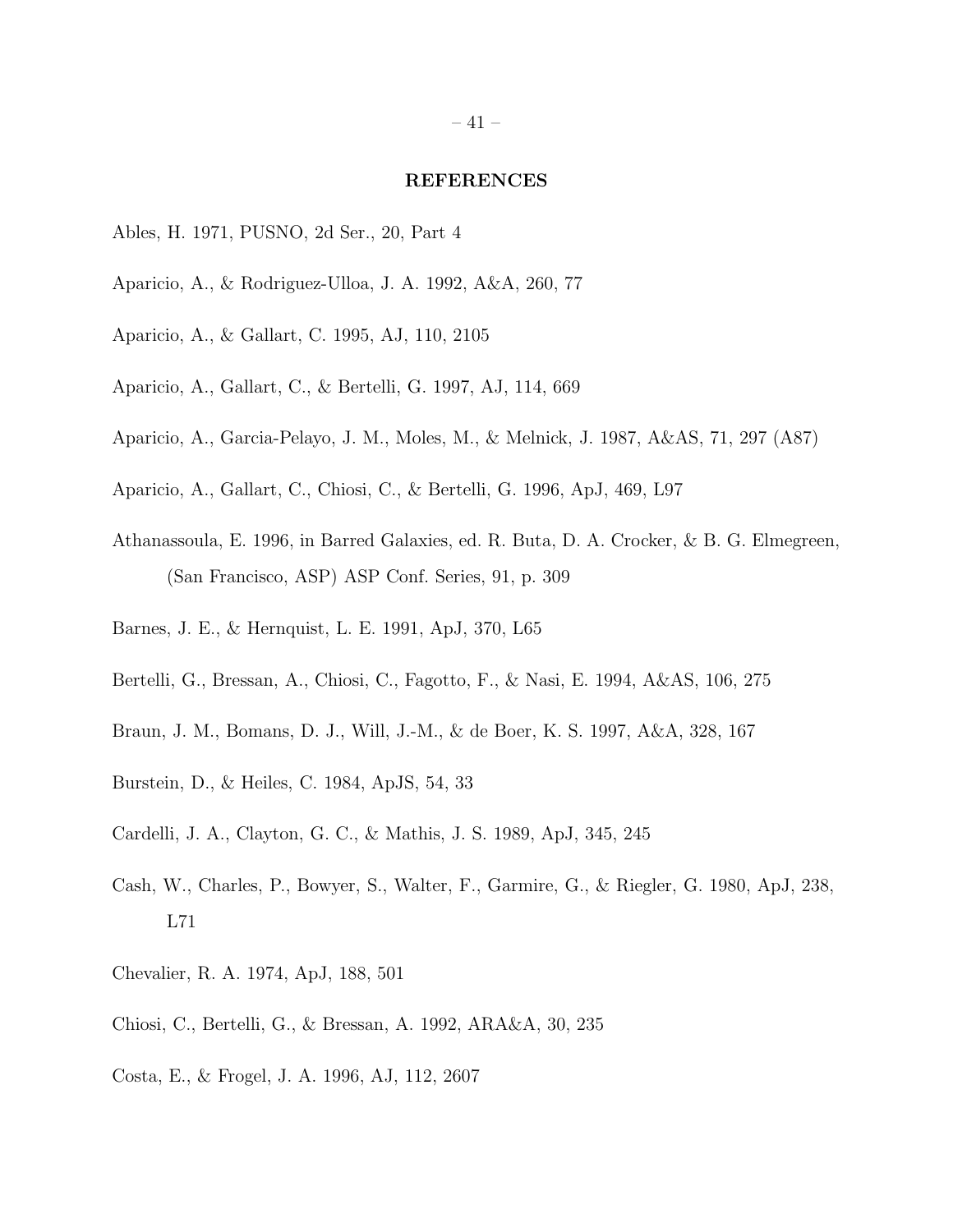- <span id="page-41-0"></span>Dohm-Palmer, R. C., Skillman, E. D., Saha, A., Tolstoy, E., Mateo, M., Gallagher, J., Hoessel, J., Chiosi, C., & DuFour, R. J. 1997a, AJ, 114, 2514
- Dohm-Palmer, R. C., Skillman, E. D., Saha, A., Tolstoy, E., Mateo, M., Gallagher, J., Hoessel, J., Chiosi, C., & DuFour, R. J. 1997b, AJ, 114, 2527
- Dohm-Palmer, R. C., Skillman, E. D., Saha, A., Tolstoy, E., Mateo, M., Gallagher, J., Hoessel, J., Chiosi, C., & DuFour, R. J. 1998, AJ, 115, 152
- Domgoergen, H., Bomens, D. J., & de Boer, K. S. 1995, A&A, 296, 523
- Dopita, M. A., Mathewson, D. S., & Ford, V. L. 1985, ApJ, 297, 599
- Drissen, L., Roy, J.-R., & Robert, C. 1997, ApJ, 474, L35
- Freedman, W. L. 1985, ApJ, 299, 74
- Gerola, H., & Seiden, P. E. 1978, ApJ, 223, 129
- Gerola, H., Seiden, P. E., & Schulman, L. S. 1980, ApJ, 242, 517
- Graham, M., & Westpfahl, D. 1996, in preparation
- Grebel, E. K., & Brandner, W. 1998, in The Magellanic Clouds and Other Dwarf Galaxies, ed. T. Richtler & J. M. Braun, in press
- Grebel, E. K., Roberts, W. J. & Brandner, W. 1996, A&A, 311, 470
- Greggio, L., Marconi, G., Tosi, M., & Focardi, P. 1993, AJ, 105, 894
- Heiles, C. 1979, ApJ, 229, 533
- Heiles, C. 1984, ApJS, 55, 585
- Hodge, P., Kennicutt, R. C., & Strobel, N. 1994, PASP, 106, 765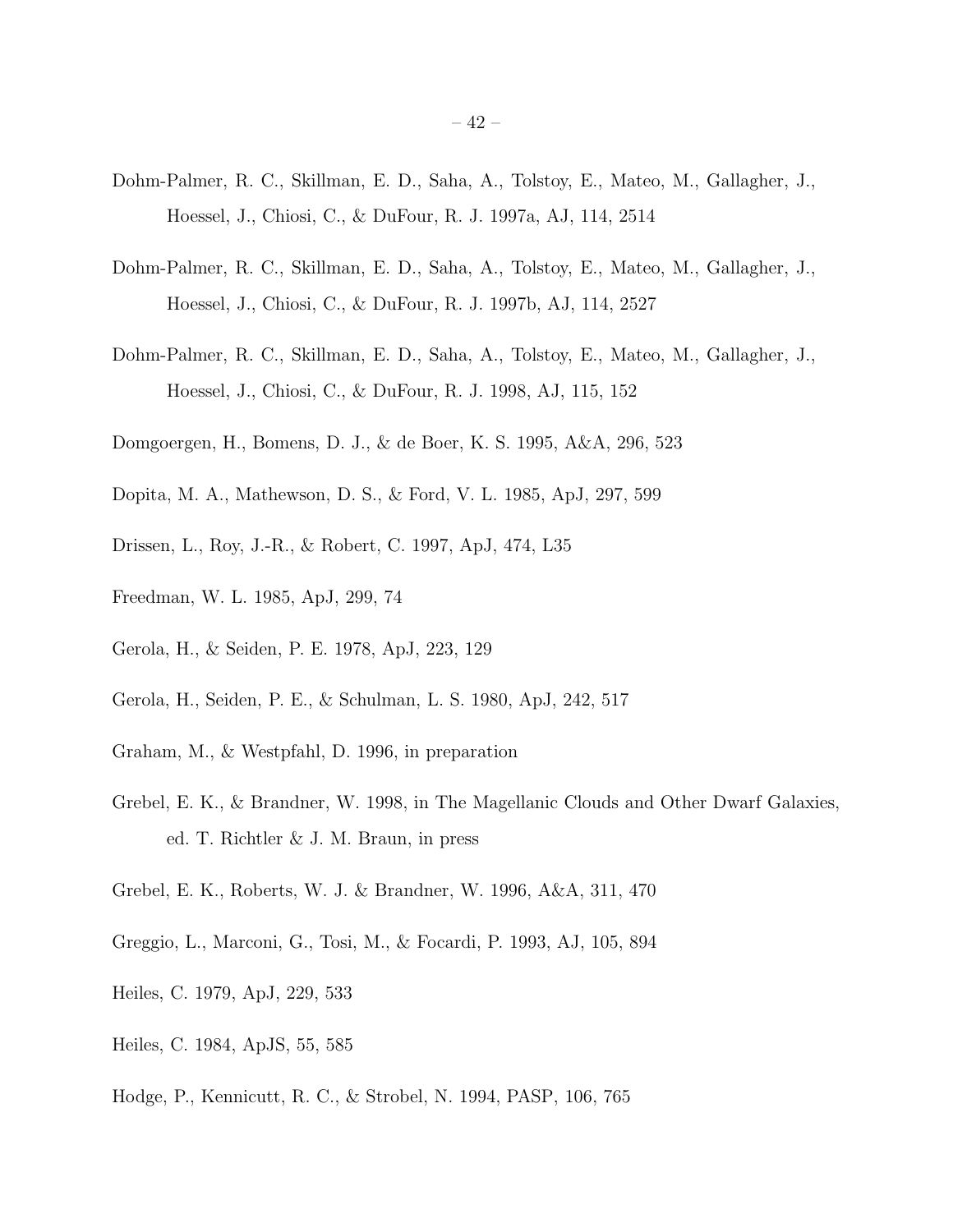- <span id="page-42-0"></span>Hodge, P., Strobel, N. V., & Kennicutt, R. C. 1994, PASP, 106, 309
- Hoessel, J. G., & Melnick, J. 1980, A&A, 84, 317
- Hoessel, J. G., Schommer, R. A., & Danielson, G. E. 1983, ApJ, 274, 577 (HSD)
- Hunter, D. A. 1997, PASP, 109, 937
- Hunter, D. A., & Gallagher, J. S. 1986, PASP, 98, 5
- Hunter, D. A., & Gallagher, J. S. 1997, ApJ, 475, 65
- Hunter, D. A., & Plummer, J. D. 1996, ApJ, 462, 732
- Hunter, D. A., & Thronson, H. A. 1996, ApJ, 461, 202
- Hunter, D. A., Elmegreen, B. G., & Baker, A. L. 1998, ApJ, 493, 595
- Hunter, J. H., & Gottesman, S. T. 1996, in Barred Galaxies, ed. R. Buta, D. A. Crocker, & B. G. Elmegreen, (San Francisco, ASP) ASP Conf. Series, 91, p. 398
- Landolt, A. U. 1992, AJ, 104, 340
- Koo, B. C., & McKee, C. F. 1992a, ApJ, 388, 93
- Koo, B. C., & McKee, C. F. 1992b, ApJ, 388, 103
- Leitherer, C., Robert, C., & Drissen, L. 1992, ApJ, 401, 596
- Marconi, G., Tosi, M., Greggio, L., & Focardi, P. 1995, AJ, 109, 173
- Martimbeau, N., Carignan, C., & Roy, J.-R. 1994, AJ, 107, 543
- Massey, P., Johnson, K. E., & De Gioia-Eastwood, K. 1995, ApJ, 454, 151
- Massey, P., Lang, C. C., De Gioia-Eastwood, K., & Garmany, C. D. 1995, ApJ, 438, 188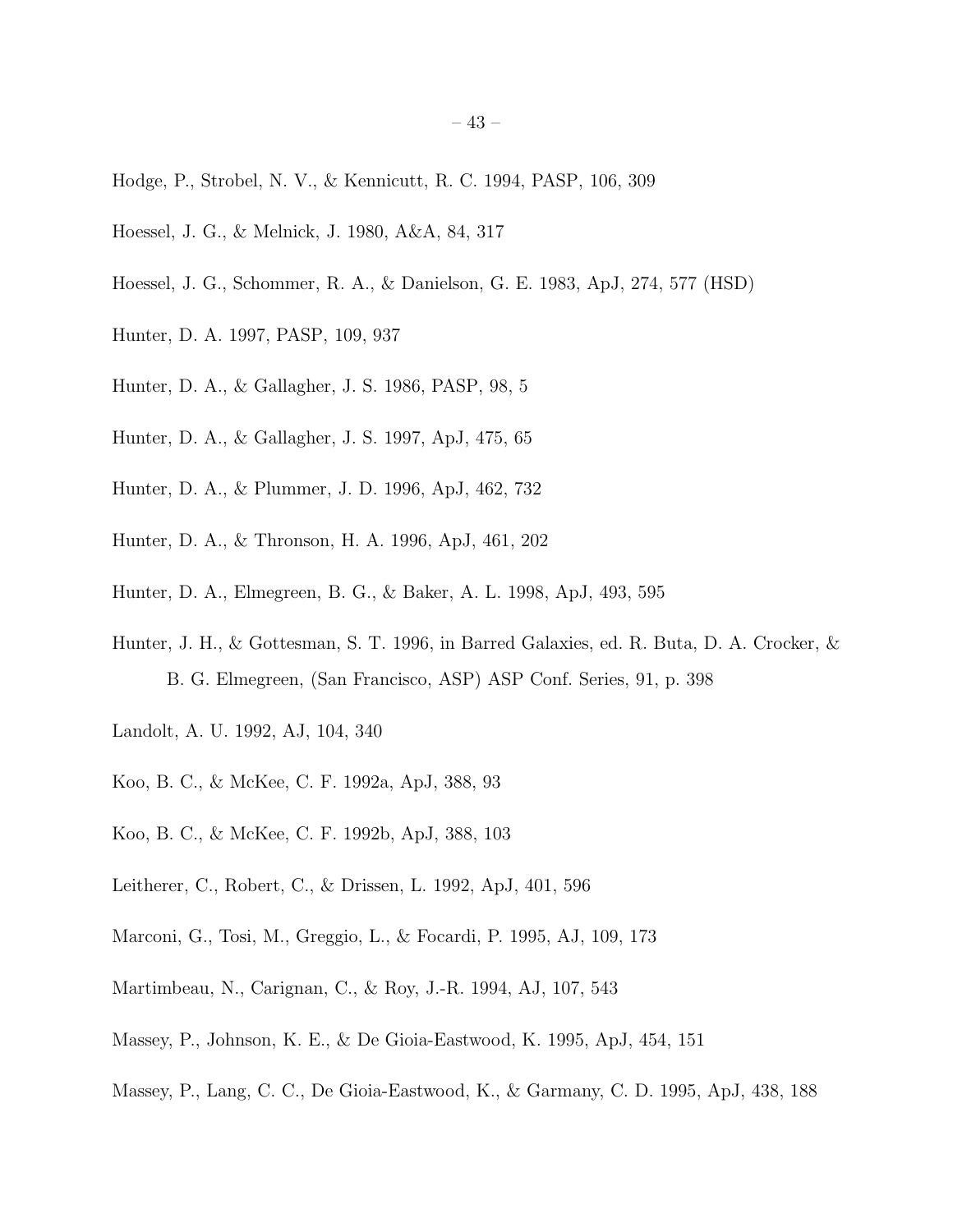- <span id="page-43-0"></span>Minniti, D., & Zijlstra, A. A. 1996, ApJ, 467, L13
- Noguchi, M. 1987, MNRAS, 228, 635
- Odewahn, S. C. 1991, AJ, 101, 8290
- Ohta, K., Tomita, A., Saito, M., Sasaki, M., & Nakai, N. 1993, PASJ, 45, L21
- Olsen, K. A. G., Hodge, P. W., Wilcots, E. M., & Pastwick, L. 1997, ApJ, 475, 545
- Phillips, A. C. 1996, in Barred Galaxies, ed. R. Buta, D. A. Crocker, & B. G. Elmegreen, (San Francisco, ASP) ASP Conf. Series, 91, p. 44
- Piotto, G., Capaccioli, M., & Pellegrini, C. 1994, A&A, 287, 371
- Points, S. D., Chu, Y.-H., Kim, S., Smith, R. C., Snowden, S. L., Brandner, W., & Gruendl, R. A. 1998, ApJ, in press
- Puche, D., & Westpfahl, D. 1994, in Dwarf Galaxies (ESO/OHP Workshop), ed. G. Meylan & P. Prugniel, (Garching: ESO), p. 273
- Puche, D., Westpfahl, D., Brinks, E., & Roy, J.-R. 1992, AJ, 103, 1841
- Ratnatunga, K. U., & Bahcall, J. N. 1985, ApJS, 59, 63
- Reid, N., Mould, J., & Thompson, I. 1987, ApJ, 323, 433
- Rhode, K. L., Salzer, J. J., & Westpfahl, D. J. 1997, BAAS, 29, 1342
- Saio, H., Kato, M., & Nomoto, K. 1988, ApJ, 331, 388
- Saito, M., Sasaki, M., Ohta, K., & Yamada, T. 1992, PASJ, 44, 593
- Sakai, S., Madore, B. F., & Freedman, W. L. 1996, ApJ, 461, 713 (SMF)
- Sandage, A., & Carlson, G. 1982, ApJ, 258, 439 (SC82)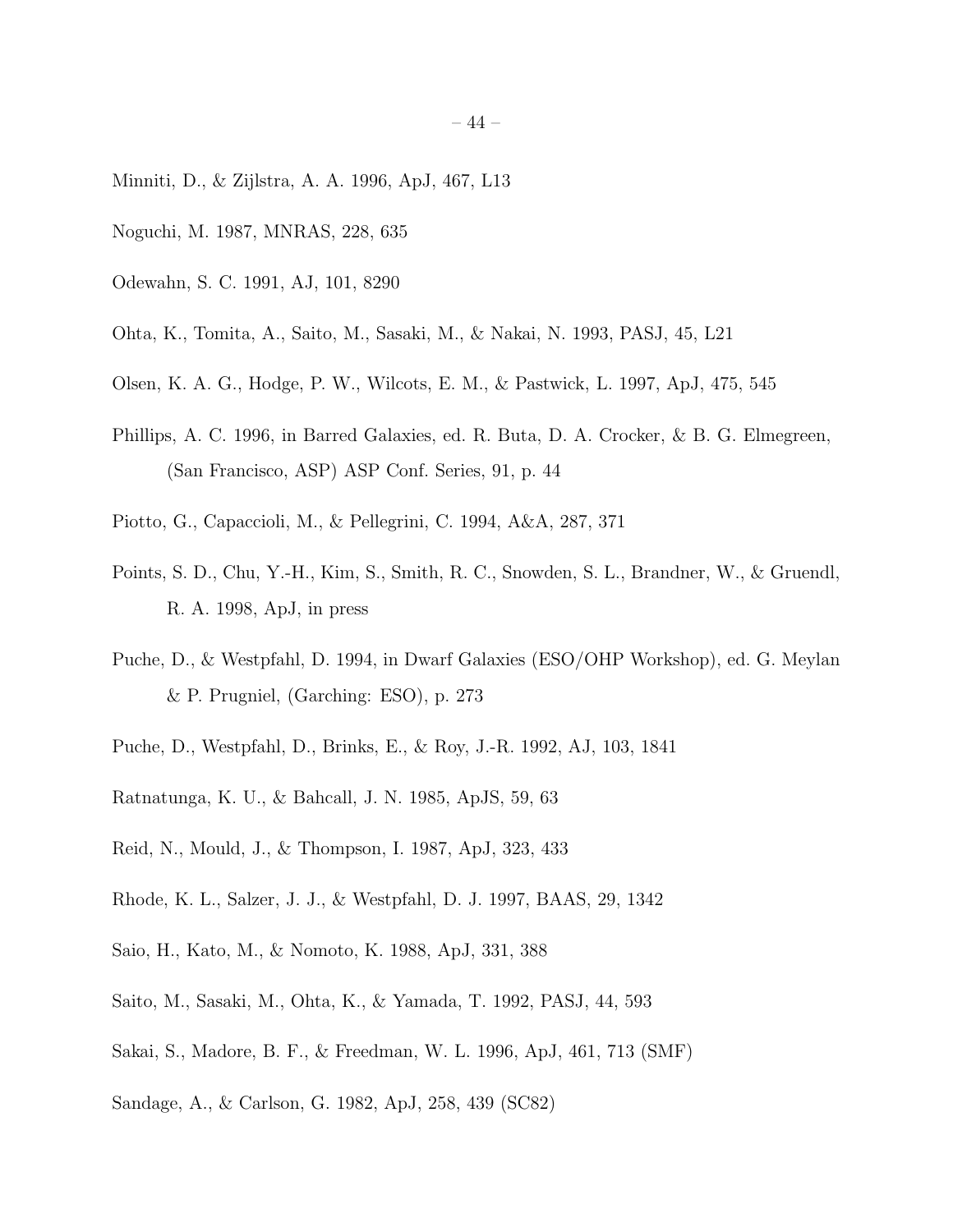- <span id="page-44-0"></span>Sandage, A., & Carlson, G. 1985, AJ, 90, 1019 (SC85)
- Schwarz, M. P. 1984, MNRAS, 209, 93
- Skillman, E. D., Kennicutt, R. C., & Hodge, P. W. 1989, ApJ, 347, 875
- Skillman, E. D., Bomans, D. J., & Kobulnicky, H. A. 1997, ApJ, 474, 205
- Skillman, E. D., Terlevich, R., Teuben, P. J., & van Woerden, H. 1988, A&A, 198, 33
- Stetson, P. B. 1987, PASP, 99, 191
- Stetson, P. B. 1990, PASP, 102, 932
- Stetson, P. B., Davis, L. E., & Crabtree, D. R. 1990, in CCDs in Astronomy, ed. G. H. Jacoby (San Francisco, ASP) ASP Conf. Series, 8, p. 289
- Tenorio-Tagle, G., & Bodenheimer, P. 1988, ARA&A, 26, 145
- Tongue, T. D., & Westpfahl, D. J. 1995, AJ, 109, 2462
- Tosi, M., Greggio, L., Marconi, G., & Focardi, P. 1991, AJ, 102, 951
- Tully, R. B. 1988, Nearby Galaxies Catalog (Cambridge University Press)
- van Zee, L., Haynes, M. P., & Giovanelli, R. 1995, AJ, 109, 990
- Wade, R. A., Hoessel, J. G., Elias, J. H., & Huchra, J. P. 1979, PASP, 91, 35
- Walker, A. R. 1987, MNRAS, 224, 935 (W87)
- Waller, W. 1990, PASP, 102, 1217
- Westpfahl, D. J., & Puche, D. 1994, preprint
- Wilcots, E. M., Lehman, C., & Miller, B. 1996, AJ, 111, 1575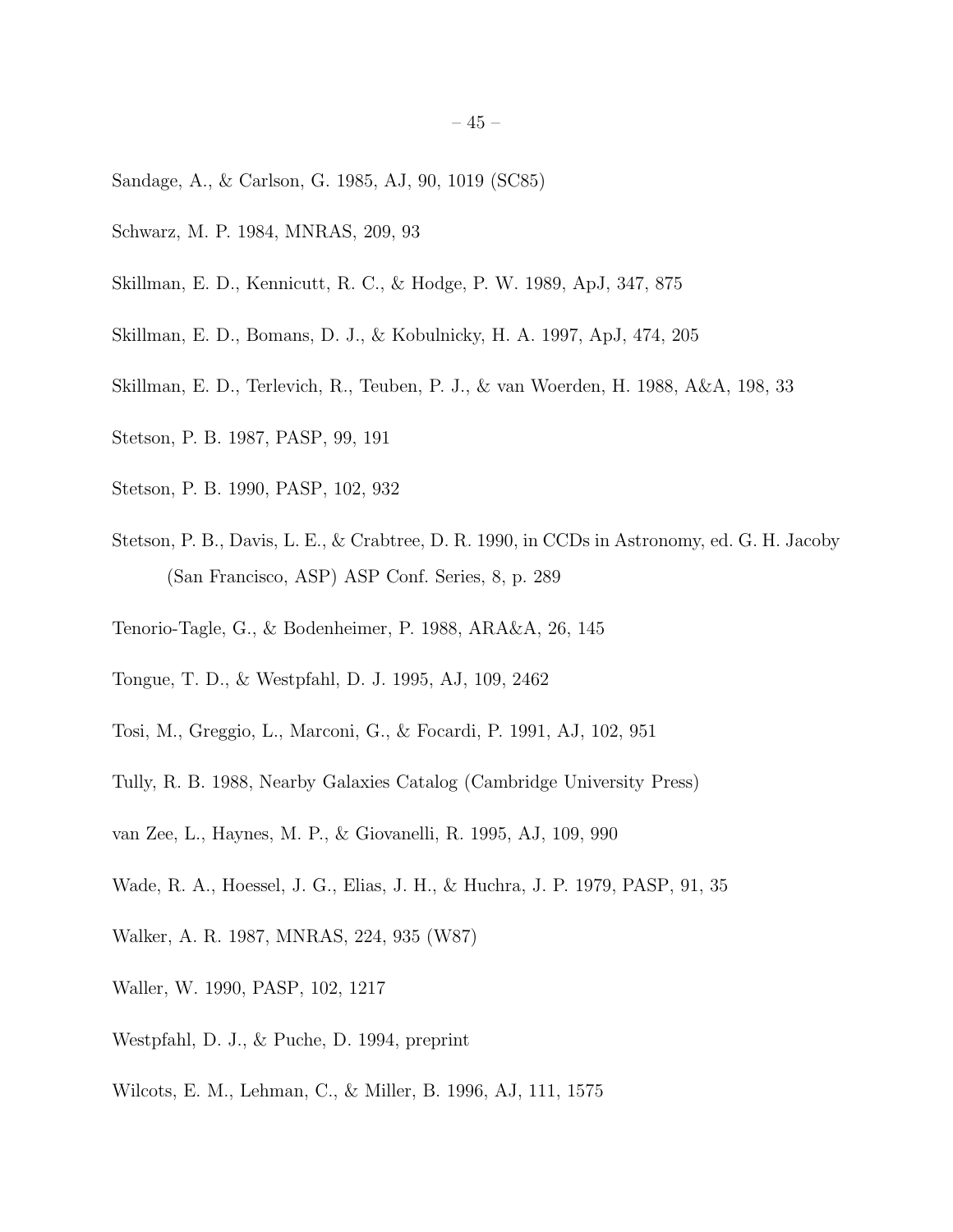<span id="page-45-0"></span>Woosley, S. E. 1988, ApJ, 330, 218

This manuscript was prepared with the AAS IATEX macros  $\rm v4.0.$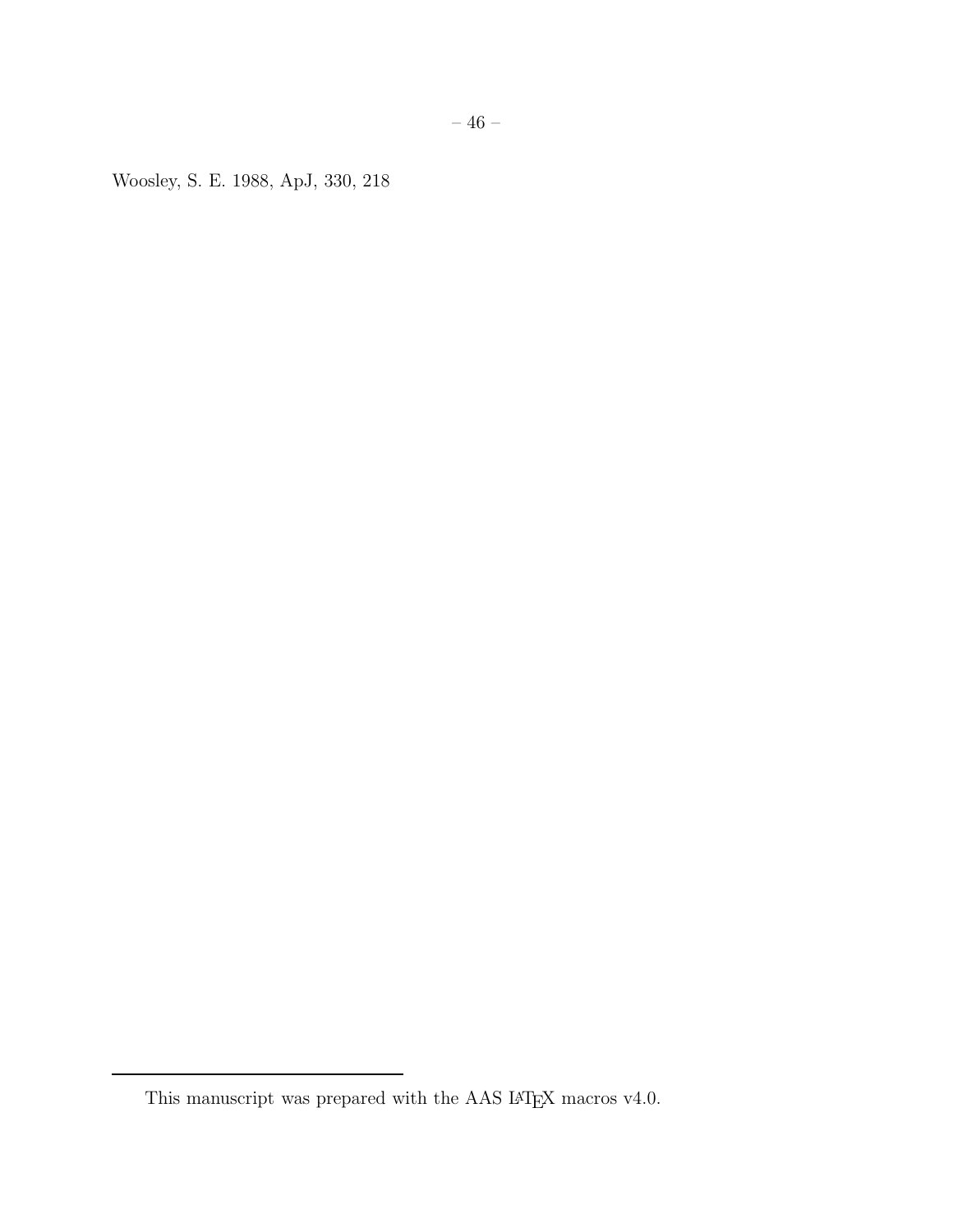| Authors          | Source                         | Difference         |  |  |
|------------------|--------------------------------|--------------------|--|--|
|                  |                                |                    |  |  |
| V                |                                |                    |  |  |
| <b>HSD</b>       | $CCD$ gri                      | $0.350 \pm 1.024$  |  |  |
| SC <sub>85</sub> | photog $BV$                    | $0.533 \pm 0.711$  |  |  |
| A87              | $CCD$ $UBV$                    | $-0.025 \pm 0.494$ |  |  |
| W87              | CCD $BV$                       | $0.013 \pm 0.098$  |  |  |
| <b>SMF</b>       | $CCD$ $BVI$                    | $0.035 \pm 0.031$  |  |  |
|                  |                                |                    |  |  |
| $B-V$            |                                |                    |  |  |
| <b>HSD</b>       | $CCD$ gri                      | $-0.140 \pm 0.516$ |  |  |
| SC <sub>85</sub> | photog $BV$                    | $0.185 \pm 0.251$  |  |  |
| A87              | $CCD$ $UBV$                    | $-0.125 \pm 0.443$ |  |  |
| W87              | CCD $\ensuremath{\mathit{BV}}$ | $0.042 \pm 0.082$  |  |  |
|                  |                                |                    |  |  |
| $U-B$            |                                |                    |  |  |
| A87              | CCD UBV                        | $0.076 \pm 0.438$  |  |  |
|                  |                                |                    |  |  |

Table 1. Comparison with Photometry from Previous Studies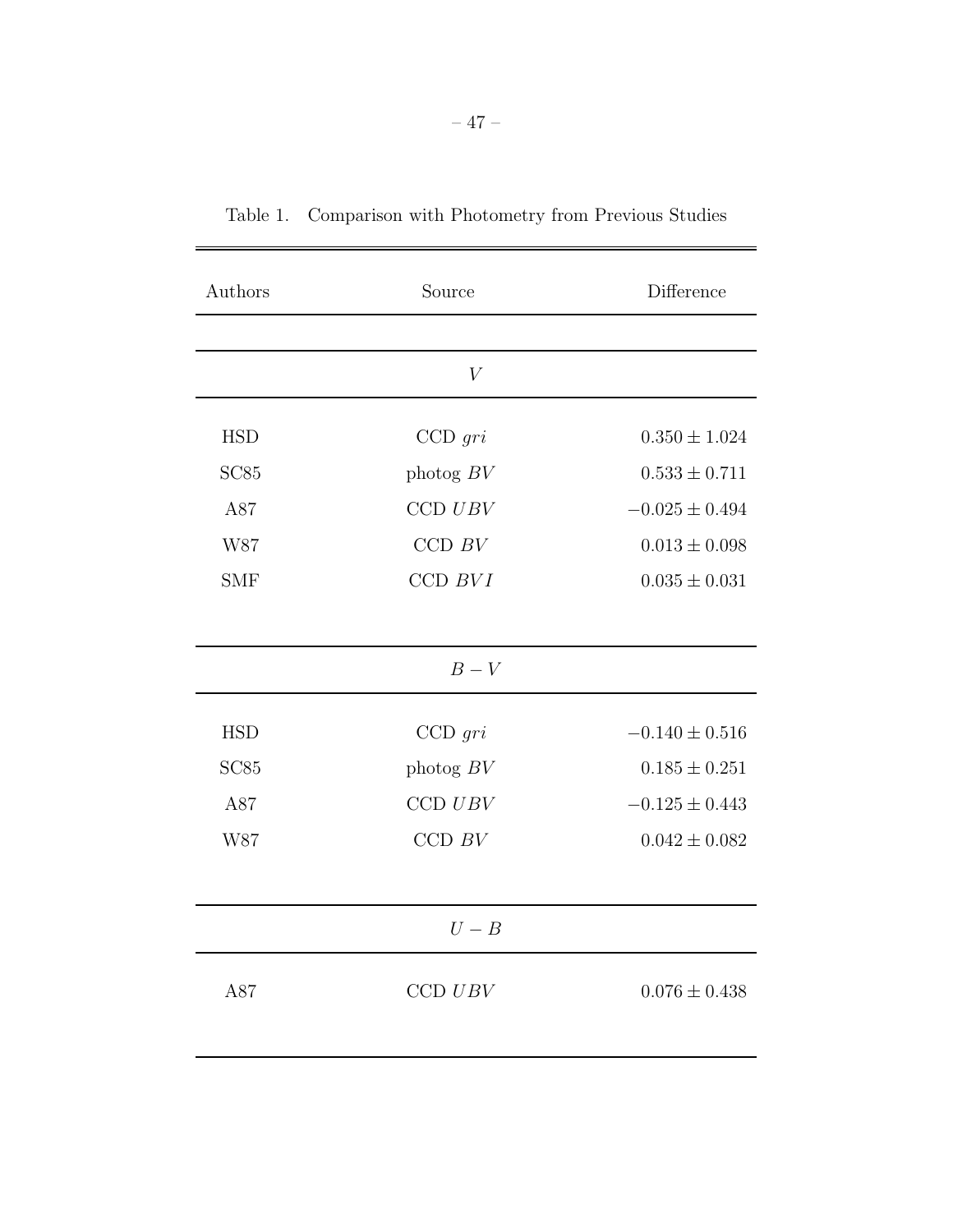| Authors    | Source    | Difference        |
|------------|-----------|-------------------|
|            | $V-I$     |                   |
| <b>SMF</b> | CCD BVI   | $0.046 \pm 0.054$ |
|            | $R-I$     |                   |
| <b>HSD</b> | $CCD$ gri | $0.093 \pm 0.198$ |

Table 1—Continued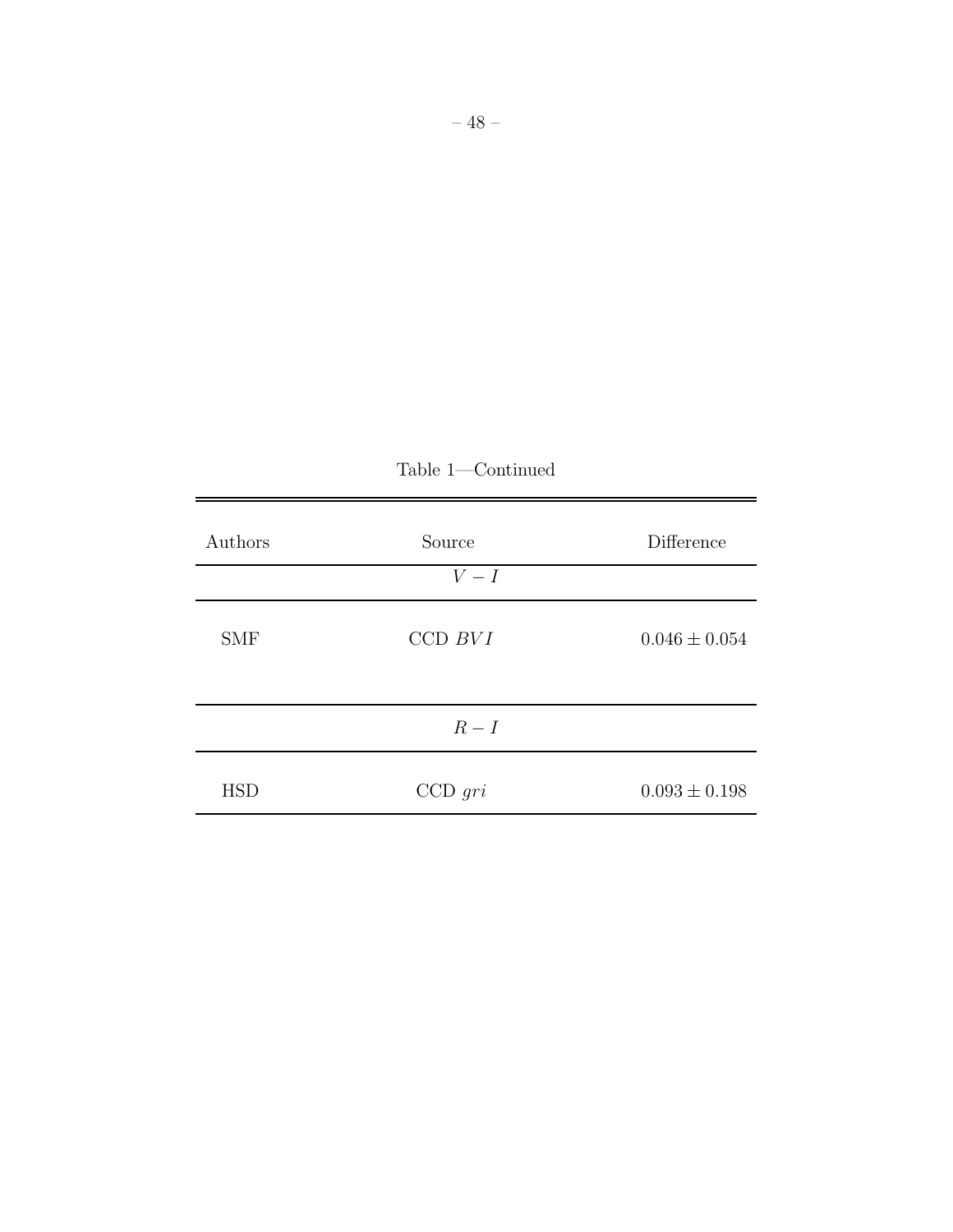| $\boldsymbol{V}$              | $B - V < 0.8$ | $0.8 < B - V < 1.3$ | $1.3 < B - V$  |  |  |
|-------------------------------|---------------|---------------------|----------------|--|--|
|                               |               |                     |                |  |  |
| Actual Counts                 |               |                     |                |  |  |
| 18                            | 8             | $\mathbf{1}$        | $\overline{4}$ |  |  |
| $20\,$                        | 196           | $20\,$              | $40\,$         |  |  |
| $22\,$                        | $725\,$       | 472                 | 83             |  |  |
| $24\,$                        | $55\,$        | $209\,$             | $54\,$         |  |  |
|                               |               |                     |                |  |  |
| Predicted Counts <sup>a</sup> |               |                     |                |  |  |
| $18\,$                        | $1.1\,$       | 1.4                 | $1.9\,$        |  |  |
| $20\,$                        | $2.4\,$       | 1.1                 | $5.5\,$        |  |  |
| $22\,$                        | $2.4\,$       | $2.4\,$             | 10.8           |  |  |
| $24\,$                        | $0.9\,$       | $2.8\,$             | 17.7           |  |  |

Table 2. Comparison of Actual and Predicted Foreground Star Counts

<sup>a</sup>Based on interpolating the model counts from Ratnatunga & Bahcall (1985) for the field appropriate for Sextans A.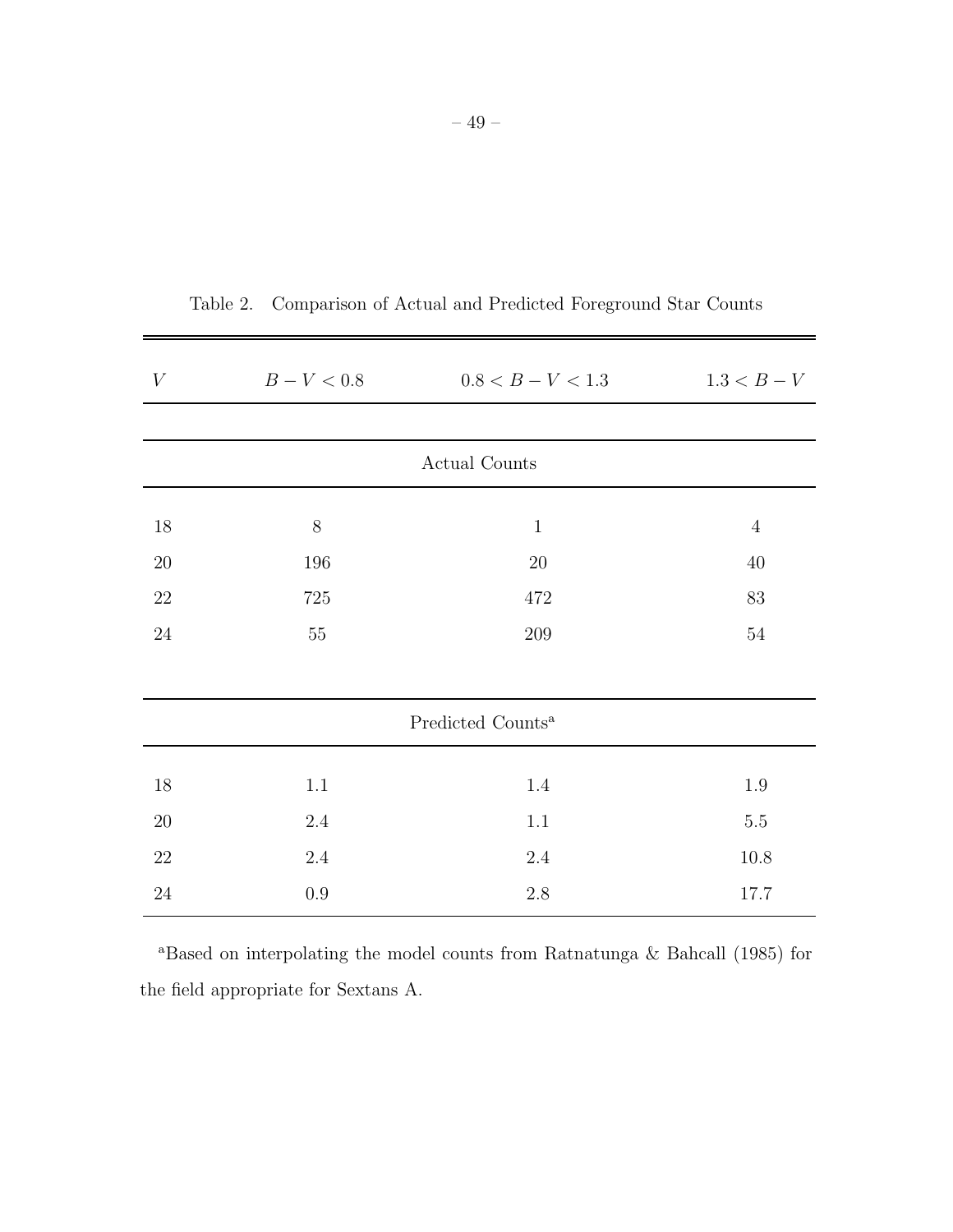Fig. 1.— A composite three-color  $(UV[I]_C)$  image of Sextans A, with north up and east to the left.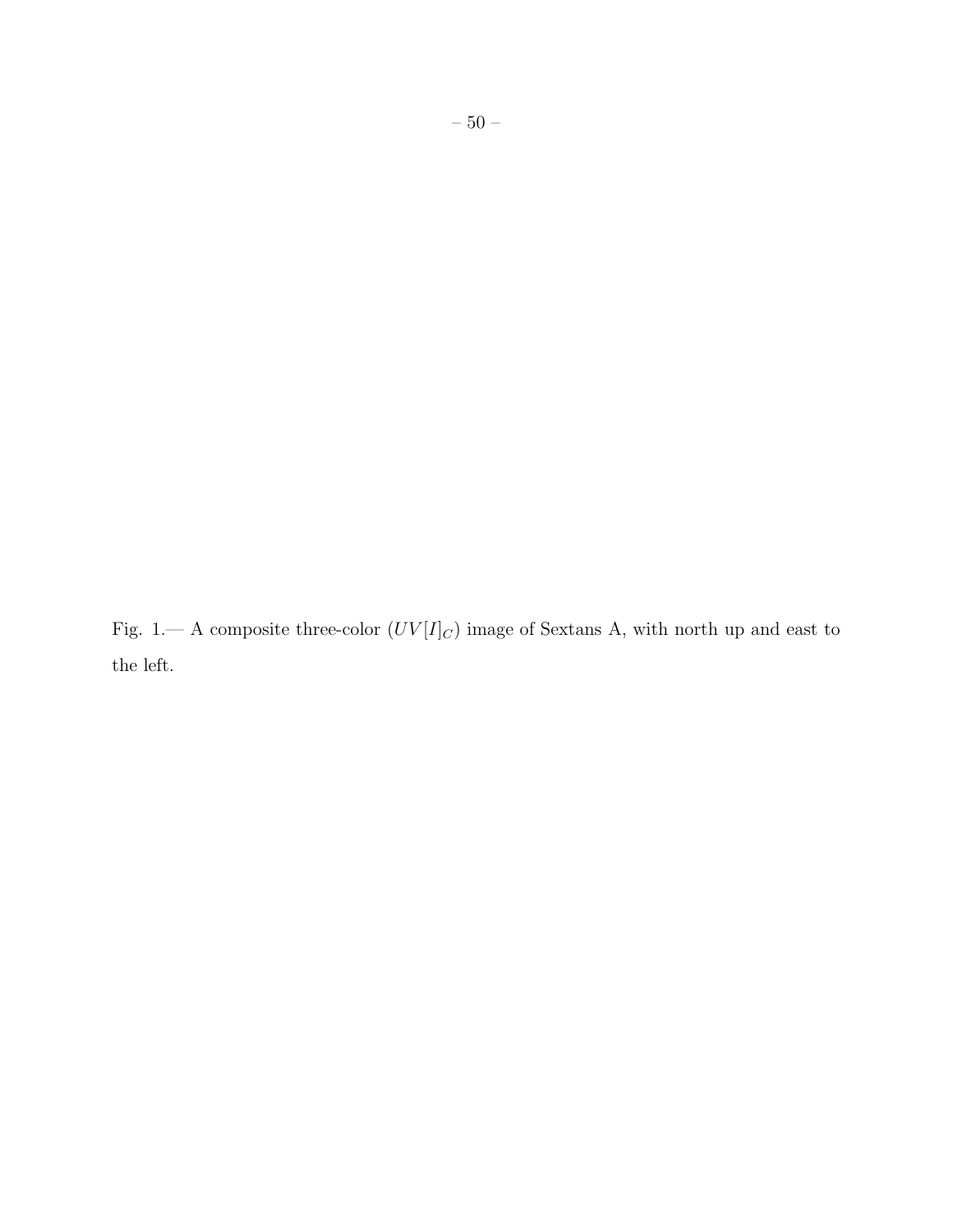

Fig. 2.— Distribution as a function of magnitude of the standard errors derived by ALLSTAR in DAOPHOT for the  $UBV(RI)_C$  bands.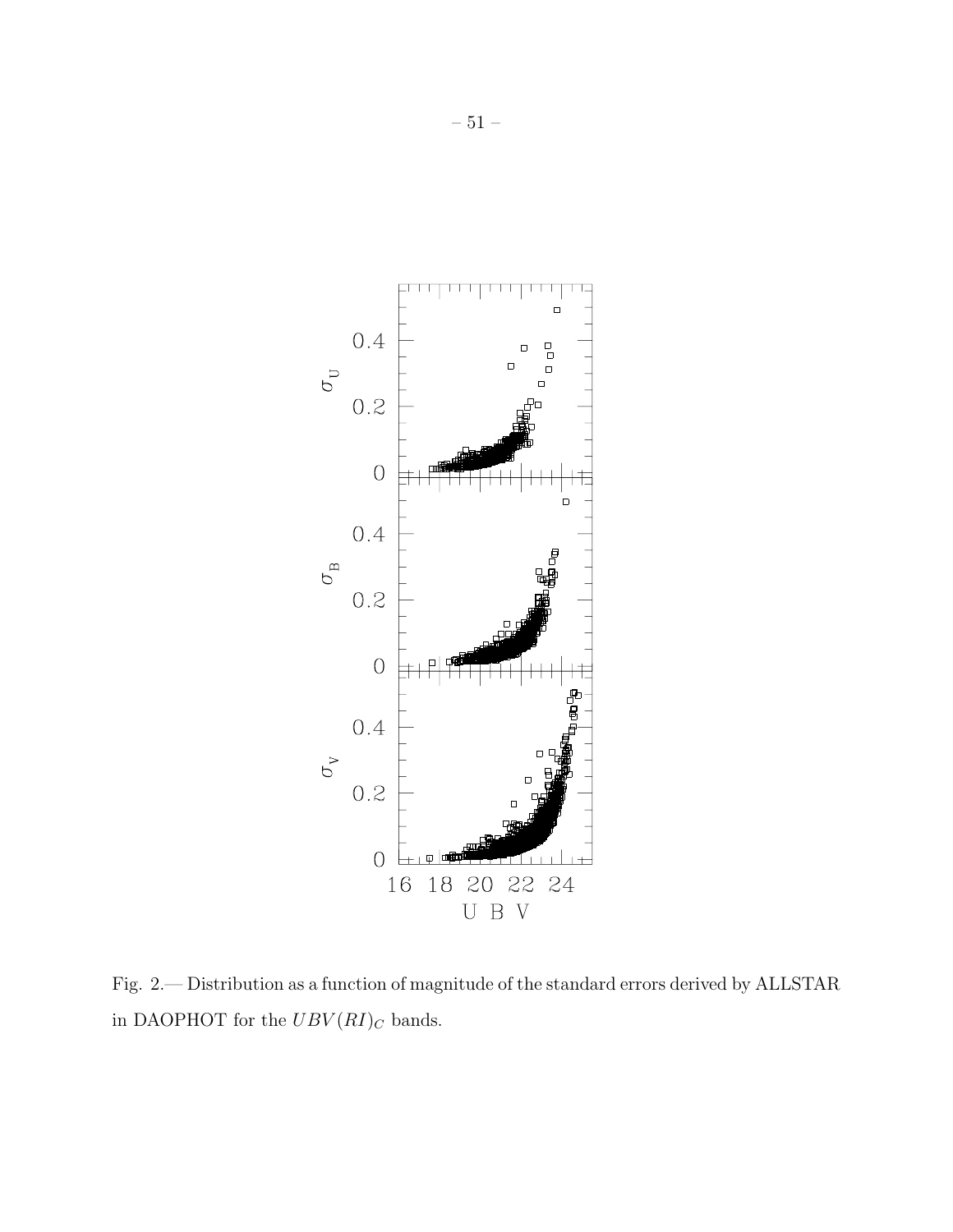

Fig. 2.— (continued)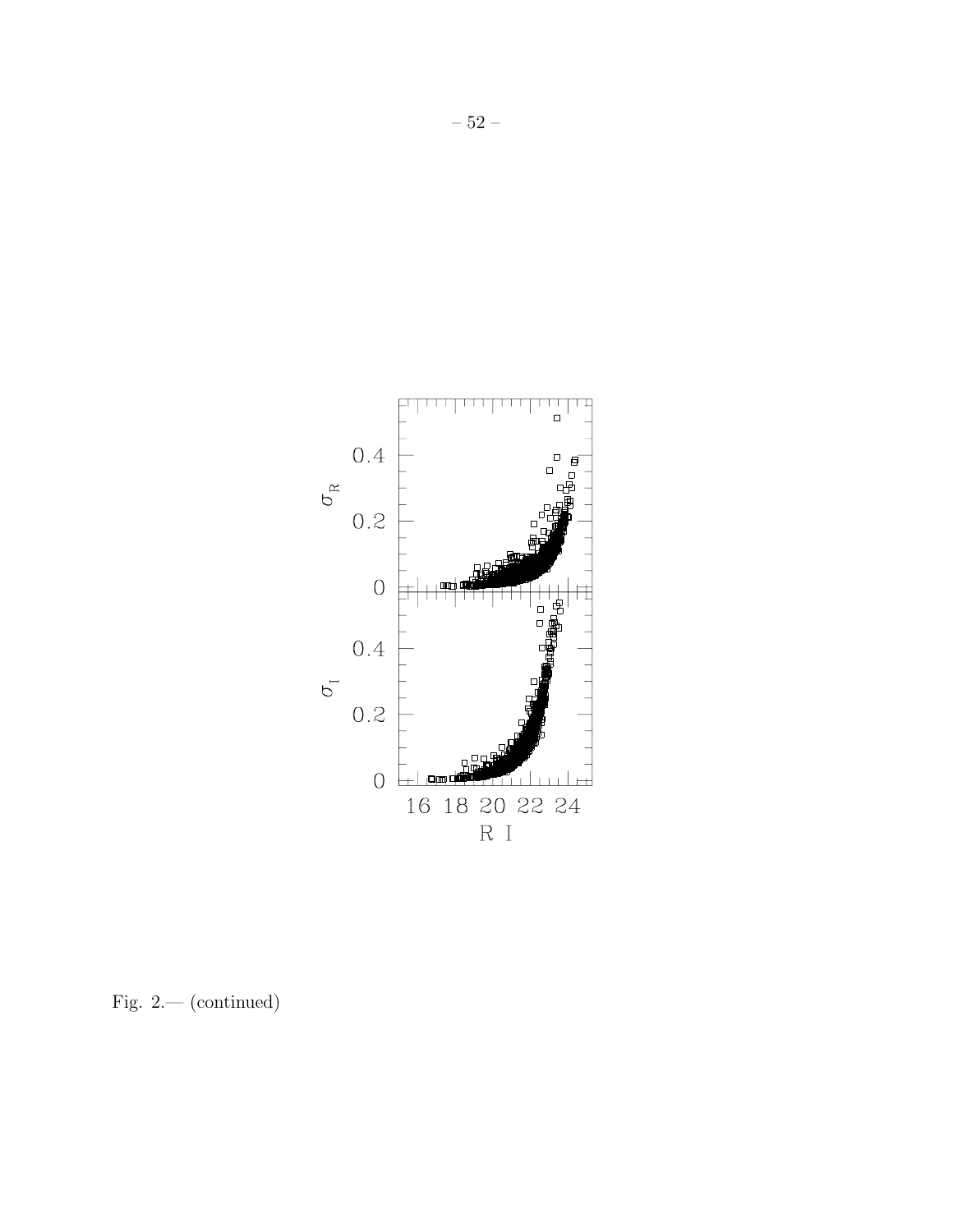

Fig. 3.— Comparison of our photometry with the photometry from other investigators in the various bands. See text for author abbreviations. The symbol code for V: *open squares*=SMF; *open triangles*=A87; *open pentagons*=W87; *stars*=SC85; *crosses*=HSD. The symbol code for *B* − *V*: *open squares*=A87; *open triangles*=W87; *open pentagons*=SC85; *stars*=HSD. The symbol code for  $U - B$ : *open squares*=A87. The symbol code for  $R - I$ : *open squares*=HSD. The symbol code for V − I: *open squares*=SMF.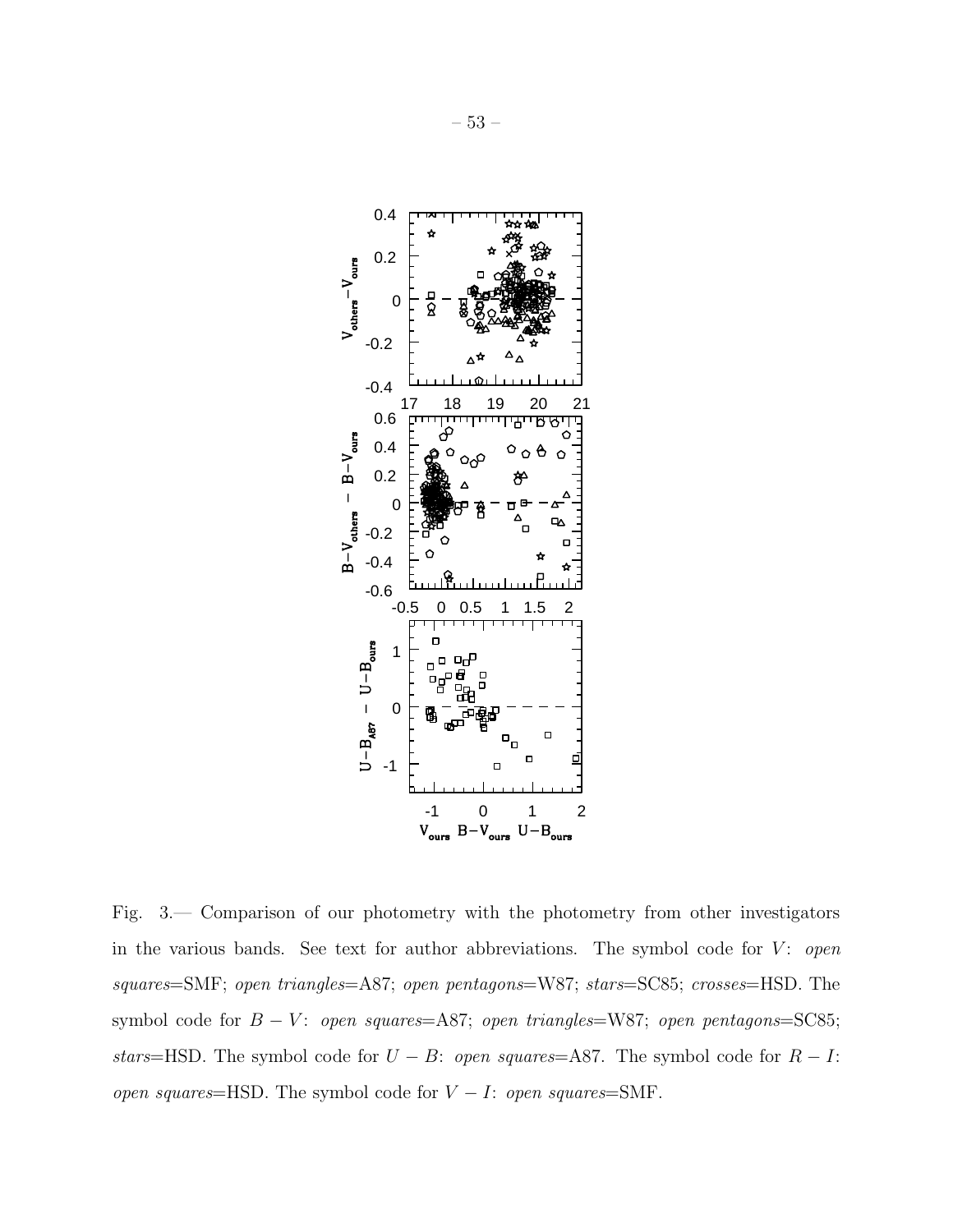

Fig. 3.— (continued)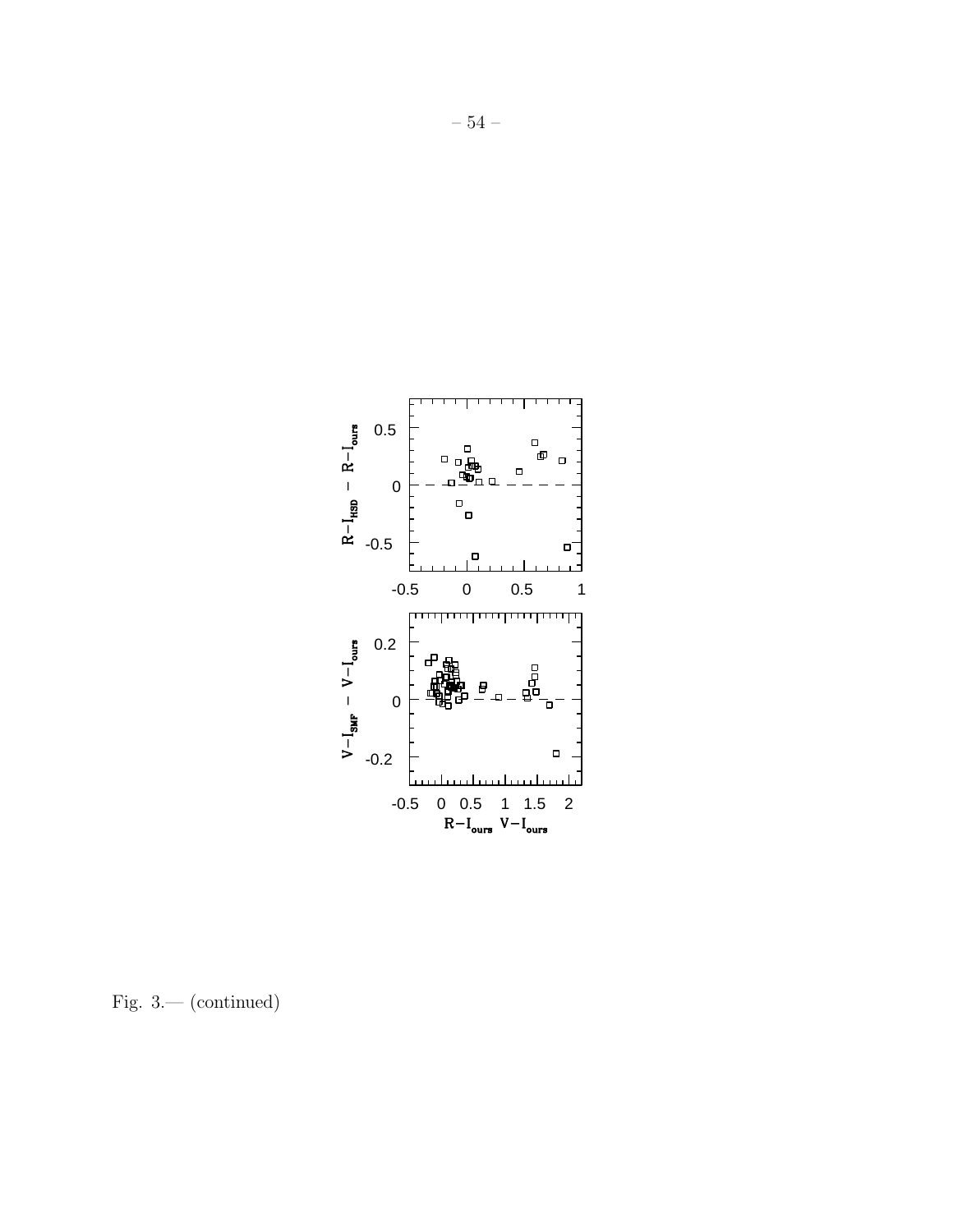

Fig. 4.— Differential luminosity functions for Sextans A in U (*dotted line*), B (*dashed line*), V (*solid line*), R (*short dashed-dotted line*) and I (*long dashed-dotted line*), for all detected stars. Also shown is the function for only main sequence stars *filled circles*, i.e., those with  $U - V \le -1.05$ . The line represents a least-squares fit to the main sequence points for stars with  $V \le 22$ , resulting in a slope  $d \log N/dV = 0.48$ , which is consistent with that found for other dwarf irregular galaxies, and also with the functions for all stars in all the bands.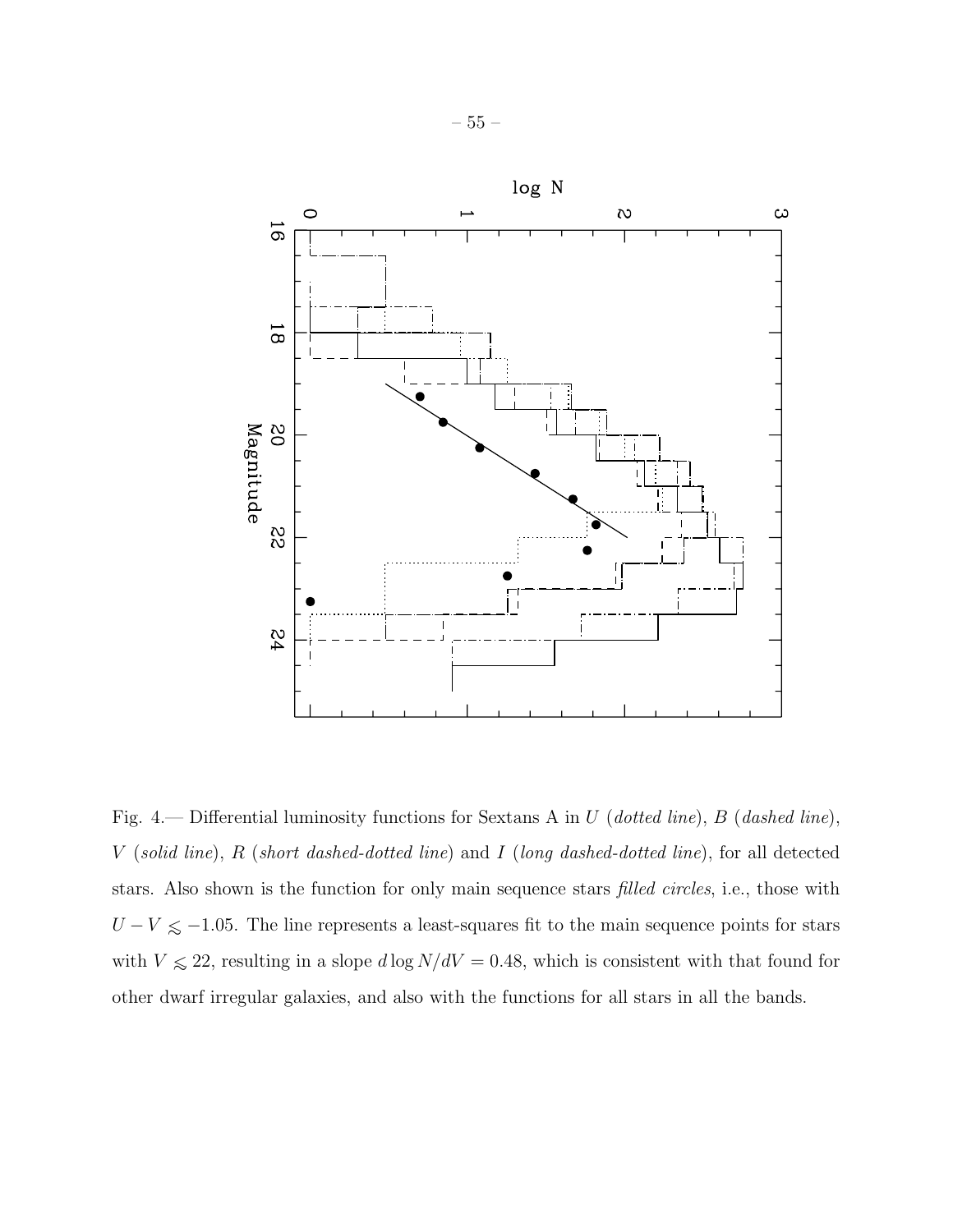

Fig. 5.— The color-color diagrams for Sextans A. In *a)* we show the  $(U - B, B - V)$  diagram, and in *b*) we show the  $(B - V, V - I)$  diagram. On each diagram we show the unreddened 4 Myr isochrone from Bertelli et al. (1994) with metallicity  $Z = 0.001$ ; on *b*) we also show the 100 Myr isochrone (note the poorer agreement of the AGB stars with the model). On each we also show representative uncertainties in the colors and the direction of the reddening vector.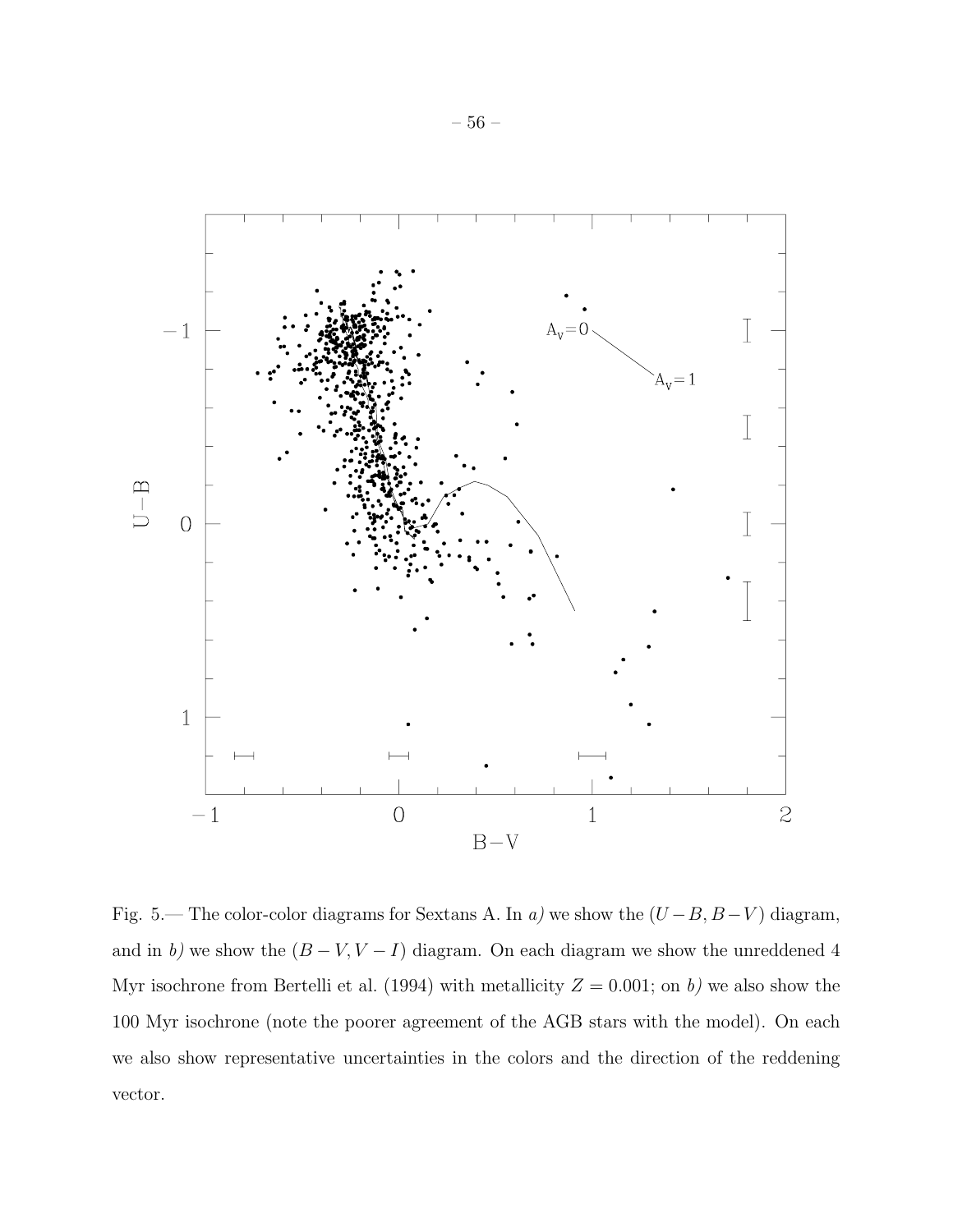

Fig. 5.— (continued)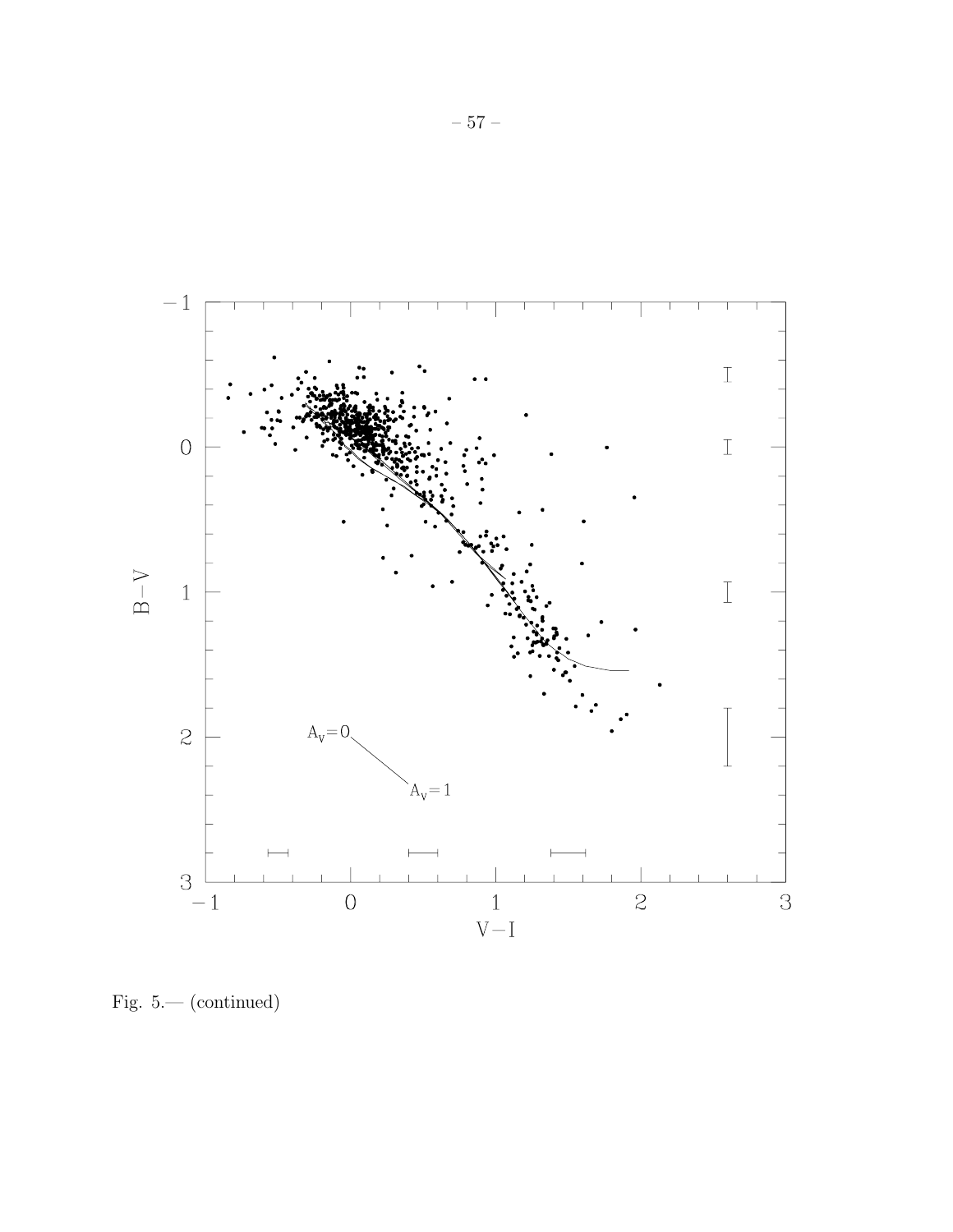

Fig. 6.— Color-magnitude diagrams for the stars in Sextans A. On *a)* we have also plotted the theoretical isochrones from Bertelli et al. (1994) with metallicity  $Z = 0.001$ , for the ages 4, 8, 12, 25, 40, and 80 Myr. On *b)* we also include the 125 Myr isochrone. On *c)* we have plotted the isochrones for 8, 12, 25, 40, and 125 Myr. On *d)* and *e)* we have plotted the isochrones, as in *c)*, but have also included the isochrones with ages 60 Myr, and 0.3, 1, and 3 Gyr. On each we show the known Cepheids (Piotto et al. 1994) with *open circles* surrounding the data points. A distance modulus of 25.8 mag and an average extinction of  $A_V=0.16$  have been assumed.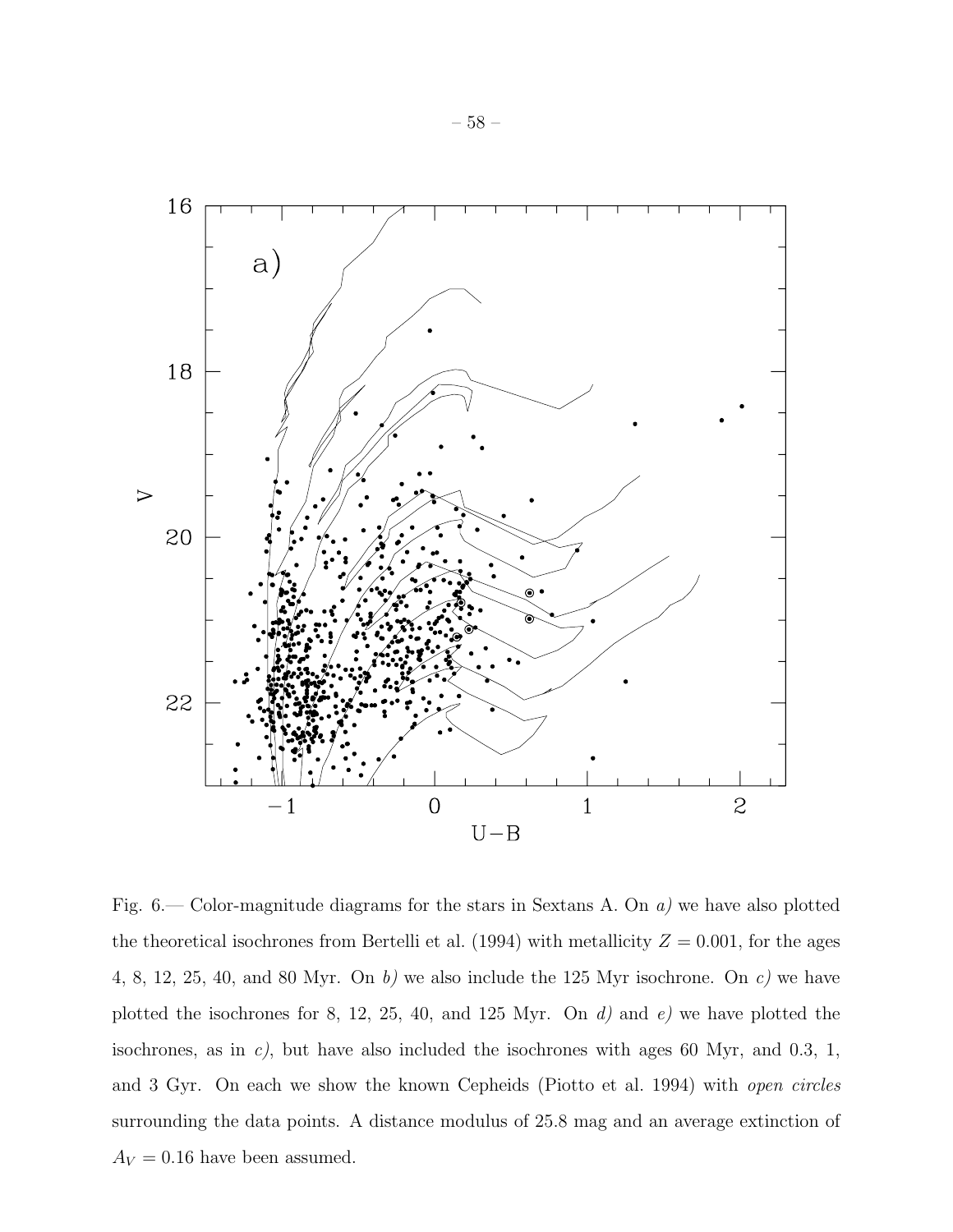

Fig.  $6$  — (continued)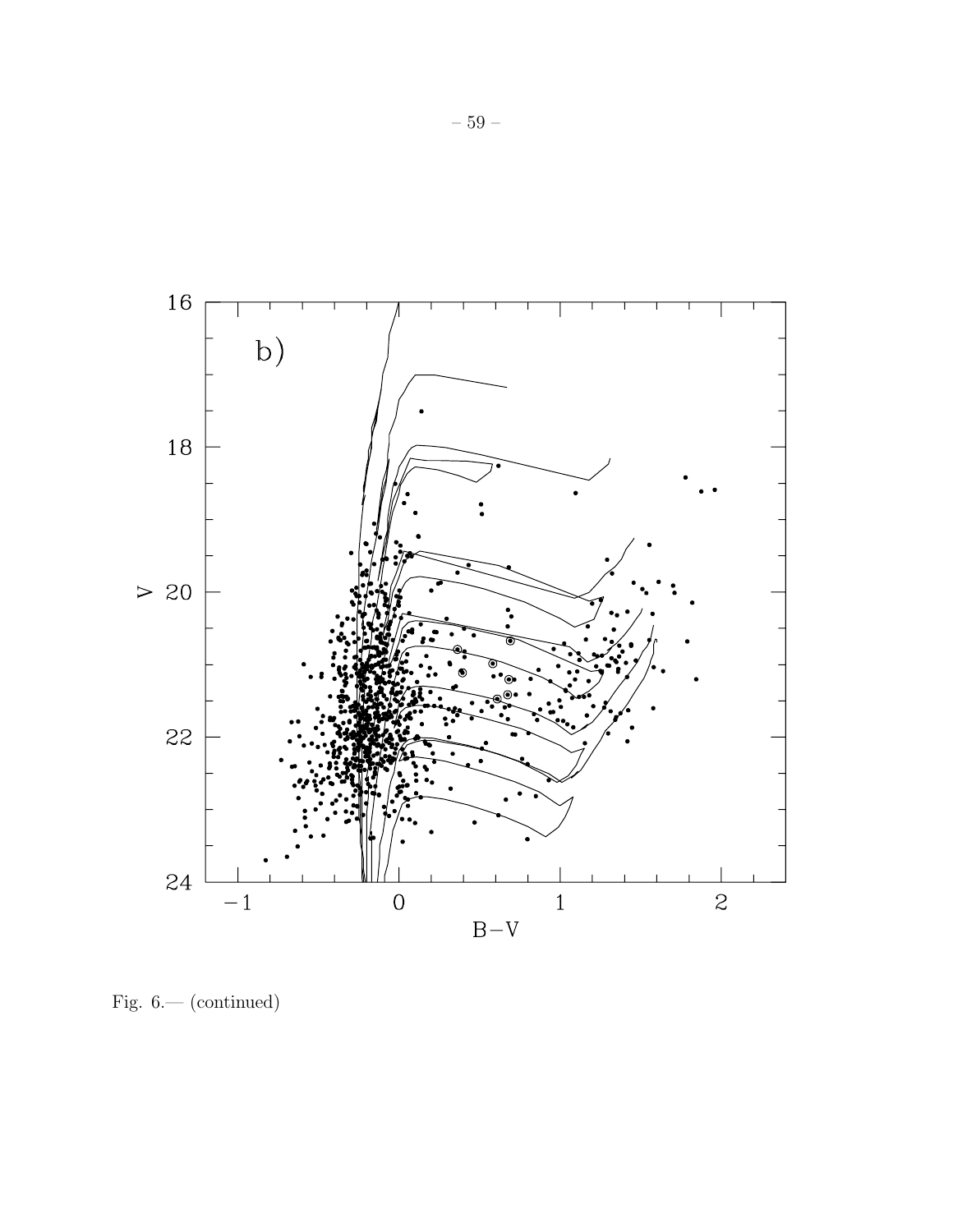Fig.  $7$ — On the V-band image of Sextans A we show young populations of stars: 1) stars with  $-1.2 \le U - B \le -1.0$  and  $V \le 22$ , which are the youngest, bluest main sequence stars ( $pluses$ ); 2) stars with magnitudes and colors, particularly in  $U - B$ , which make them likely main sequence turn-off stars and supergiants with ages ∼< 12 Myr (*crosses*); 3) blue He-burning stars (with  $-0.7 \le U - B \le 0.3$ ) with  $V \le 20.7$ , i.e., with ages  $\le 50$  Myr (*circles*); and, 4) the corresponding red He-burning stars, with  $1.2 \leq V - I \leq 1.6$  and  $I \leq 19.7$  (*squares*).

Fig. 8.— On the V -band image of Sextans A we show two populations of stars: 1) those blue He-burning stars with ages  $\sim$  50–100 Myr, with  $V$   $\gtrsim$  20.7 (*squares*); and, 2) the corresponding red He-burning stars with  $19.7 \geq I \geq 21.3$ , with ages to ~ 100 Myr (*circles*).

Fig.  $9$ — On the V-band image of Sextans A we show two older populations: 1) red giants, at roughly  $I \sim 22$  and  $V - I \sim 1.1$ , and some AGB stars, with ages between ∼100 and ∼600 Myr (*crosses*); and, 2) those red giants and AGB stars with ages  $\geq 600$  Myr (the older red tangle and red tail stars with ages possibly up to ∼3 Gyr; [*pluses*]).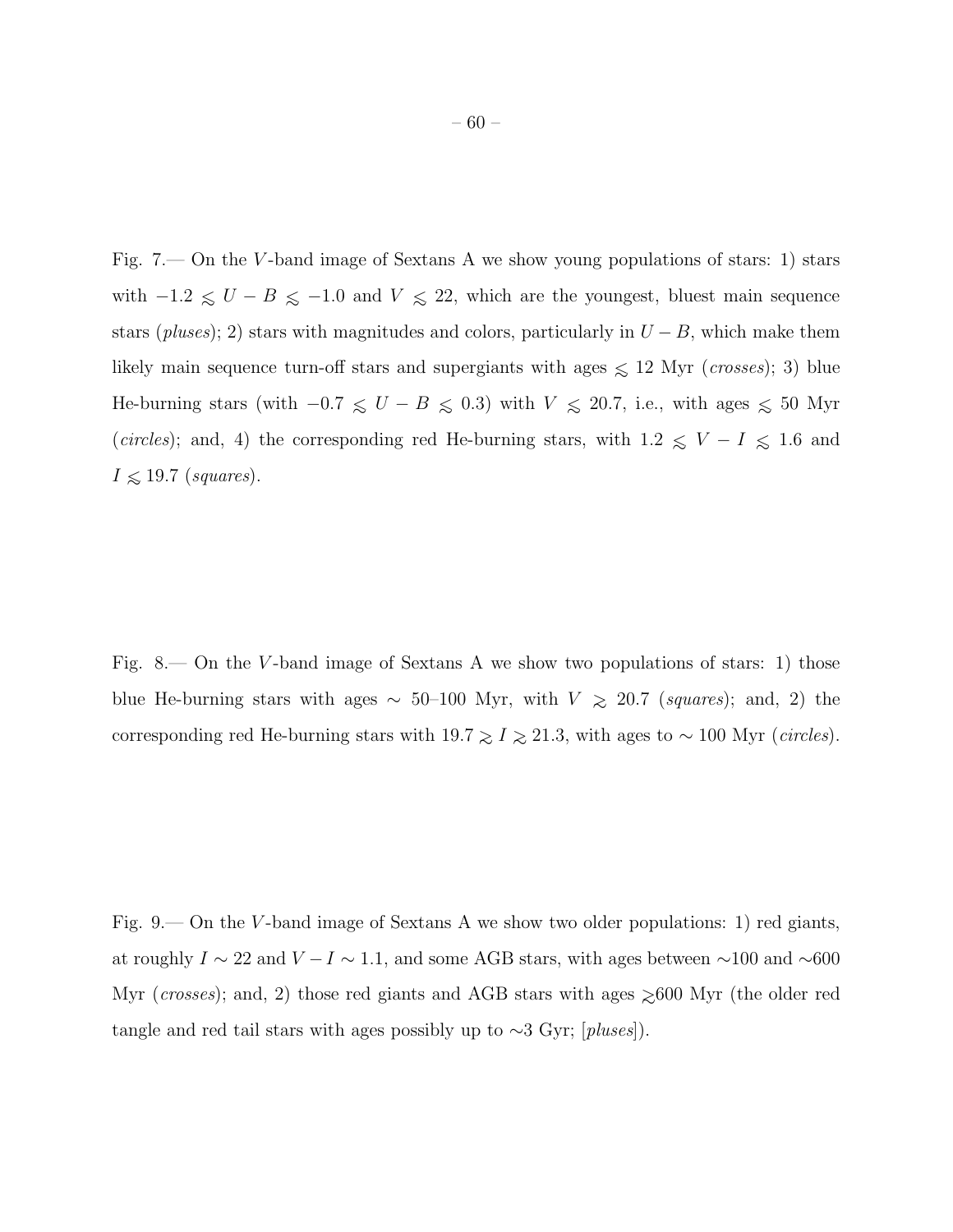Fig. 10.— The distribution of stars in Sextans A with  $-1.2 \lesssim U-B \lesssim -1.0$  and  $V \lesssim 22,$ relative to the ionized hydrogen ( $H\alpha+[N II]$  emission).

Fig. 11.— The distribution of those stars, as in Figure 10, relative to neutral hydrogen (H I), as shown from a column density map derived from 21 cm VLA observations in Graham & Westpfahl (1998). The color bar gives the approximate H I column density in  $10^{22}$  cm<sup>-2</sup>.

Fig. 12.— The distribution of ionized hydrogen ( $H\alpha+[N II]$  emission) in Sextans A, shown in Figure 10, relative to the H I, shown in Figure 11.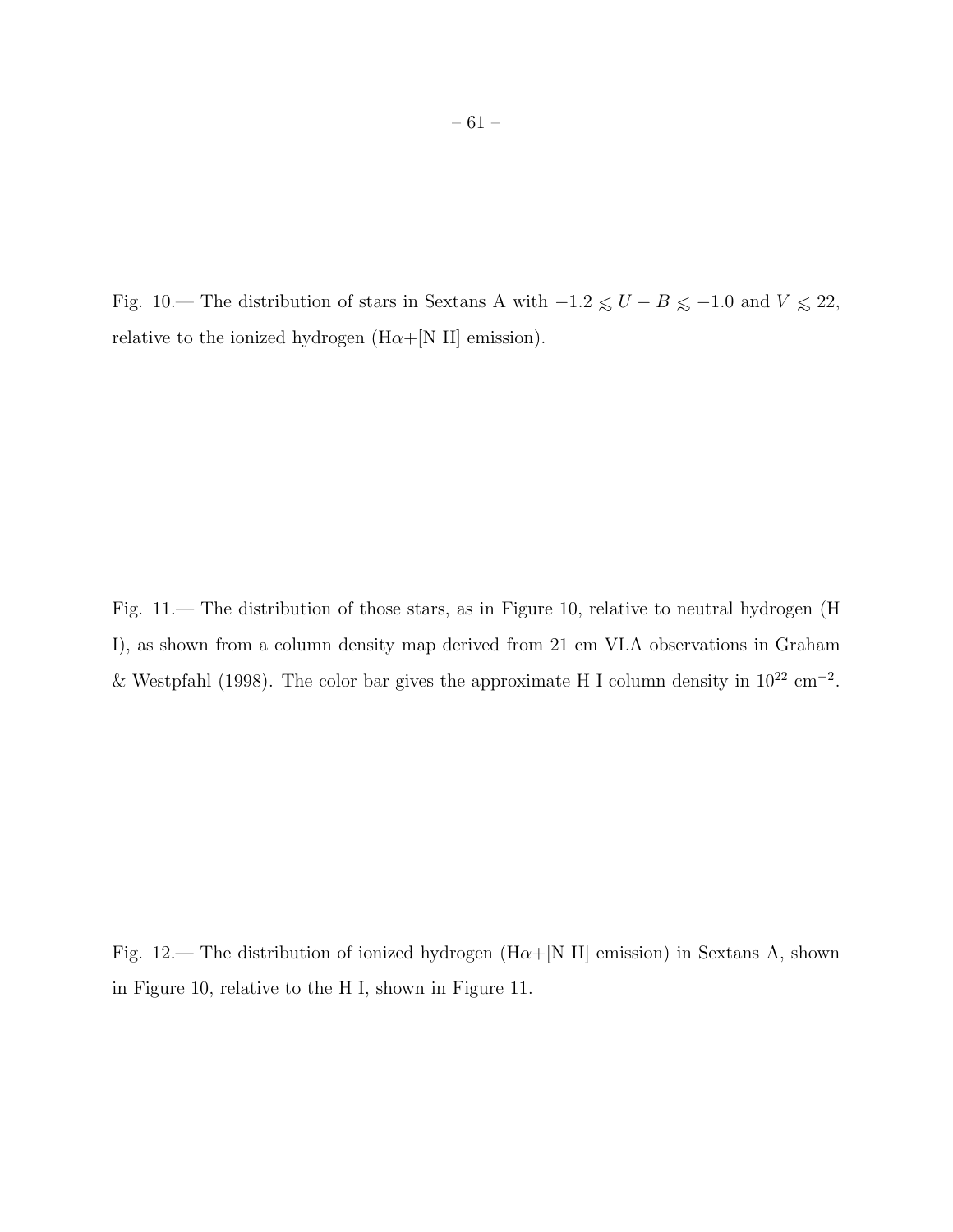

Fig. 13.— The distribution of those stars, as in Figure 7, relative to neutral hydrogen (H I). The symbols are the same as in Figure 7, except the likely main sequence turn-off stars and supergiants are represented with *triangles*, rather than *crosses*. The color bar is as in Figure 11.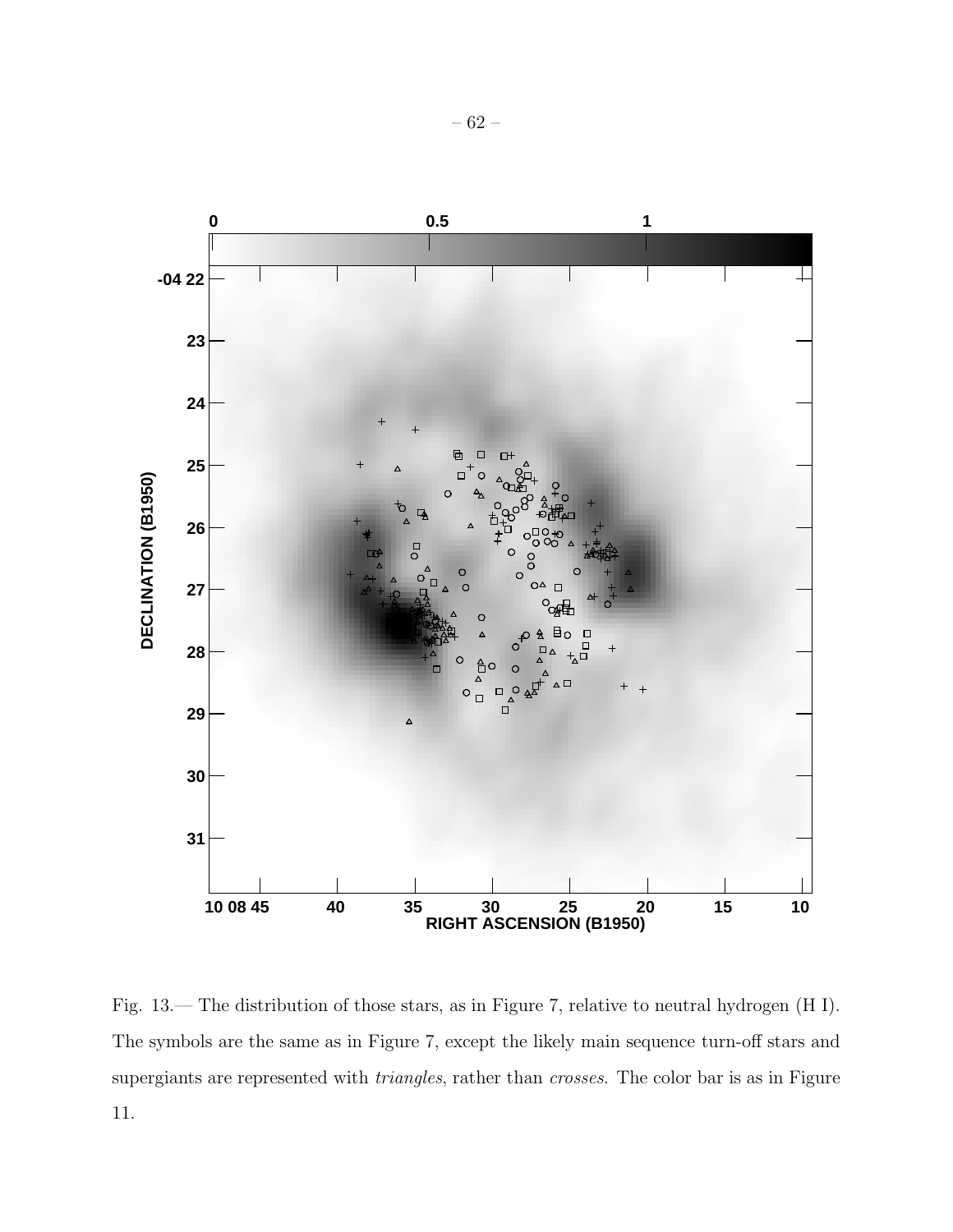

Fig. 14.— The distribution of those stars, as in Figure 8, relative to neutral hydrogen (H I). The symbols are the same as in Figure 8. The color bar is as in Figure 11.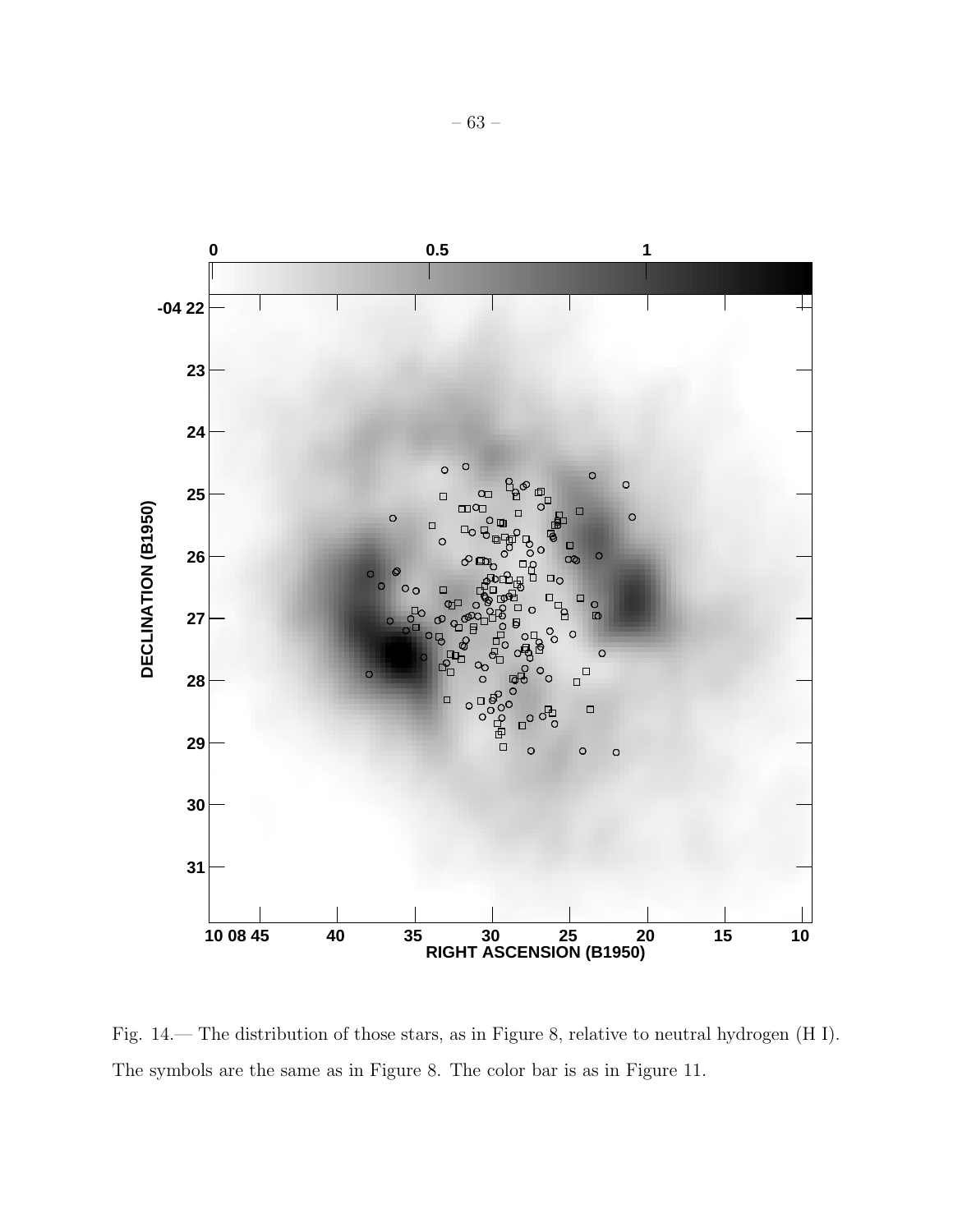

Fig. 15.— The distribution of those stars, as in Figure 9, relative to neutral hydrogen (H I). The symbols are the same as in Figure 9, except the ∼100 – ∼600 Myr RGB and AGB stars are represented with *triangles*, rather than *crosses*. The color bar is as in Figure 11.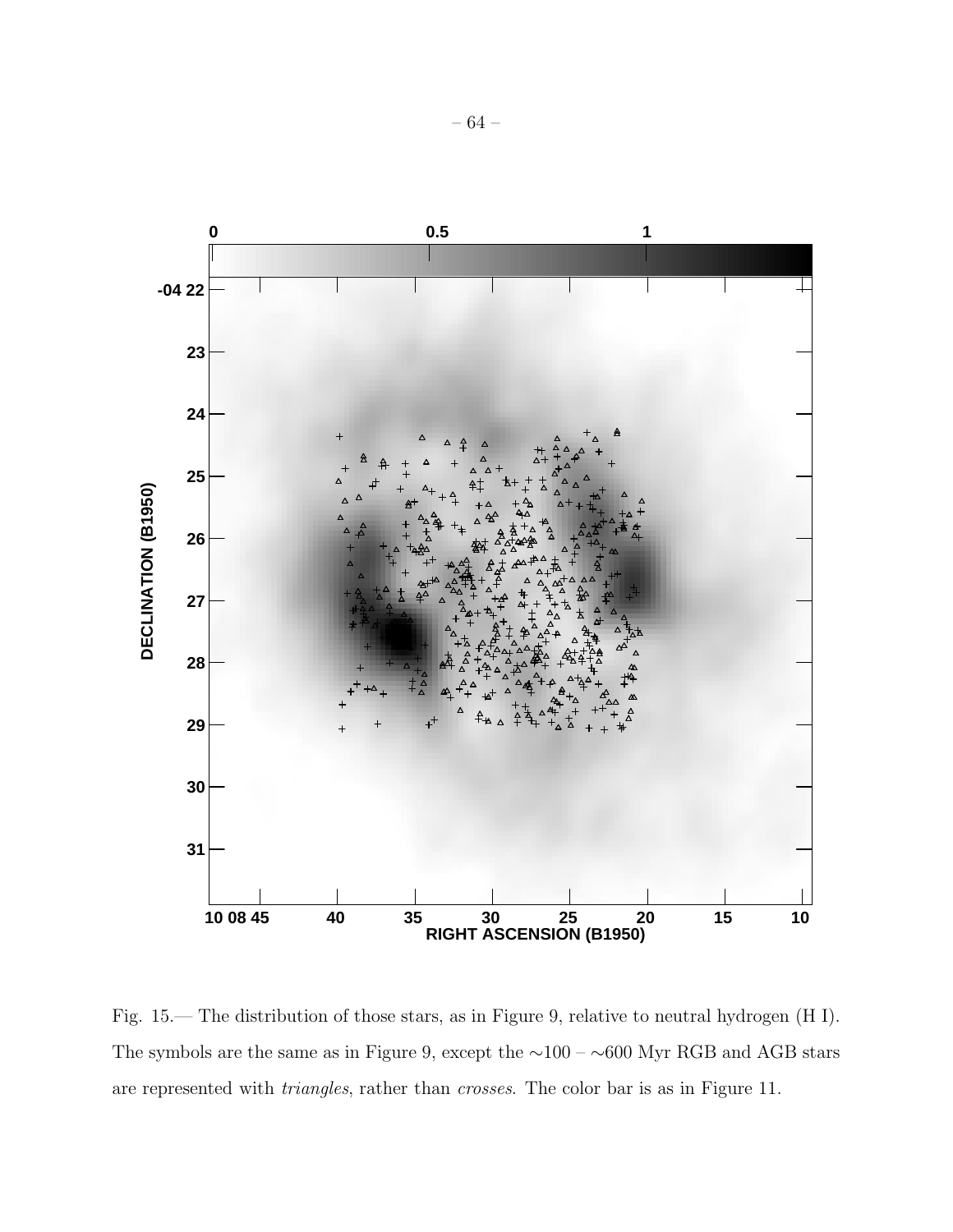This figure "vandyk.fig1.jpg" is available in "jpg" format from: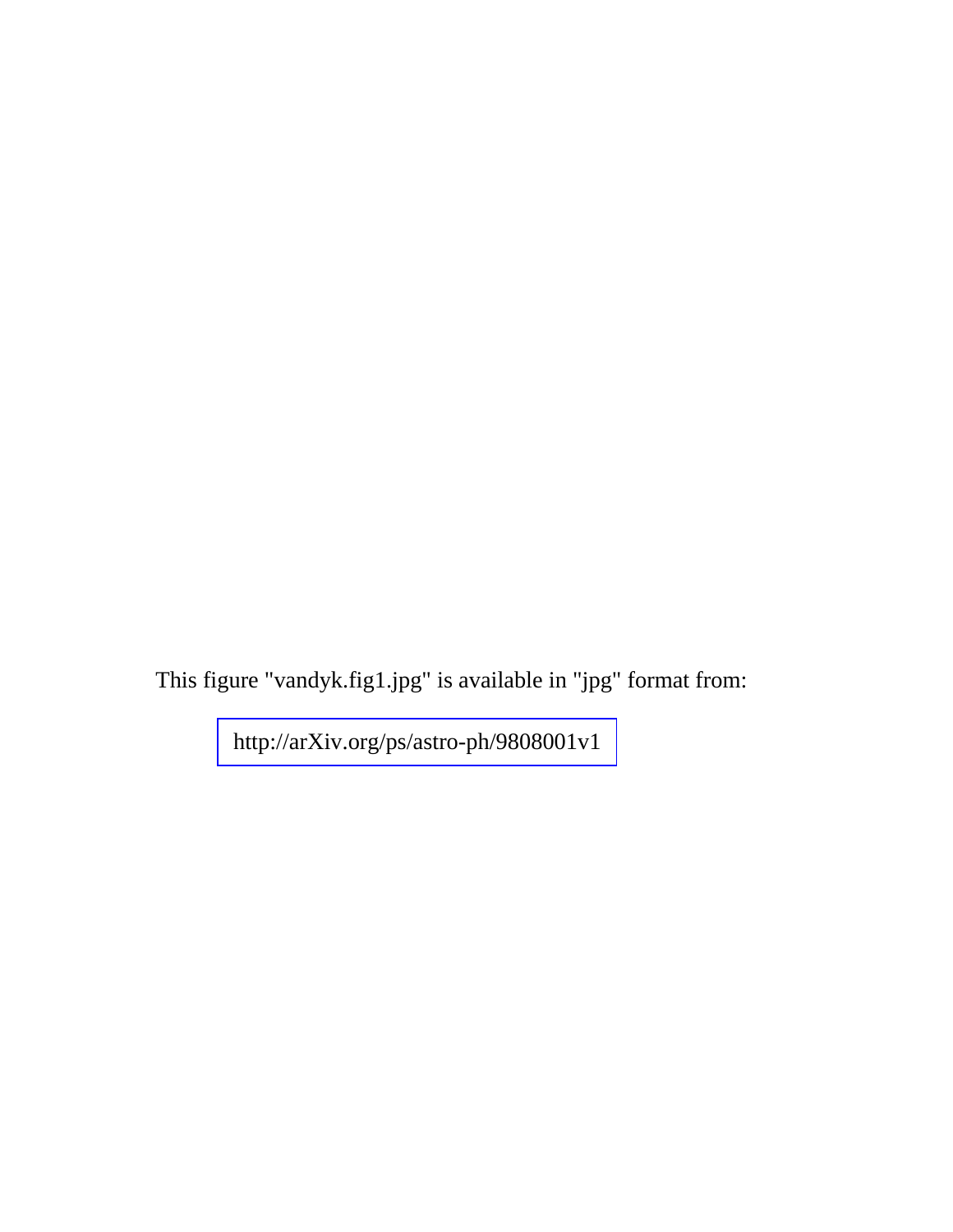This figure "vandyk.fig7.jpg" is available in "jpg" format from: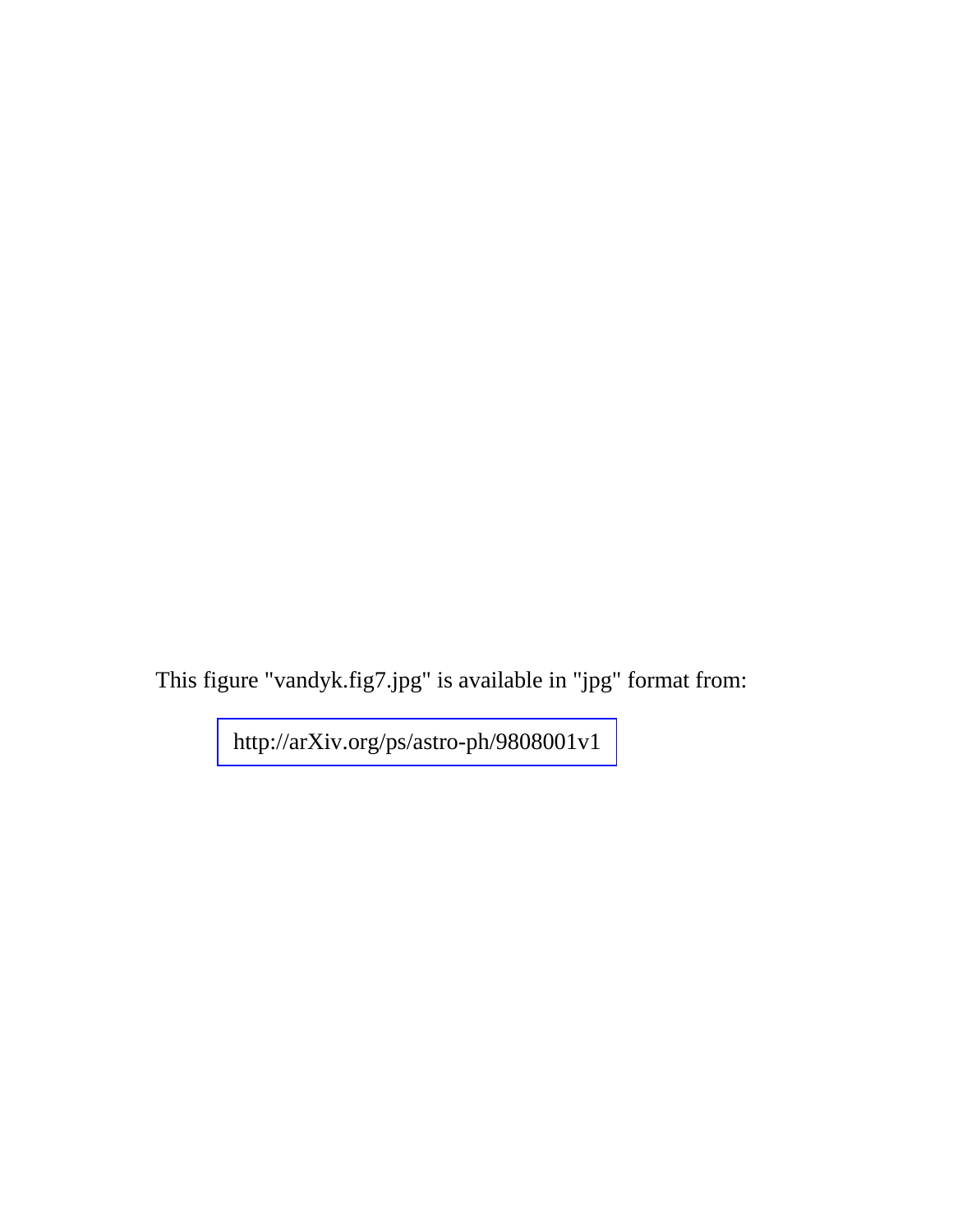This figure "vandyk.fig8.jpg" is available in "jpg" format from: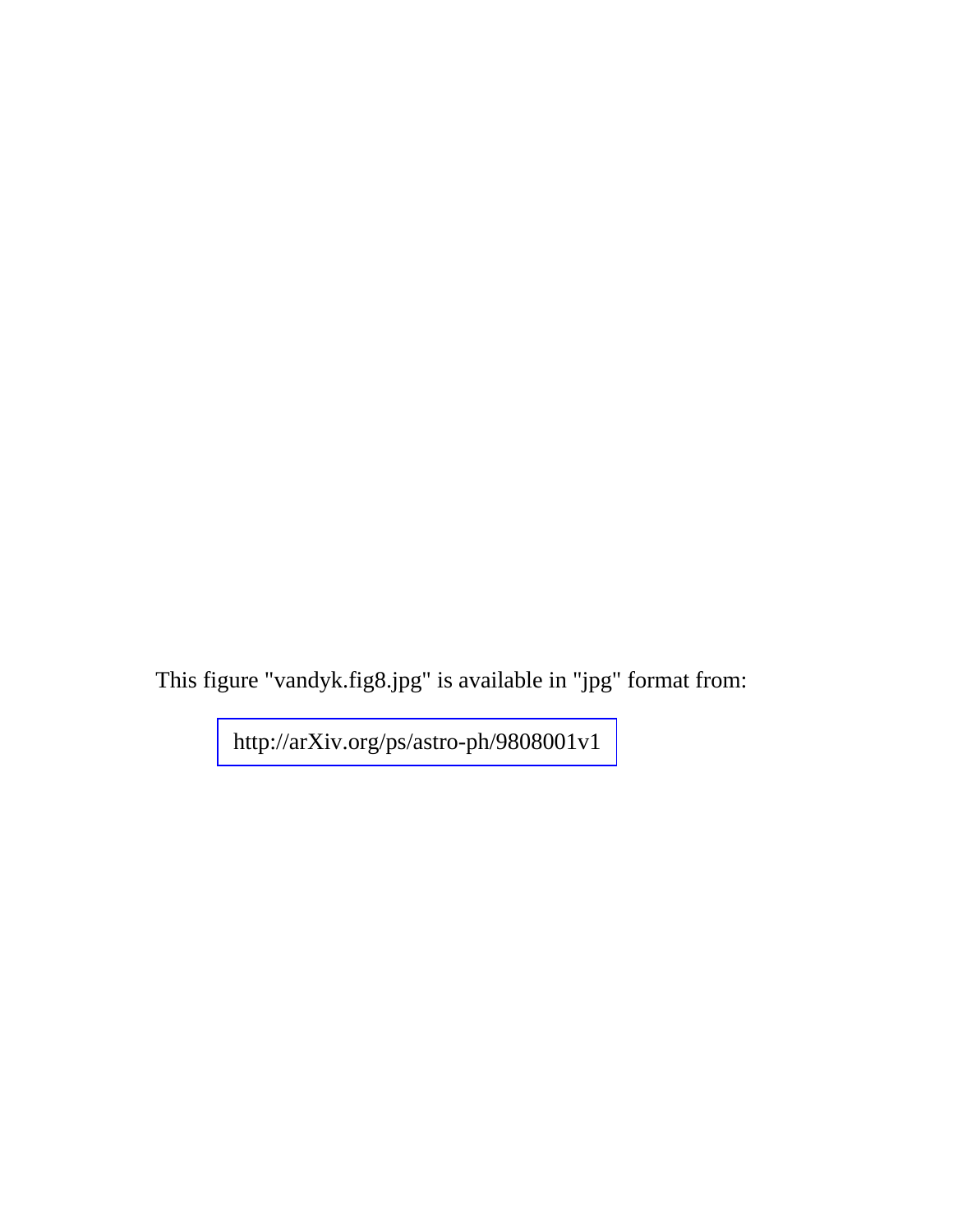This figure "vandyk.fig9.jpg" is available in "jpg" format from: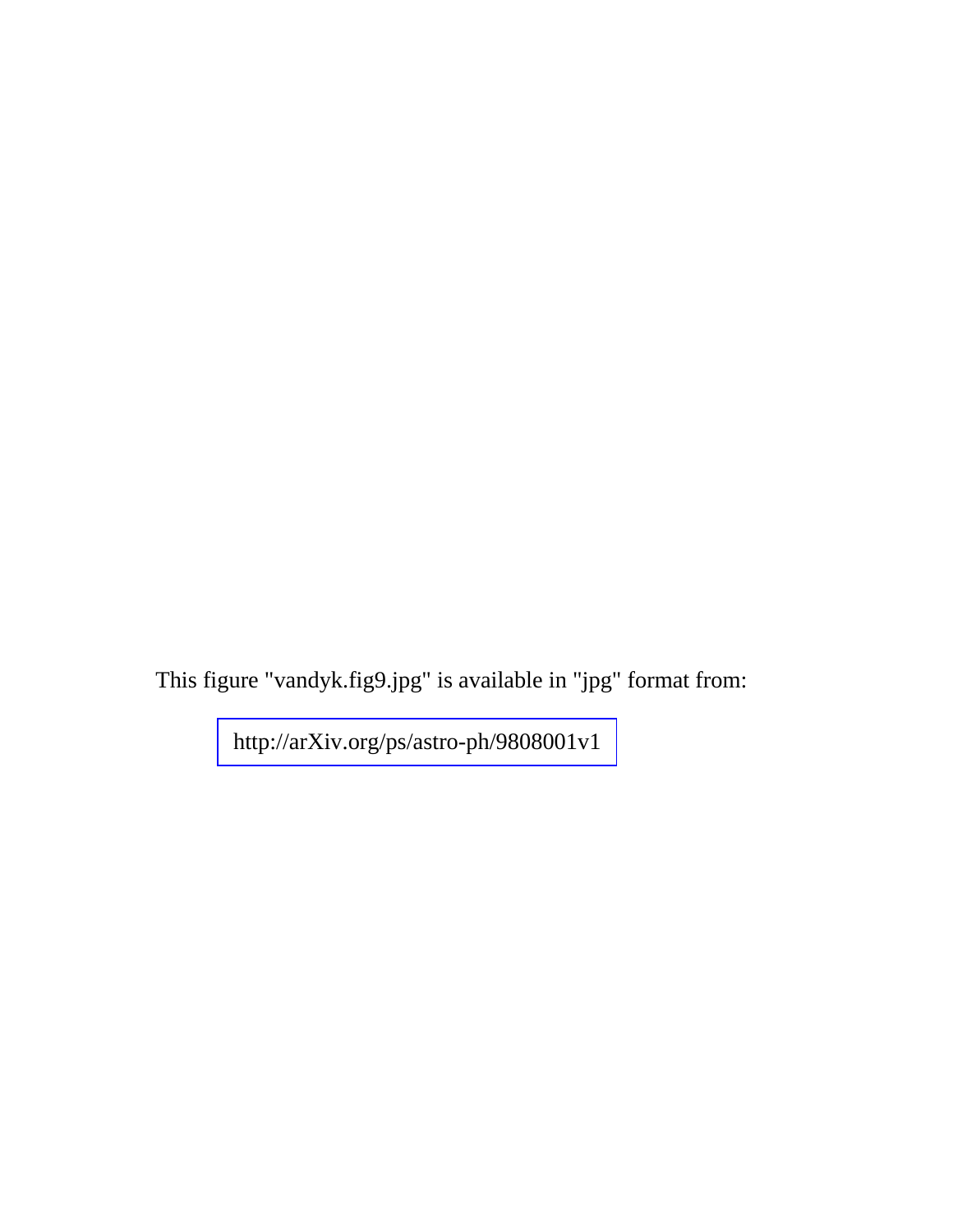This figure "vandyk.fig10.jpg" is available in "jpg" format from: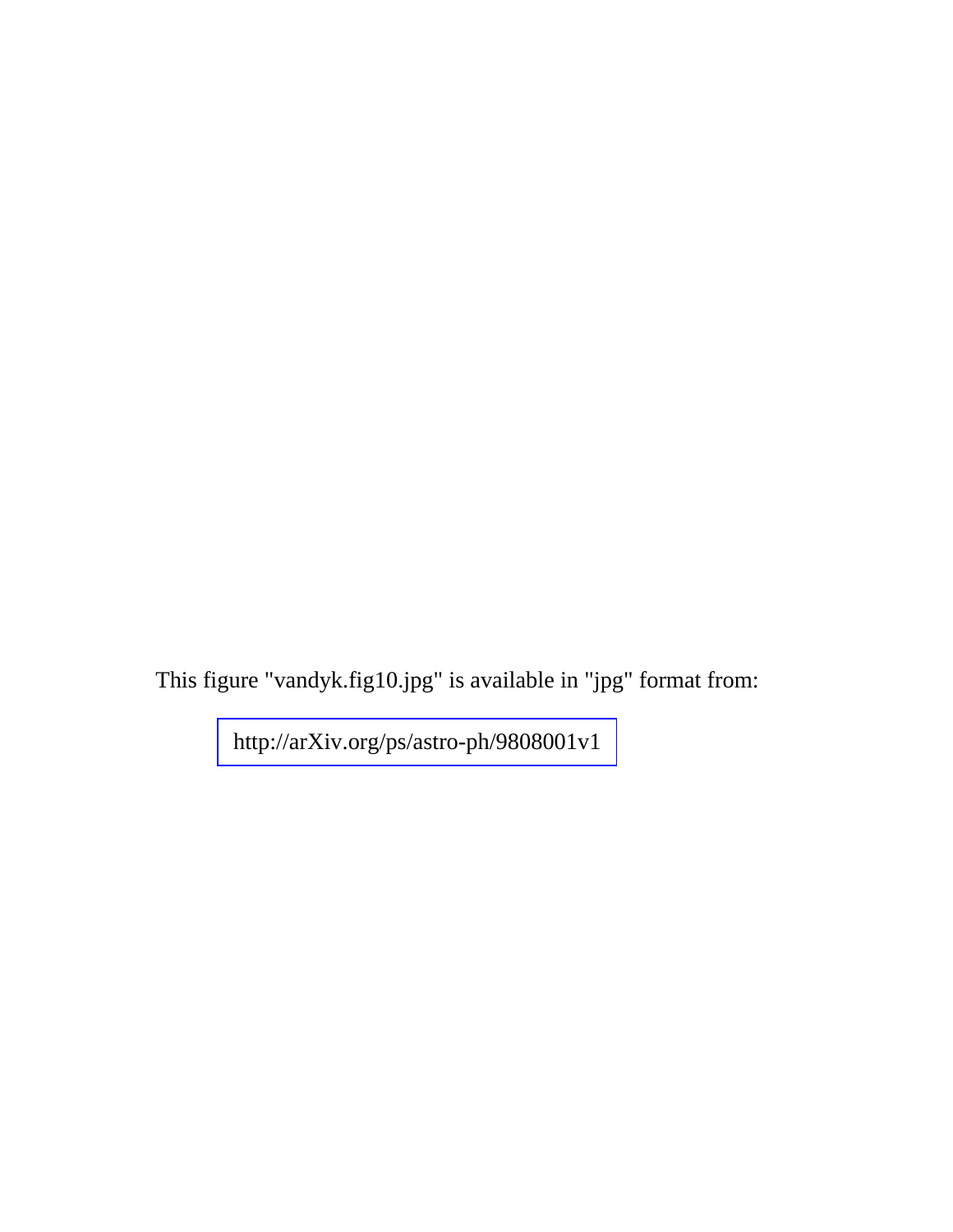This figure "vandyk.fig11.jpg" is available in "jpg" format from: